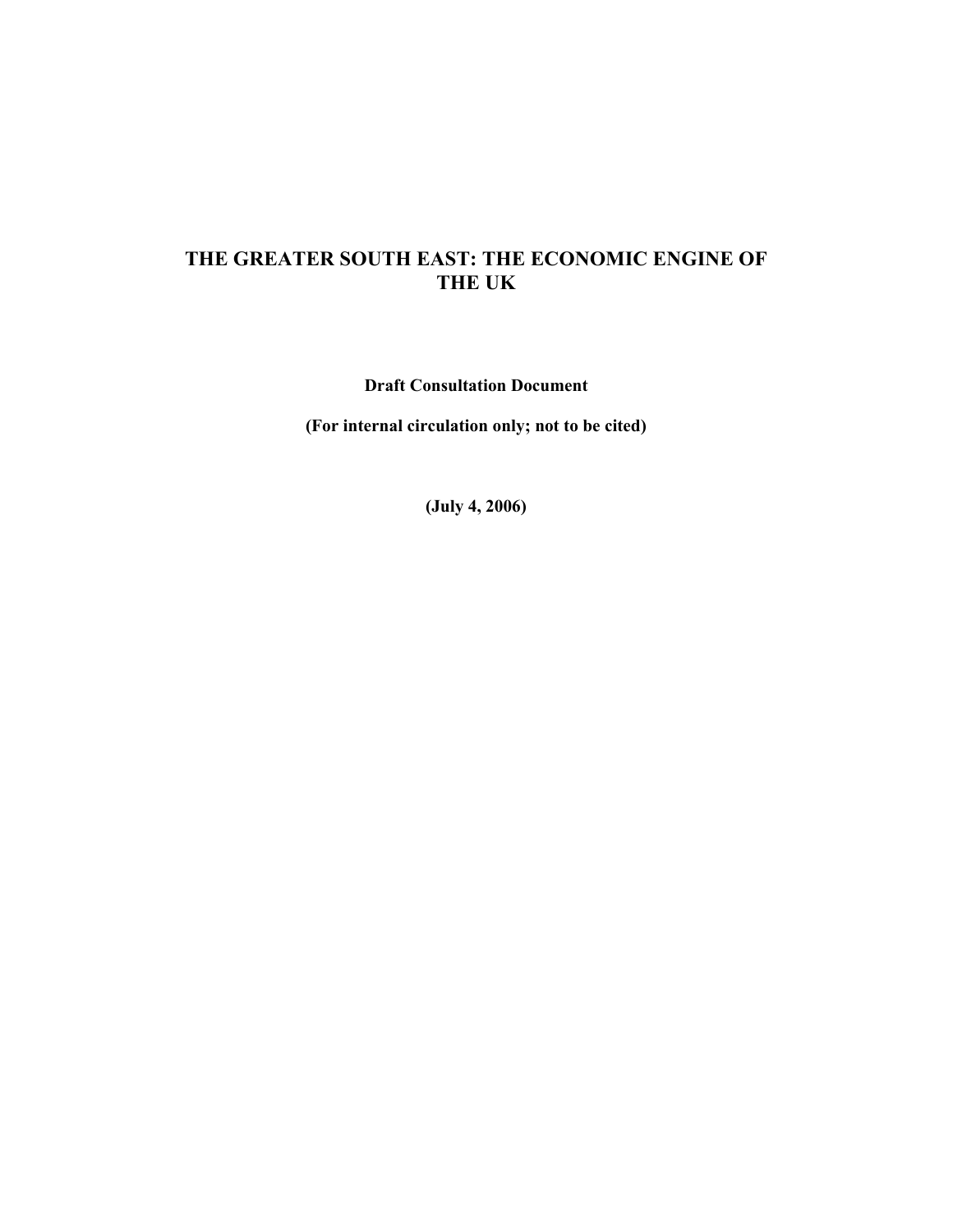## **Executive Summary**

## **1. Introduction & Background**

The Greater Southeast (GSE) region of the UK is among the world's most productive regional economies. It comprises a unique agglomeration of knowledge capabilities – 5 of the world's top-ranked universities, a hub for global finance, a vibrant technology sector, and it is a vital contributor to the UK economy.

Despite its strengths, the Greater Southeast is facing a set of challenges and opportunities which will play significantly into future competitiveness -- issues of globalization, the changing nature of competition, and new understanding about the role of strategic coordination in regional innovation. The three development agencies making up the GSE - EEDA, LDA, and SEEDA - are working with The Cambridge-MIT Institute to assess these challenges and opportunities and to deliver a consensusbased innovation strategy amongst the GSE's public and private sector leadership. This strategy will rely on inputs from the broad set of institutions that influence regional innovation, and an analytic foundation including economic and policy research, technology road mapping, and global best practice. As a first step in this process, EEDA, LDA, SEEDA, and CMI have conducted the foundational analysis and stakeholder dialogue to inform the development of a broad-based initiative. This report describes the results of this process and the resulting recommendations to advance a GSE Innovation Initiative designed to drive knowledge-based growth through specific new programmatic and policy interventions, and new institutional mechanisms for GSE-level planning, policy, and partnership activity.

## **2. Rationale and supporting evidence**

The GSE Innovation Initiative has been developed to respond to the following issues:

- i. The common and interdependent economic characteristics of the EEDA, LDA, and SEEDA regions define the GSE as an economic entity which benefits from a shared innovation policy and programmes.
	- a. Only London, South East and Eastern regions are higher than the UK average in terms of productivity.
	- b. The most prosperous part of the UK encompasses parts of all three regions within the GSE - London, the western part of the South East and the M11 corridor in the Eastern Region.
	- c. The three regions are generally the best national performers in terms of the 5 drivers of competitiveness (enterprise, competition, skills, innovation and investment).
	- d. The GSE combines the critical mass of human capital, industrial concentration, and business networks to define it as a distinct economic geography.
- ii. The GSE is a critical asset for overall UK economic performance and its success provides direct derivative benefits to all UK regions.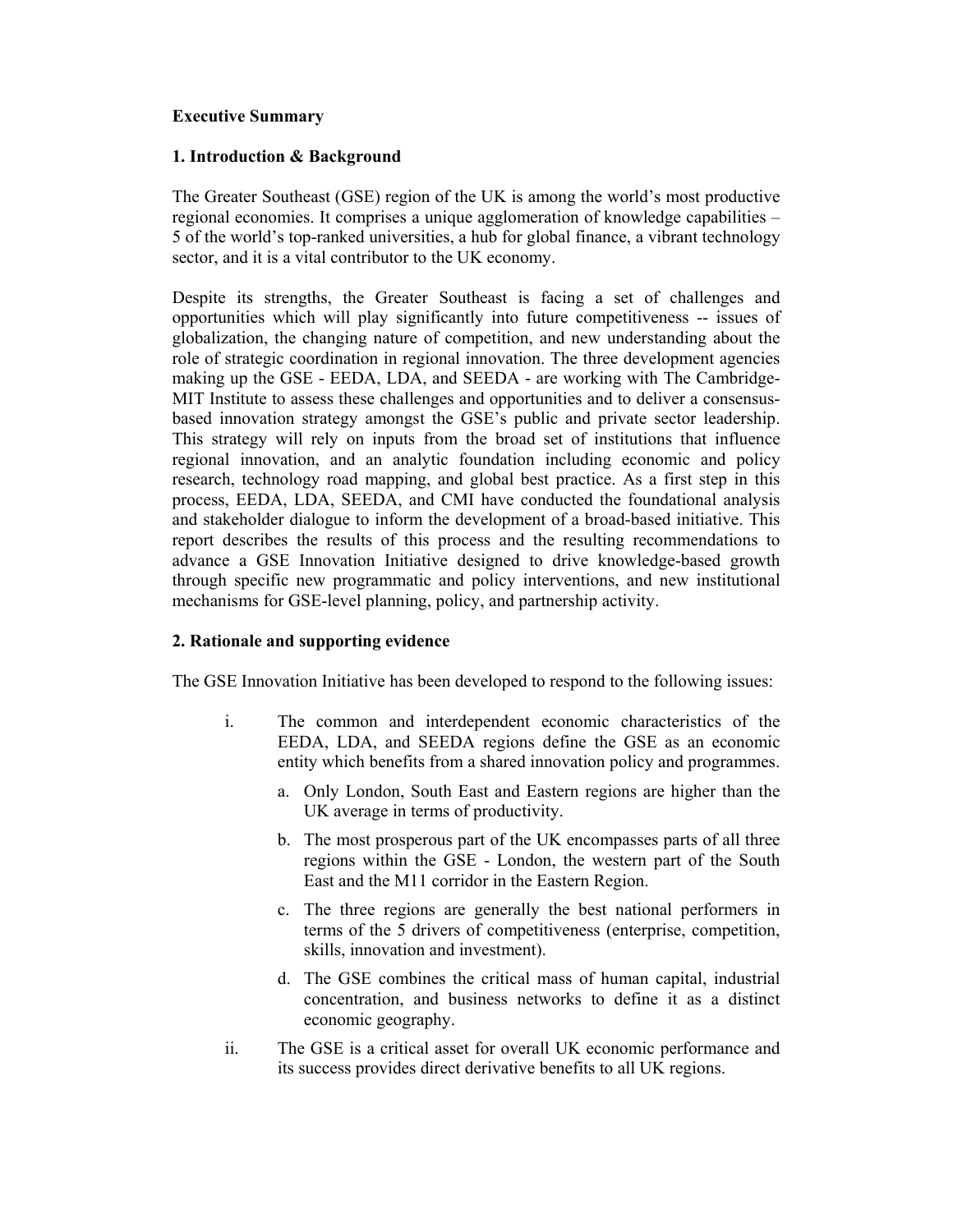- a. Economic activity in the GSE comprises more than 43% of UK GDP with 35% of the population.
- b. The GSE is an important market for businesses throughout the UK – as national markets (of which the GSE contributes nearly half) comprise the most important source of demand for firms throughout the UK.
- c. Businesses in the GSE are more export orientated than businesses in other regions making significant contributions to UK trade performance.
	- i. The Greater South East engaged in the most international trade with over 20% of the businesses identifying overseas markets as being most important compared to only 12% of firms in Scotland/Wales.
	- ii. The Greater South East had the highest level of international competition compared to other meta regions – with 41% of firms facing some overseas competitors and with 10% of firms competing exclusively with overseas businesses.
- d. The GSE is the 'ideas generating' region and innovation pole in the UK – with more than 52% of national patenting activity.
- iii. The GSE is facing increasing competition from other European and global capital city regions.
	- a. The regions in the GSE have been falling in the World Regional Competitiveness rankings. Between 2004 and 2005 the South East fell from 40th to  $55^{th}$ ; London fell from  $46^{th}$  to  $56^{th}$ ; and the Eastern Region fell from  $50<sup>th</sup>$  to  $62<sup>nd</sup>$ .
	- b. Productivity in the regions within the GSE remains relatively low compared to the best performing world regions – London is ranked as  $21^{st}$ ; the South East at  $75^{th}$ ; and the Eastern region at 101st.
	- c. Globalisation is increasing the extent of global competition and the speed of change with new competition from SE Asia and Eastern Europe.
- iv. Realizing the innovative and economic potential of the GSE will not happen organically and requires a broad-based initiative to identify, target, and coalesce strategic opportunities for leveraging research and industrial capabilities, supporting business growth, stimulating investment, and advancing social and economic opportunity.
	- a. Targeting those areas of where the geography of competitiveness and innovation indicate that a 'meta-region' approach would yield the greatest benefits for the GSE and the UK as a whole, both in terms of international competitiveness and regional success factors  $($ impact = significant $).$
	- b. Identifying those areas where economies of scale indicate the benefits of meta-regional cooperation.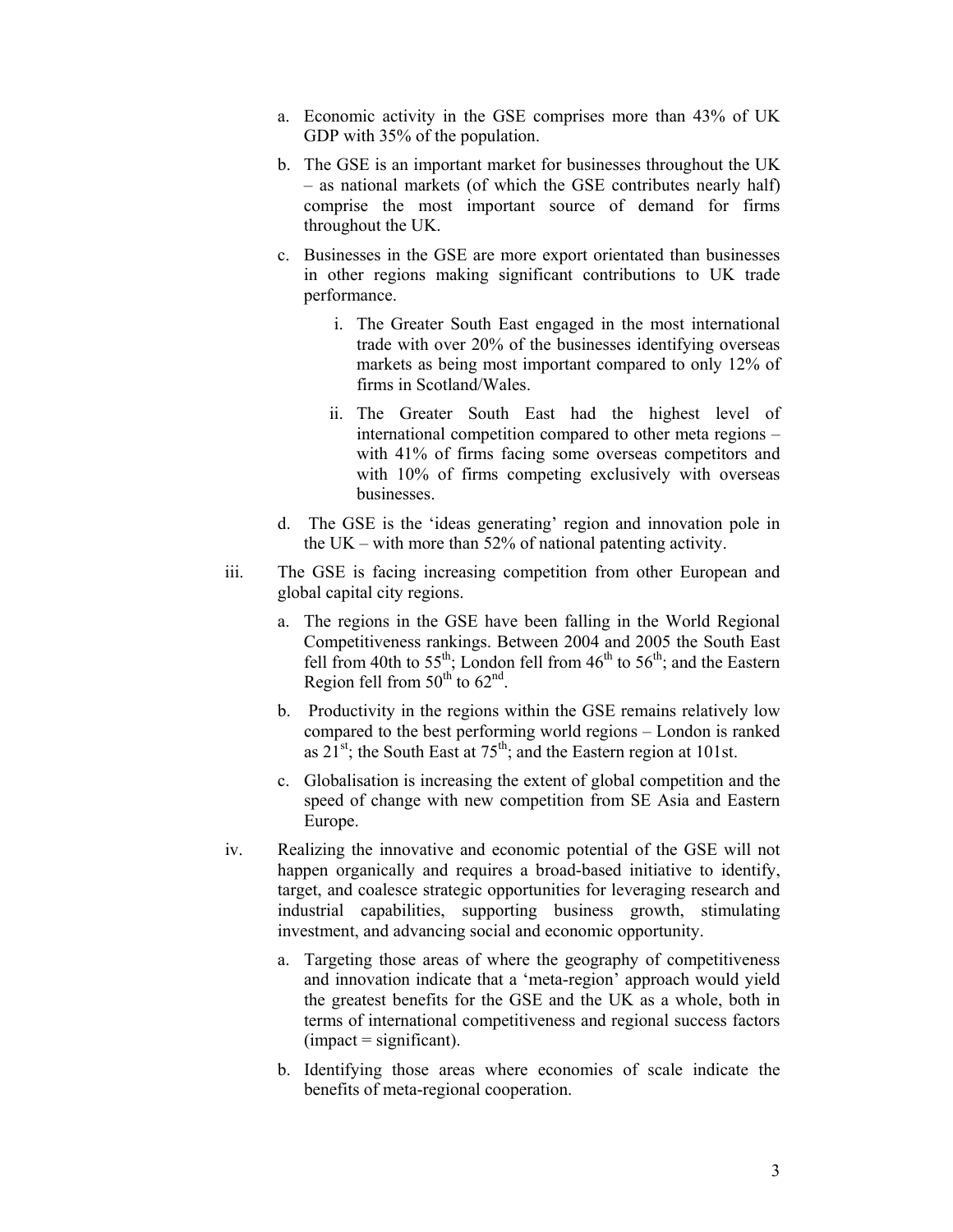c. Identifying those areas where sharing best practice can improve institutional learning and competences.

## **3. Key actions, responsibilities, and next steps for GSE Innovation Initiative.**

The efforts by EEDA, LDA, SEEDA, and PRI to assess the need and opportunities related to a GSE Innovation Initiative were informed by three elements, (1) a project steering committee to guide the effort and identify potential areas of strategic opportunity, (2) a series of research efforts to reveal relevant economic characteristics in the GSE and related areas, and (3) survey and workshop-based initiatives to understand stakeholder views. Through this analysis and the insight drawn from steering committee and stakeholder dialogue, we have identified the following recommendations which are outlined in further detail in the report:

- 1. GSE Autumn 2006 Science Technology and Industry spending review summit with OSI/Major of London: this is a one day event to be held in the fall of 2006 for the purpose of promoting the GSE initiative, announcing key initiatives, and encouraging stakeholder support and participation. (Estimated cost £20,000).
- 2. Technology Road Mapping: this activity will assess the GSE's innovative capabilities, resources, and institutions. These factors will be assessed in view of market factors and stakeholder interests to identify priority area of focus, with the collective advice of the three science and industry councils, for partnership, research, and investment opportunities to develop and enhance competencies for competitive advantage. (Estimated cost £80,000).
- 3. Harmonization of strategies for creating high growth companies: Common to EEDA, SEEDA, and LDA is the challenge in encouraging and enabling small and medium sized firms to meet their growth potential. Each of the RDAs has programmes and expertise in this area and it is recommended that these programmes be evaluated to determine opportunities for joint GSE-level programmes in areas such as best practices for advancing innovation; developing meta-networks; creating a GSE-level Business Fellows programme; medium-sized business programmes; and seed-funding and proofof-concept programmes.
- 4. Promoting the GSE as a global brand for trade and investment with UKTI. (estimated cost £140,000 for focus groups and test marketing).
- 5. Identify the umbrella leadership, institutional ownership, and coordinating framework and mechanisms for driving the above activities; evaluate need and draft recommendations. It is recommended that a full-time professional be appointed to coordinate and spear-head GSE activities. This person will report jointly to a designated enterprise or innovation director in each RDA and will be responsible for the development and oversight of tri-RDA initiatives. (estimated cost £90,000 per year, requesting 2 years funding at £180,000).

The total estimated cost of these proposed initiatives is £420,000 and is recommended that EEDA, LDA, and SEEDA jointly fund these activities at the amount of £70,000 per year each for two years.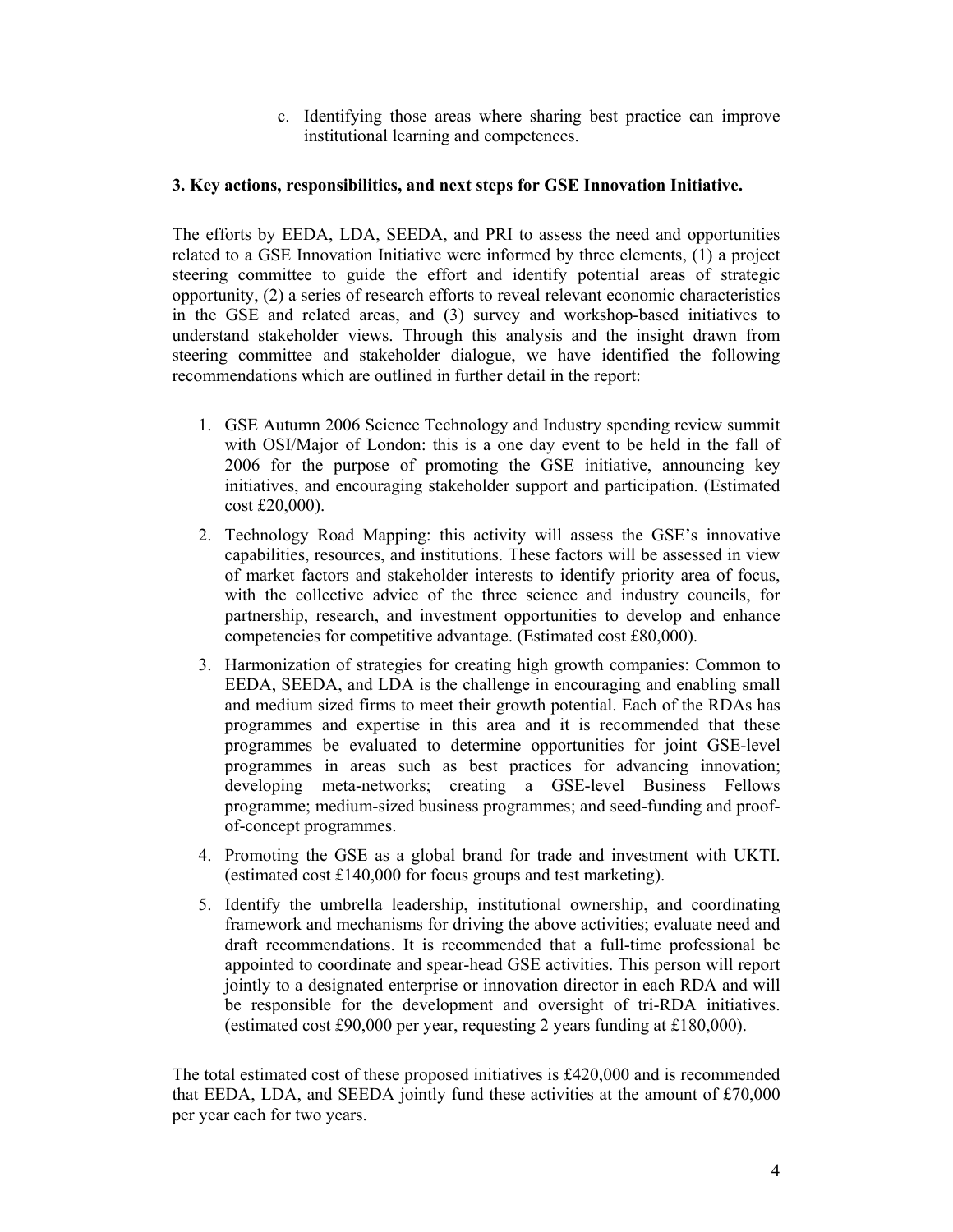## **1. Introduction**

The three development agencies making up the United Kingdom's Greater Southeast (GSE) - EEDA, LDA, and SEEDA - are working with The Cambridge-MIT Institute's Programme on Regional Innovation (PRI) to assess the challenges and opportunities facing the GSE in its effort to maintain and consolidate leadership in knowledgebased economic growth and competitiveness and to deliver a consensus-based innovation strategy amongst the GSE's public and private sector leadership. This strategy will rely on inputs from the broad set of institutions that influence regional innovation and ongoing research by PRI on the structural dynamics of the GSE economy as it relates to the rest of the UK and to other leading capital city regions.

The GSE Innovation Initiative is designed to recommend both specific new programmatic and policy interventions, and new institutional mechanisms for GSElevel planning, policy, and partnership activity. This report is intended to present the underlying economic and policy rationale for this initiative. Central to this rationale is the role of the GSE as a driver whose success positively influences economic performance throughout the UK and the opportunity to be realized within the GSE and, as a by-product, the rest of the UK through a tri-RDA led initiative to strategically assess and influence the broad set of innovation stakeholders towards a partnership-based approach to knowledge-based competition and advancing innovation.

The Greater South East (GSE), which encompasses London, the South East and the East of England, is one of the major economies of Europe. While the GSE continues to be a leader both across Europe and world-wide in most measures of economic performance, it has also been recognized as facing unrealised economic opportunity in the underperformance of its innovation system (Arthur D. Little, 2003). Additionally, the GSE is facing increasing competition in the area of knowledgebased growth and competitiveness from a series of leading capital city regions which have undertaken high-level leadership initiatives to strategically coalesce local capabilities in advancing innovation. This report explores example initiatives in Tampere Finland, Boston Massachusetts, and Research Triangle North Carolina.

The efforts by EEDA, LDA, SEEDA, and PRI to assess the need and opportunities related to a GSE Innovation Initiative were informed by three elements, (1) a project steering committee to guide the effort and identify potential areas of strategic opportunity, (2) a series of research efforts to reveal relevant economic characteristics in the GSE and related areas, and (3) survey and workshop-based initiatives to understand stakeholder views.

Through this analysis and the insight drawn from steering committee and stakeholder dialogue, we have identified a series of recommendations outlined in this report. The areas targeted with recommendations include:

- Enhancing the demand side of knowledge transfer
- Technology roadmapping
- Internationalisation of the GSE
- Supporting the growth of medium sized firms
- Support for knowledge intensive business services (KIBS)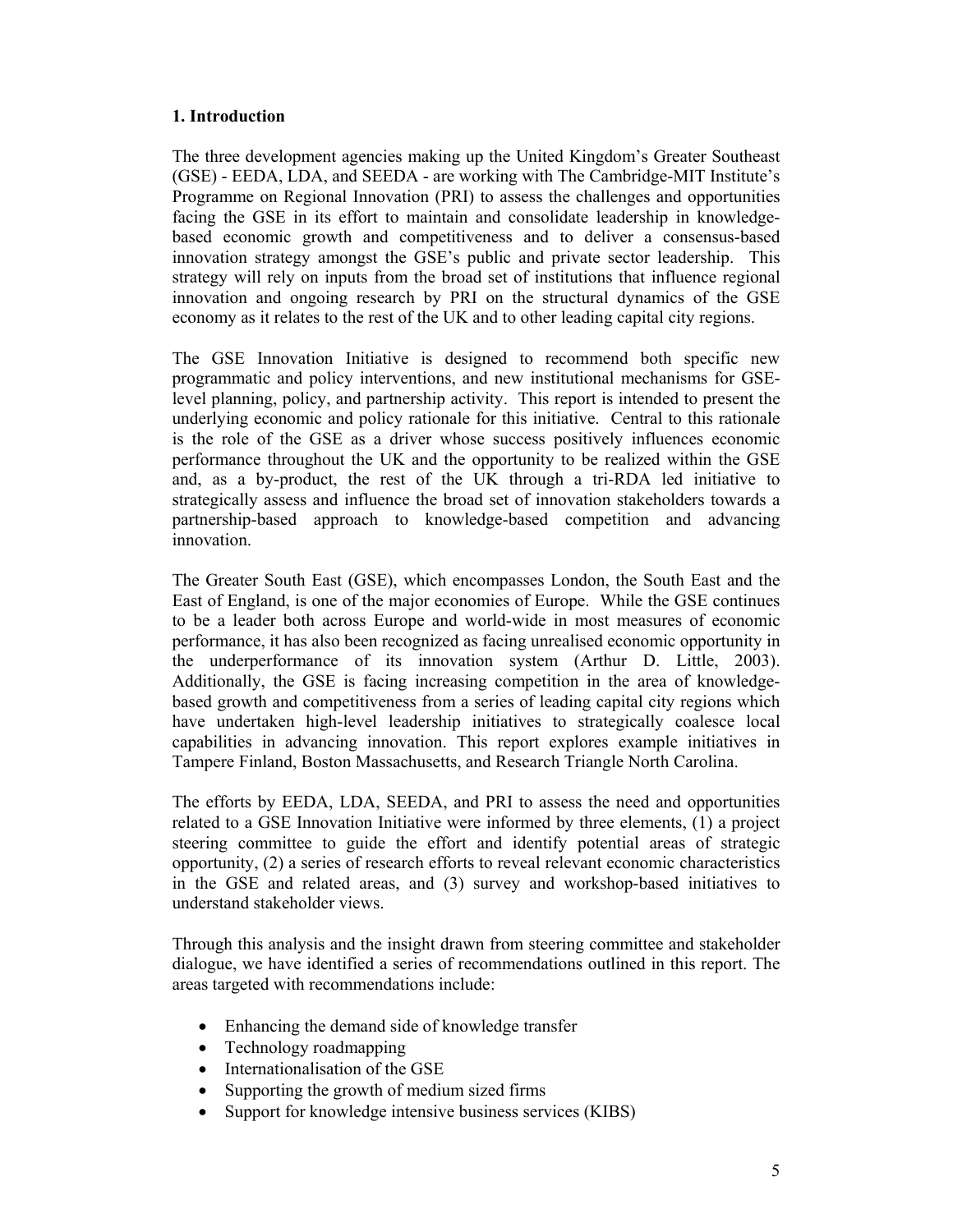The remainder of this report is organised as follows: section 2 evaluates the common characteristics of the GSE economy; section 3 considers the importance of the GSE for the national economy and other regions of the UK; section 4 considers the impact of increased global competition which could threaten the long-term competitiveness of the GSE and hence the national economy; section 5 considers the need for a strategic response from the GSE; section 6 outlines some of the potential elements of a GSE strategy based on consultations with key stakeholders; and section 7 considers implementation activities and concludes.

#### **2. Commonalities and Interdependencies Across the Regions of the GSE**

### *Economic and Innovation Performance*

Although there are significant variations in the economic structure and performance measures across the UK regions, the GSE ones share a number of structural features and are ranked highly in various economic performance measures. Furthermore, the three GSE regions are among the most innovative in the UK, and form a highly integrated cluster of knowledge-intensive economic activity, world-class universities and a highly-skilled workforce, which extends across regional boundaries and represent a crucial driver for the overall UK performance.

One important economic feature that distinguishes the three regions from the rest of the UK is arguably the type and nature of industry clusters which have a bearing on potential agglomeration benefits. The clusters in the GSE are predominantly in the service/financial sector (mainly in London) and in knowledge intensive industries (for example biotechnology and pharmaceuticals in the Eastern Region, ICT in the Thames Valley and motor sports around Oxford) all of which appear to be deep clusters supported by thick skilled-labour markets and successful in job creation (DTI, 2001). It is probably no coincidence then that the most prosperous part of the UK encompasses parts of all three regions within the GSE: London, the Western part of the South East and the M11 corridor in the Eastern Region.

#### *The GSE: an 'Optimal Policy Area'?*

Currently, a major component of economic and industrial policy in the UK is being delivered by the Regional Development Agencies. Although this provides a much more localised delivery of policy than national initiatives, the geography of the policy largely reflects historic administrative boundaries rather than economic performance. Figures 1 and 2 show sub-regional economic performance in the UK based on gross value added per capita in 2003 and change in gross value added per capita in 2003 between 1995 and 2003. A number of observations can be made concerning the geography of economic performance. Firstly, the geography of economic performance does not easily map onto the standard regional structures. For instance there are similar levels of performance between London, the western part of the South East region and the western part of the Eastern region.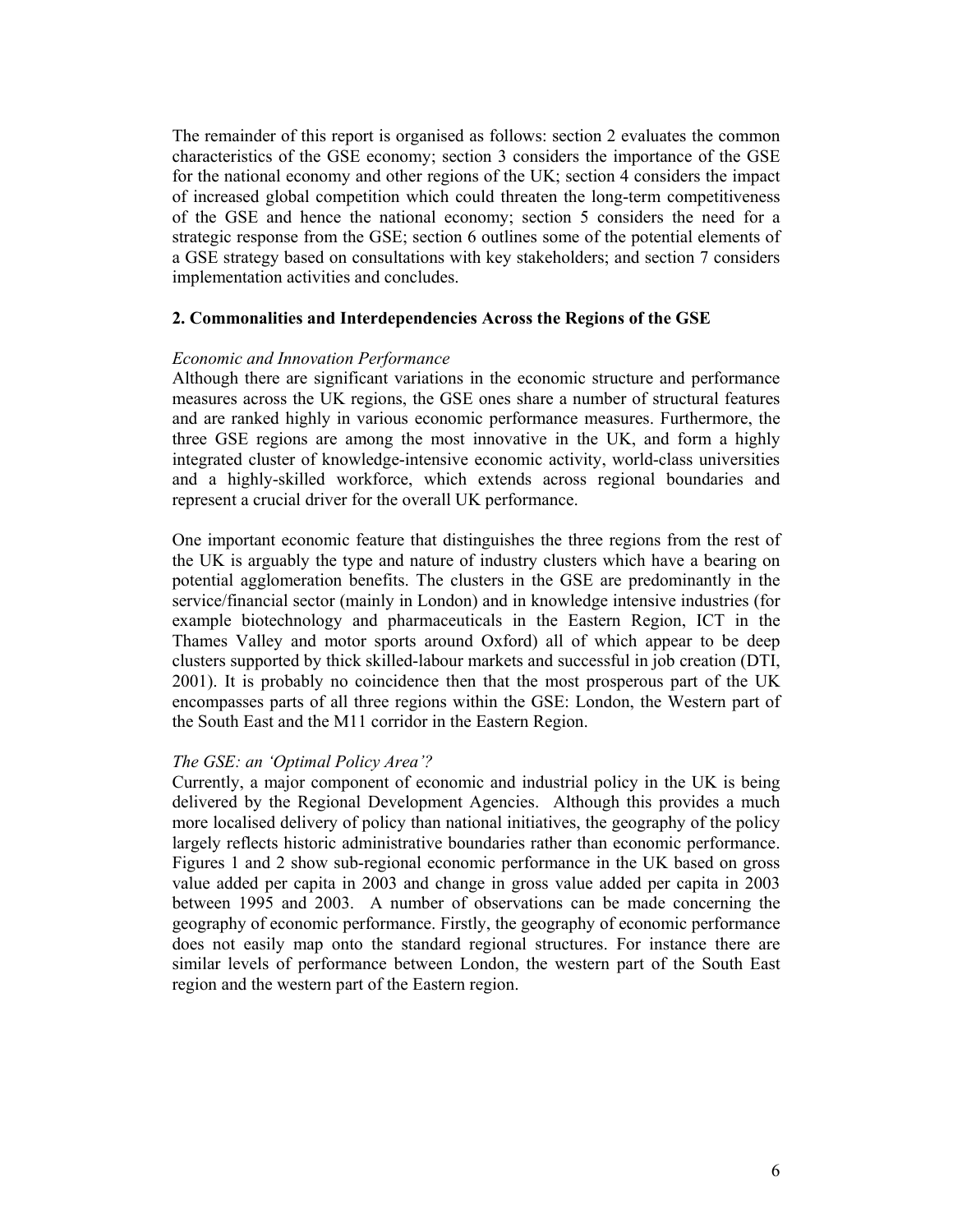



Source: Local Knowledge (2006).



**Figure 2: Change in GVA per Capita, 1995-2003** 

Source: Local Knowledge (2006).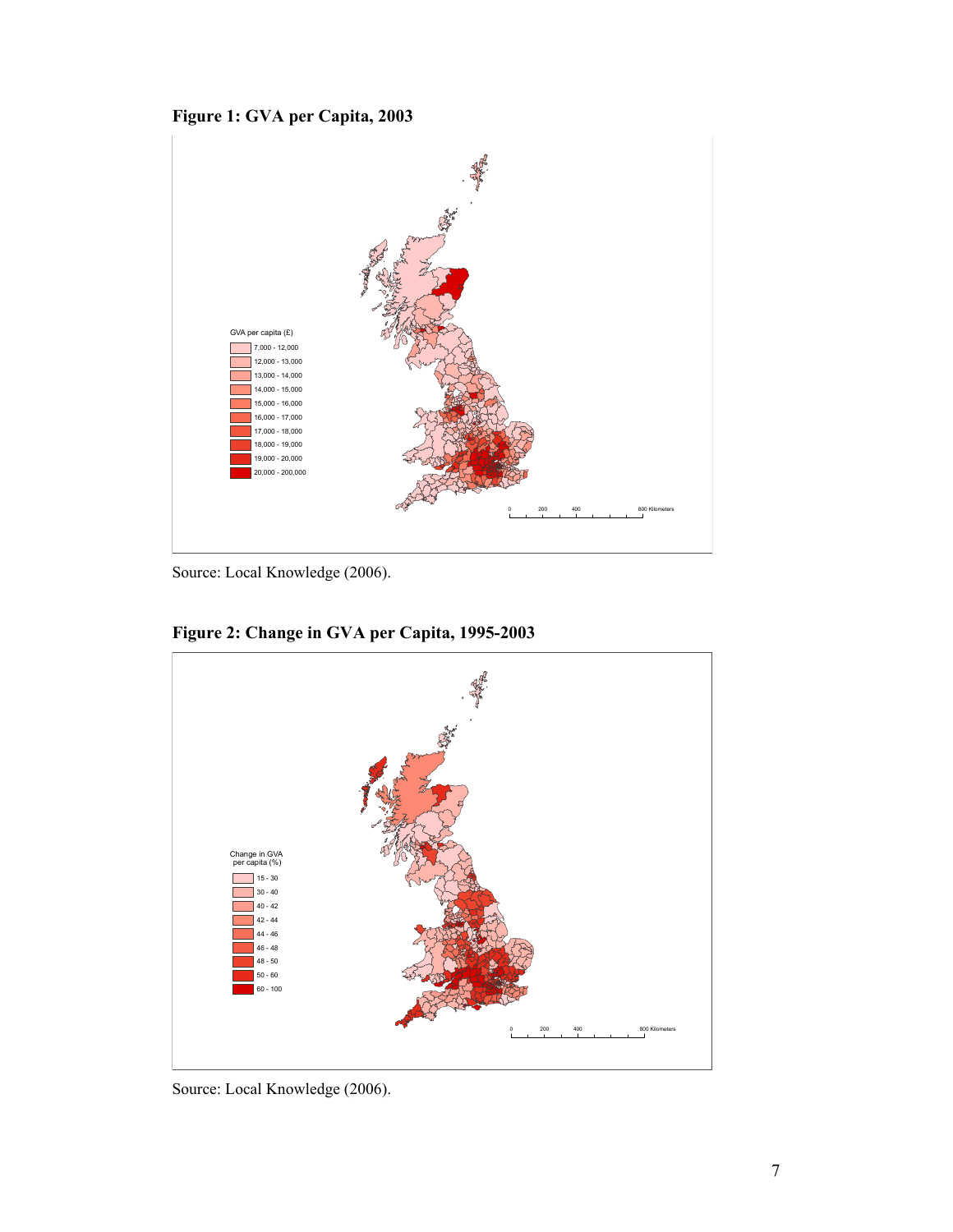Secondly in term of economic performance levels, the GSE arc is a central dynamo of economic activity. There are smaller areas of high performance around Manchester and Leeds, and oil driven economic activity in the north of Scotland. It should also be noted that there are also some areas of low economic activity in the GSE around the western parts of both the South East and the Eastern regions. Thirdly, in terms of the growth of economic activity, the GSE is the key engine of growth. This suggest the importance of strong endogenous growth processes where the success of the GSE is generating further growth, and such a virtuous cycle is raising national prosperity.

The common economic performance across much of the GSE and its complementary economic structures suggest that the GSE may constitute an optimal policy area. That is the similarities in term of economic performance and responses to shocks indicate that policy should be coordinated so that both regional and national economic performances are maximised.

## *The Drivers of Competitiveness*

Further analysis of similarities across the GSE can be analysed by considering those factors that contribute to economic performance. The five key drivers of regional competitiveness have been identified by UK government, they are: skills, enterprise, innovation, competition and investment (H. M. Treasury, 2001, 2004).

- Skills levels improve the operation of the labour market and creates a flexible workforce capable of implementing new technologies and processes
- Enterprise which can encourage new firm formation and the management of change by managers
- Innovation generates new ideas, improves the stock of knowledge and leads to improved products and processes
- Competition creates incentives for innovation, and better management and organisation structures
- Investment which can provide workers with more or better equipment to use in production and can facilitate the implementation of new innovations

As shown in Figure 3, the drivers are interdependent, since contribution of each depends upon the support of the others.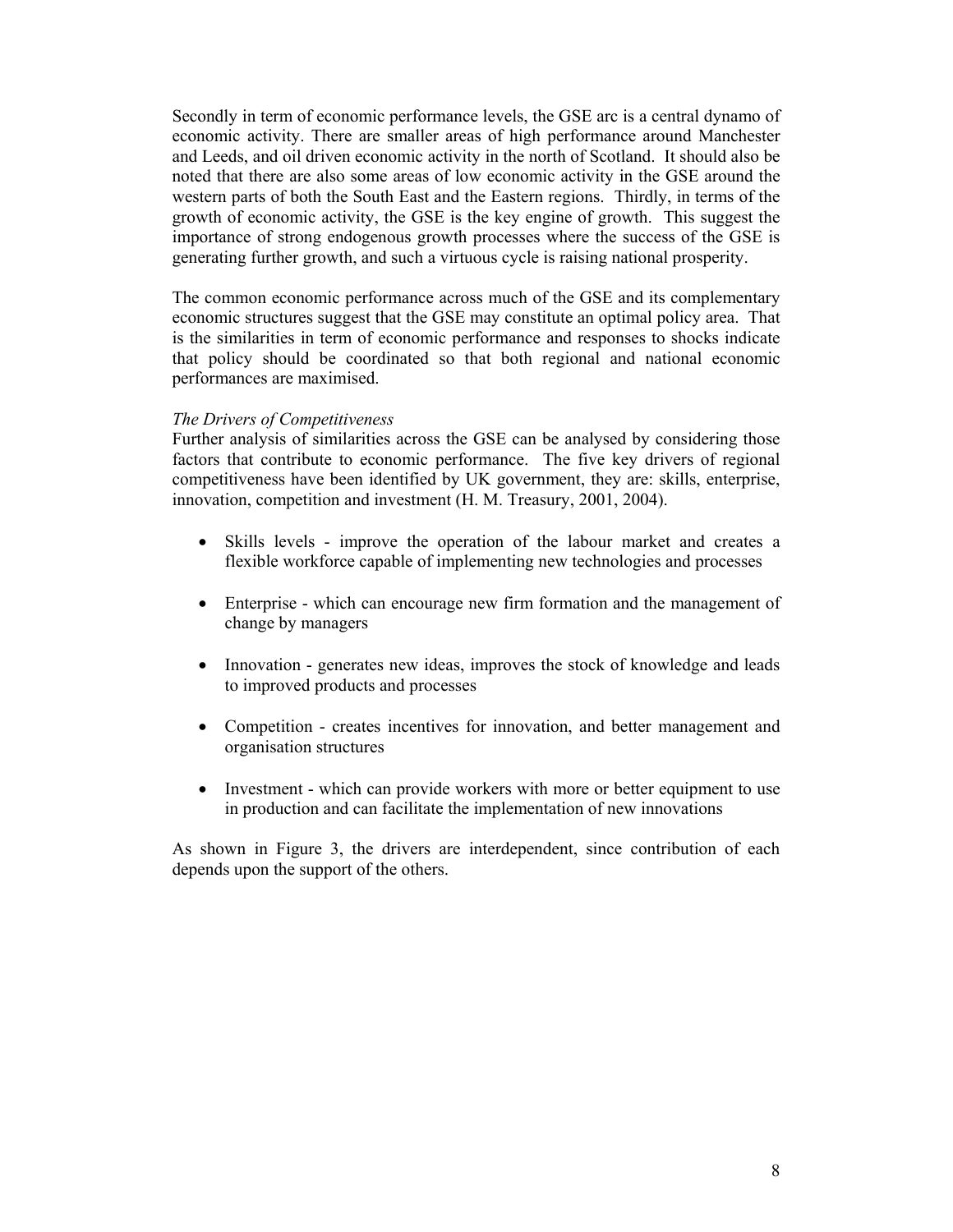**Figure 3: Drivers of regional productivity used in UK regional competitiveness policy.** 



Source: H. M. Treasury (2004).

Table 1 shows the regional ranking based on a number of indicators of the 5 drivers. In general the regions of the GSE are highly ranked in terms of the drivers with London, in particular being highly placed. In terms of enterprise the three regions rank first, second and third – and overall London is ranked first for three of the five drivers. The one apparent anomaly in the mid table ranking of the London in term of innovation – but this is largely a statistical artefact as the metric used – based on  $R&D$ expenditure – fails to adequately capture the innovation activity in services, which is important for the London economy. If an alternative indicator of innovation – the share of high technology jobs in total employment – London joins South East and the Eastern Region in the top amongst the most innovative regions. A similar picture emerges if we consider the level of government expenditure on R&D (see Figure 4). Additionally, in terms of business expenditure, South East and the Eastern Region maintain their leading positions (see Figure 5). **Overall, to the extent that five drivers are driving the UK economy, then the regions of the GSE are driving the fastest.**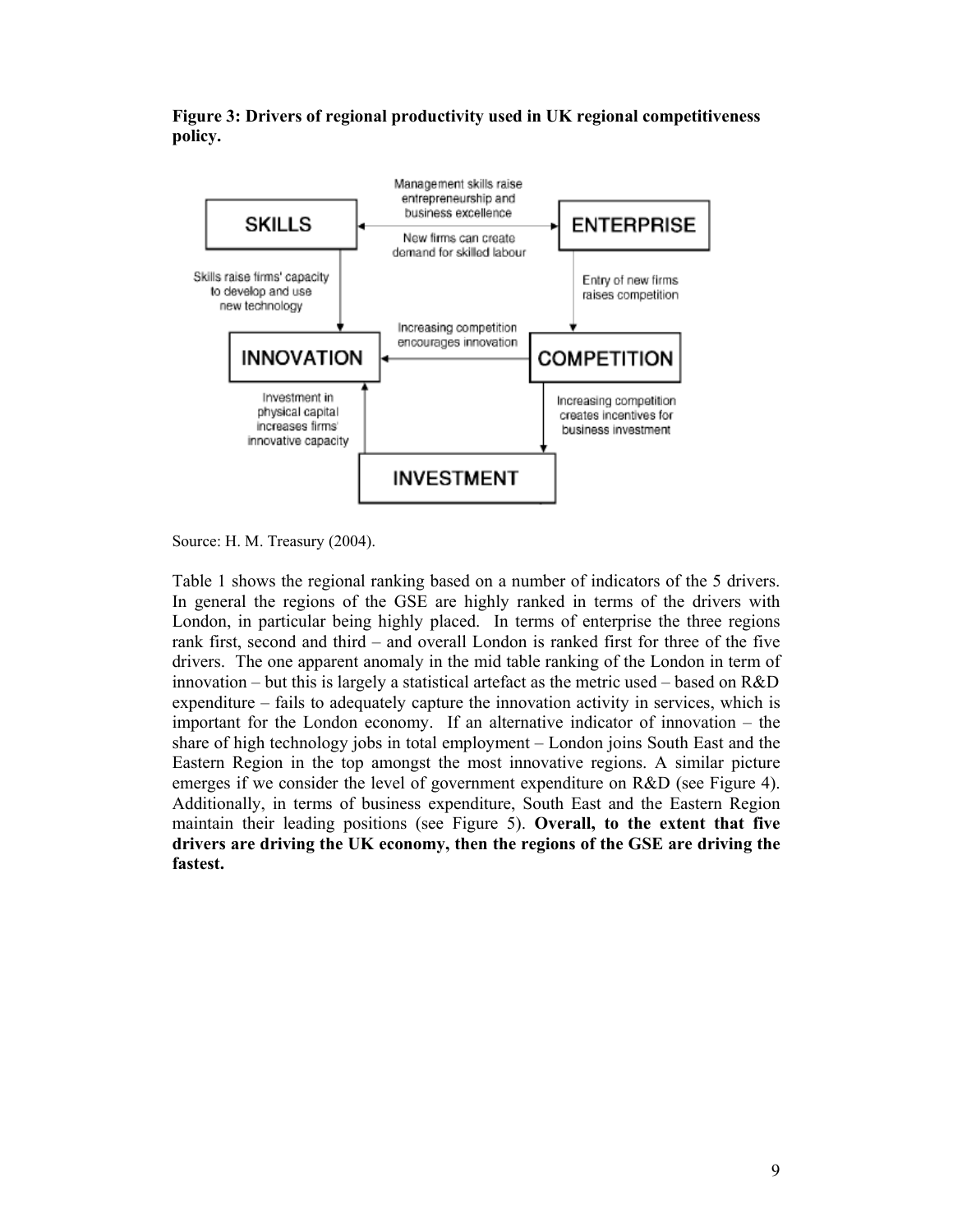| Region            | Enterprise<br>(Business)<br>Start-up Rate<br>2003) | Competition<br>(No. of Serious<br>Competitors) | <b>Skills</b><br>(% of Working<br>Pop. with<br>NVQ4+, 2002-<br>2003) | Innovation<br>(R&D Exp.<br>As % of<br>GDP, 2002) | Investment<br>(Average<br>Annual<br>Growth Rate.<br>1995-2003 |
|-------------------|----------------------------------------------------|------------------------------------------------|----------------------------------------------------------------------|--------------------------------------------------|---------------------------------------------------------------|
| London            |                                                    |                                                |                                                                      | 6                                                | 3                                                             |
| <b>South East</b> |                                                    | 5                                              | 3                                                                    | 2                                                |                                                               |
| <b>Eastern</b>    |                                                    |                                                | 5                                                                    |                                                  | 6                                                             |
| South West        |                                                    |                                                | 4                                                                    |                                                  | 4                                                             |
| East Midlands     | 5                                                  |                                                | 10                                                                   | 3                                                |                                                               |
| West Midlands     | 6                                                  |                                                | 9                                                                    |                                                  | 9                                                             |
| North West        |                                                    | 8                                              |                                                                      | 5                                                | 12                                                            |
| Yorkshire         | 8                                                  | 6                                              | 8                                                                    | 10                                               | 10                                                            |
| Scotland          | 9                                                  | 9                                              | 2                                                                    | 8                                                | 5                                                             |
| N. Ireland        | 10                                                 | No data                                        | No data                                                              | 9                                                | 2                                                             |
| Wales             | 11                                                 | 11                                             | 6                                                                    | 11                                               | 11                                                            |
| North East        | 12                                                 | 10                                             | 11                                                                   | 12                                               | 8                                                             |

**Table 1: The Five Drivers: Regional Rankings** 

Sources: Cols 1 and 3-5: Martin (2005). Col 2: Kitson (2006).





Source: Owens (2004), *Economic Trends.*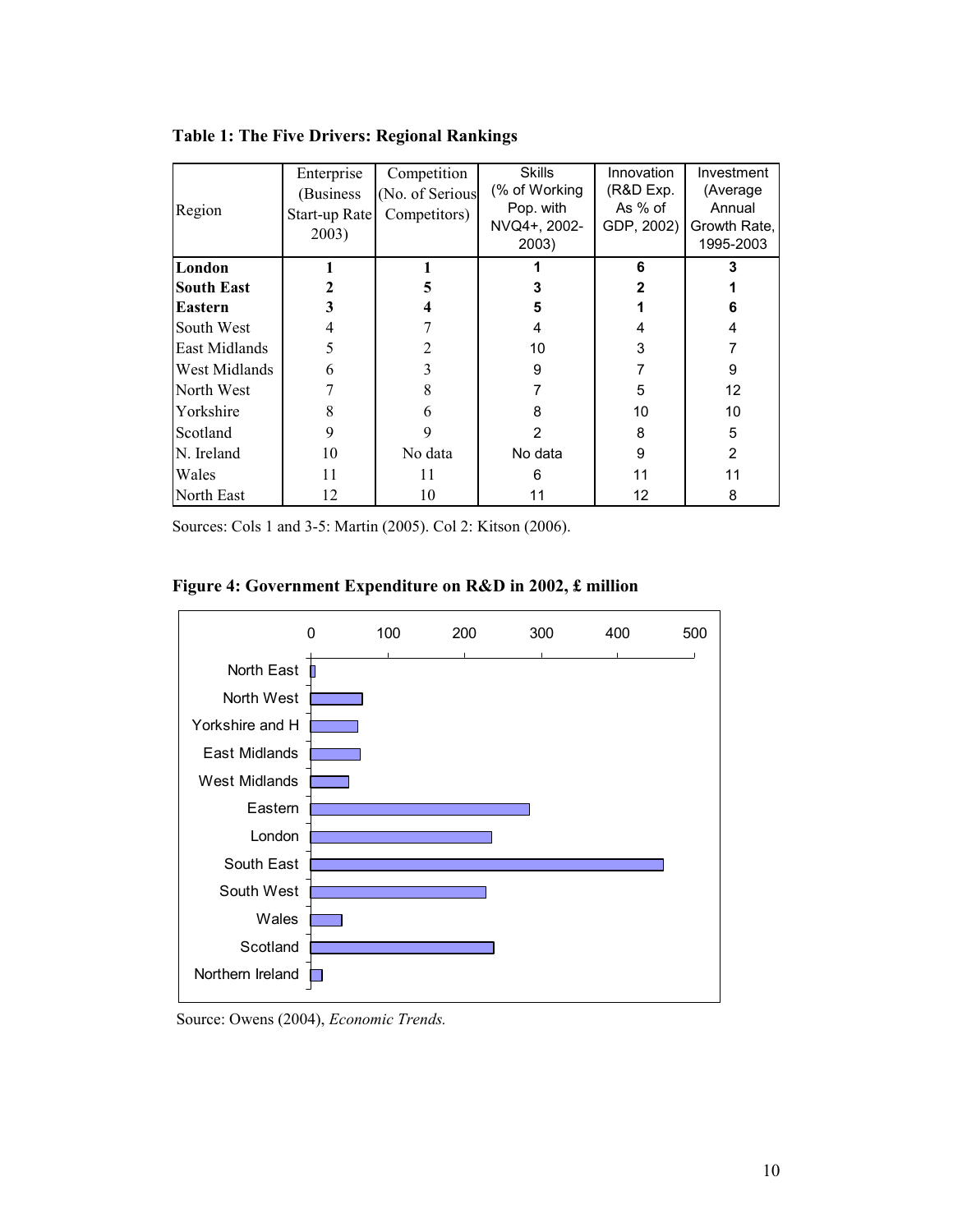

**Figure 5: Business Expenditure on R&D in 2002, £ million**

Source: Owens (2004), *Economic Trends*.

The overall picture for R&D normalised for population is shown in Figure 6. The intensity of innovation based on the metric is highest in the South East and Eastern regions. London is mid-ranking, but note the caveat above and that this does not affect the London performance in terms of labour productivity.



**Figure 6: Total R&D per capita in the UK Regions (2002)**

Source: DTI (2005). *Regional Innovation Patterns. Summary Note*.

This evidence raises the issue as to whether the GSE might be considered as a Regional Innovation System, along the lines of the recent literature on innovation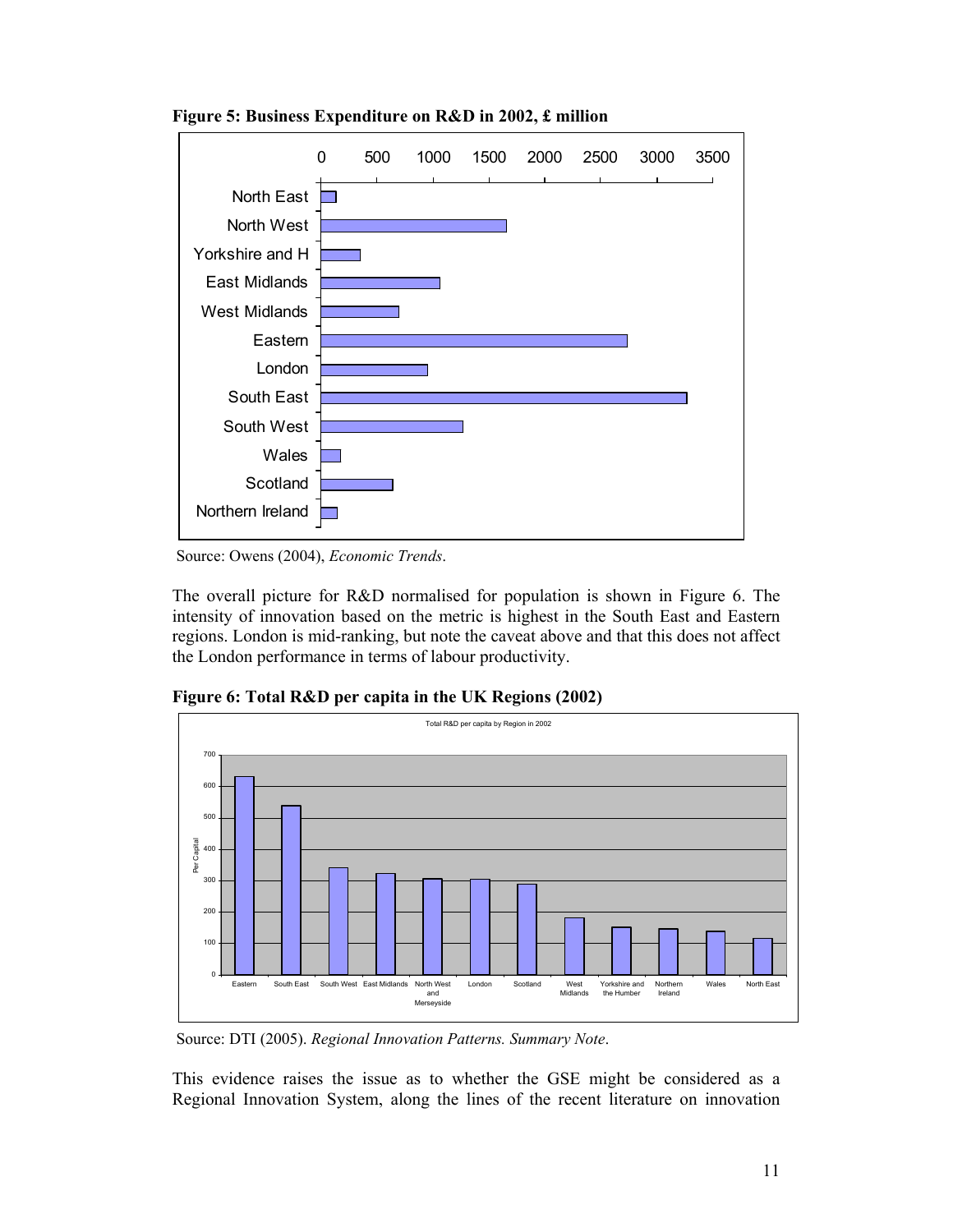systems at the sub-national scale (Lundvall, 1992; Edquist, 1997; Cooke, 2001; Carlsson, 2004; Doloreux and Parto, 2004). A lively debate exists on the extent to which regional differences in economic performance across UK can be explained by large differences in regional innovation performance. However, the characteristics of the GSE regions in terms of sectoral specialisation should also be taken into account. As mentioned above, the Greater South East has the highest concentration of knowledge-intensive business services (KIBS), not only with respect to the rest of the country, but also compared to the rest of the European Union. The observed 'regional innovation map' in the UK might therefore essentially be due to differences in the regional sectoral structure, making it a sectoral system of innovation (Metcalfe and Miles, 2000). Indeed, KIBS typically rely on non-R&D innovation investments and have high employment and productivity returns (Cainelli et al. 2006). This would help explain the innovation and economic performance figures of the London region within the GSE and the characteristics of the GSE as a regional innovation system within the UK.

## *The GSE as a 'Talent Magnet'*

The GSE is home to world-class universities which are the backbone of a knowledge economy. Table 2 shows the distribution of research-intensive Universities across regions according to the latest research assessment exercise (RAE 2001). The important role of London is evident, not only in terms of number, but also in terms of quality of knowledge (5 and 5\* departments). The South East is ranked second and the Eastern region is mid table.

| Region                   |                      | Ranking    |
|--------------------------|----------------------|------------|
|                          | 5 and 5 <sup>*</sup> | $1$ to $4$ |
| London                   | 18                   | 17         |
| South East               | 15                   | 12         |
| Scotland                 | 12                   | 14         |
| Yorkshire and Humberside | 10                   | 8          |
| North West               | 9                    | 10         |
| West Midlands            |                      | 8          |
| South West               |                      | 8          |
| Eastern                  |                      | 4          |
| East Midlands            | 5                    | 8          |
| Wales                    | 5                    | 6          |
| North East               | 5                    | 5          |
| NITED KINGDOM            | 100                  | 100        |

**Table 2: Location of Research-Intensive Universities (% of Total Departments, based on RAE 2001)** 

Source: RAE (2001).

In addition to research activity, Universities provide human capital which improves the stock of skills, one of the important drivers of competitiveness. According to Faggian and McCann (2006), the major regional factor encouraging graduates to seek for jobs in a region are (i) the innovative potential of a region; (ii) the proportion of knowledge workers in a region. A strong cumulative process of knowledge concentration occurs therefore, which typically characterises the GSE and London in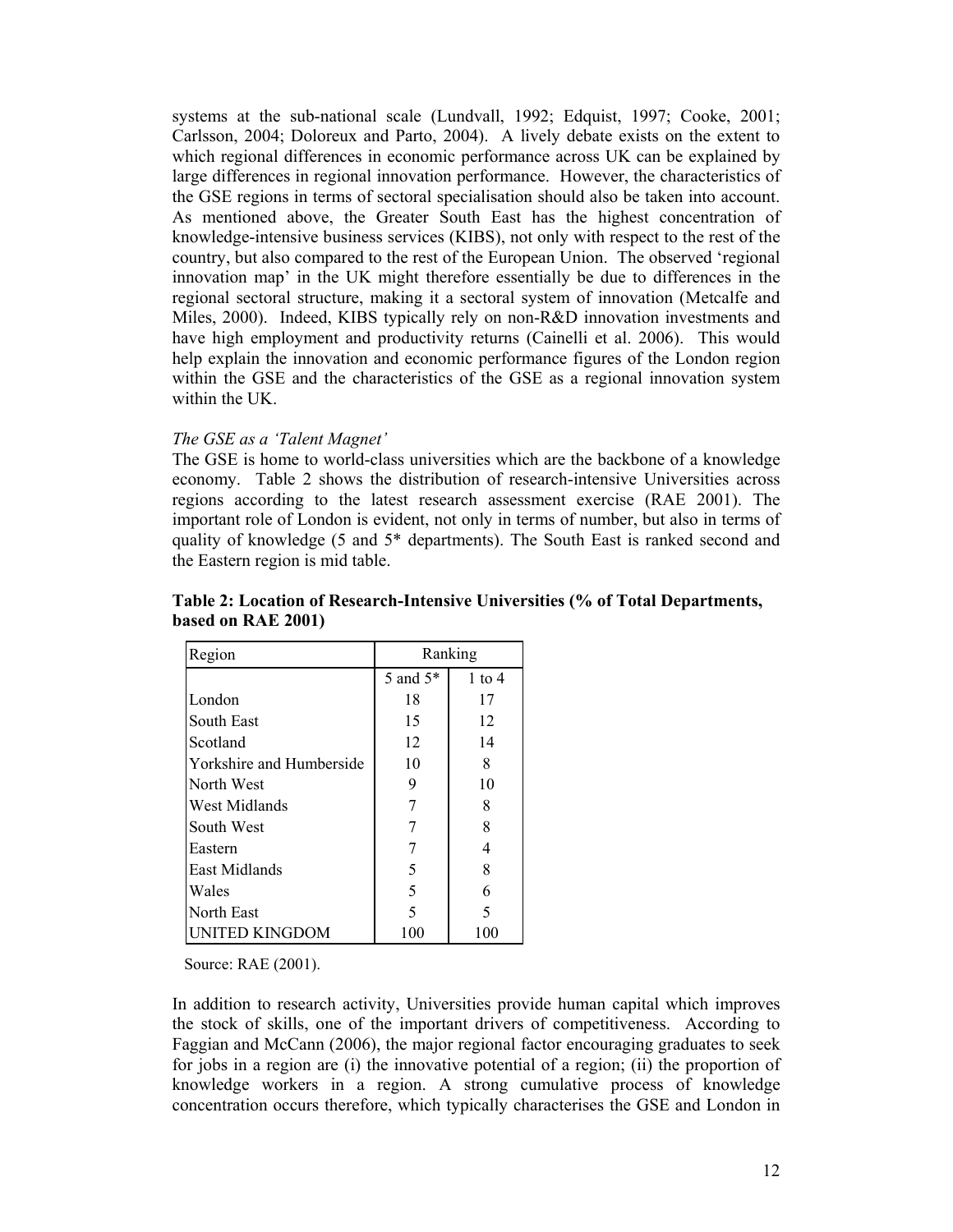particular. They act, and particularly London, as a 'talent magnet' for graduates (Wales, 2006), as shown in the graphs below.



 **Figure 7: Knowledge Flows – Regional Graduate Turn-out (1994-2001)** 

Source: HESA, Higher Education Statistics Agency (2005). *Final Destination Survey.* 



**Figure 8: Knowledge Flows – Annual Net Gain/Loss (1994-2001)** 

Source: HESA, Higher Education Statistics Agency (2005). *Final Destination Survey.*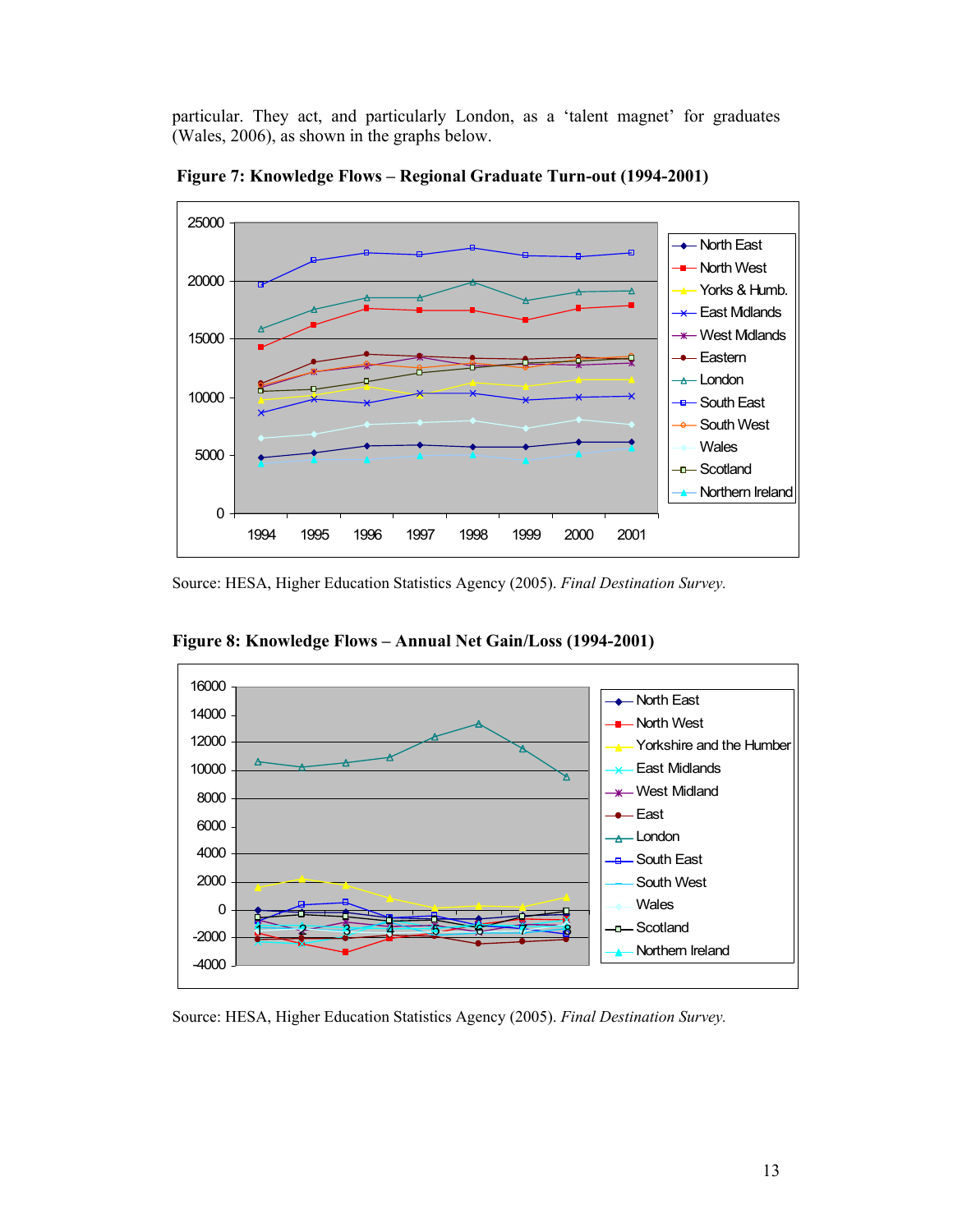

**Figure 9: Knowledge Flows – Net Gain/Loss of New-Graduates (1994-2001)** 

Source: HESA, Higher Education Statistics Agency (2005). *Final Destination Survey.* 

Over the period 1994-2001 the net 'knowledge' gain for London has been strikingly higher than for the rest of UK.

#### *GSE as a Network Economy*

The GSE regions are also characterised by a higher degree of connectivity both at the regional/national level and across Europe and the rest of the world. Figure 10 reports the percentage of innovative firms which have established co-operation partnerships respectively within their region, at the national level, with European partners and with partners located in countries others than EU, by RDAs.

The empirical evidence is based on the latest Community Innovation Survey firmlevel data (2006). The ability to establish (and attract) co-operative partnerships to innovate is clearly much higher in the GSE regions than in the rest of the UK metaregions. GSE firms tend to cross the UK borders on average more than the rest of UK, contributing to the international competitiveness of the whole country. Furthermore, and more importantly, they tend to establish innovation network at the national level more frequently than their counterparts in other regions. Almost 13% of innovative have established innovative networks with other firms located in UK.

The GSE as a network central node is of crucial importance for the rest of the country, as it represents a vehicle of knowledge and innovation spillovers beneficial to the whole UK.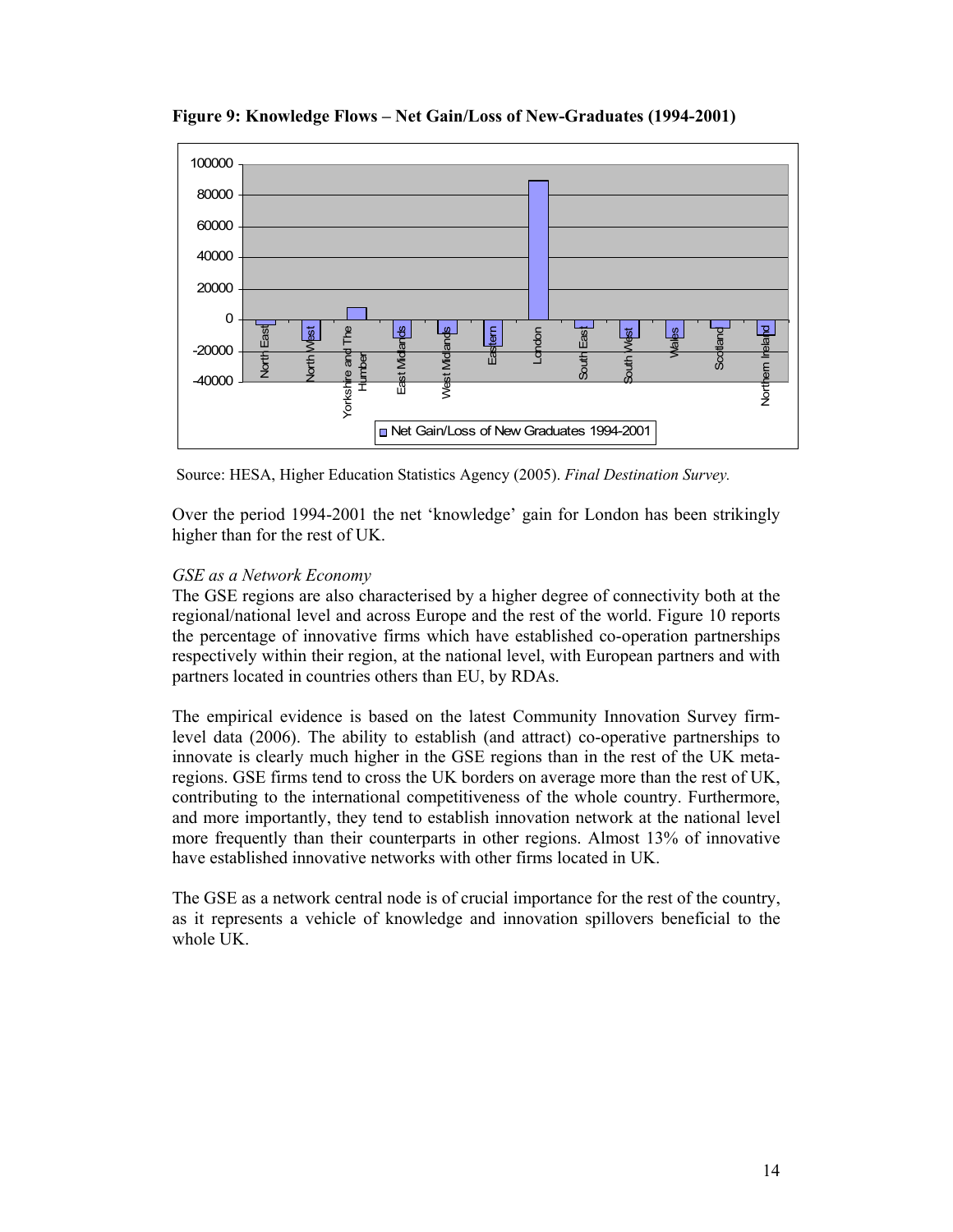

**Figure 10: Percentage of Innovative Firms Co-operating with Partners Located Within the Region, UK, Europe and Other Countries, by RDA (2004)** 

Source: UK Community Innovation Survey 2004 (DTI, 2006).

#### *Knowledge Exchange and Exploiting the Science Base*

It is often argued that there are barriers hampering effective dissemination of new technologies and knowledge of best-practice from one area to another, and that dissemination decreases with distance due to a variety of market failures.<sup>1</sup> This suggests that there is a potential strategic added value of Tri-RDA coordination to transfer good practice, and to develop and use benchmarks.

Enhancing the links between industry and the GSE universities should also be regarded as being of paramount importance. A particular rationale for collaboration among the regions of the GSE in this connection is to ensure that research specialisation in one place complements rather than crowds out those of another.

Commonality in the geography of the three regions also suggests a potential for a mutually beneficial GSE-wide effort to improving their common gateway. Maximizing the potential of the Thames Gateway is a case in point. Common geography that hosts world-class universities and similar economic structures would also suggest mutually beneficial effort of enhancing the international profile of the GSE.

 $\overline{a}$ 

<sup>1</sup> A summary of the relevant literature is presented in HM Treasury (2001).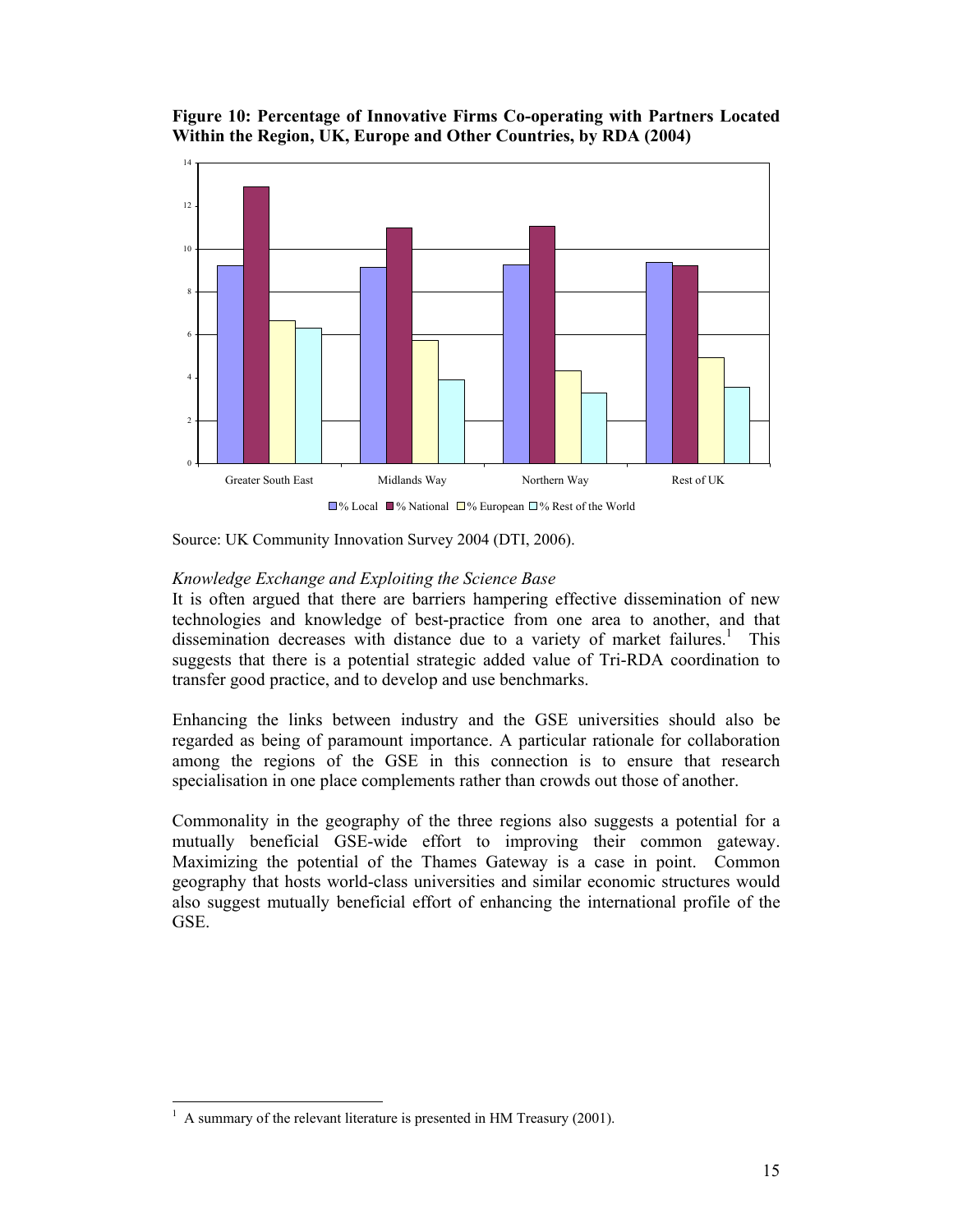## **3. GSE as a Critical Asset for Overall UK Economic Performance**

*Within the UK the GSE's position is distinctive in terms both of the quality and variety of its economic assets and its cost structure. Its relationship with the other UK regions is both competitive and complementary, in that there are roles for which it has strong economic advantages over the rest of the country, but also many where there are overlaps.*  Gordon (2004) p. 42

## *The GSE as an Engine of Growth in the UK*

The empirical evidence on the economic performance of the GSE shows that productivity figures (both in terms of GVA per head and per hour worked) in the GSE regions are higher than the UK. The 'productivity gap' between the best performing region (London) and the worst one (N. Ireland) is almost 40%, confirming that GSE represents the main driver of UK economic performance.



**Figure 11 GSE regions rank at the top in terms of regional productivity**

Source: DTI (2004), *Regional Competitiveness Indicators.*

Figure 12, which shows the path of labour productivity since 1980, reveals two important trends. First, labour productivity has been accelerating in the GSE led by London. Second, there has been a widening dispersion of regional productivity performance during the period. It is important to note however that productivity performance is not zero-sum game – that is productivity growth in one region does not hamper productivity performance in another region. In fact the opposite is likely to happen as fast productivity growth in one region is likely to raise national growth and the performance of other regions.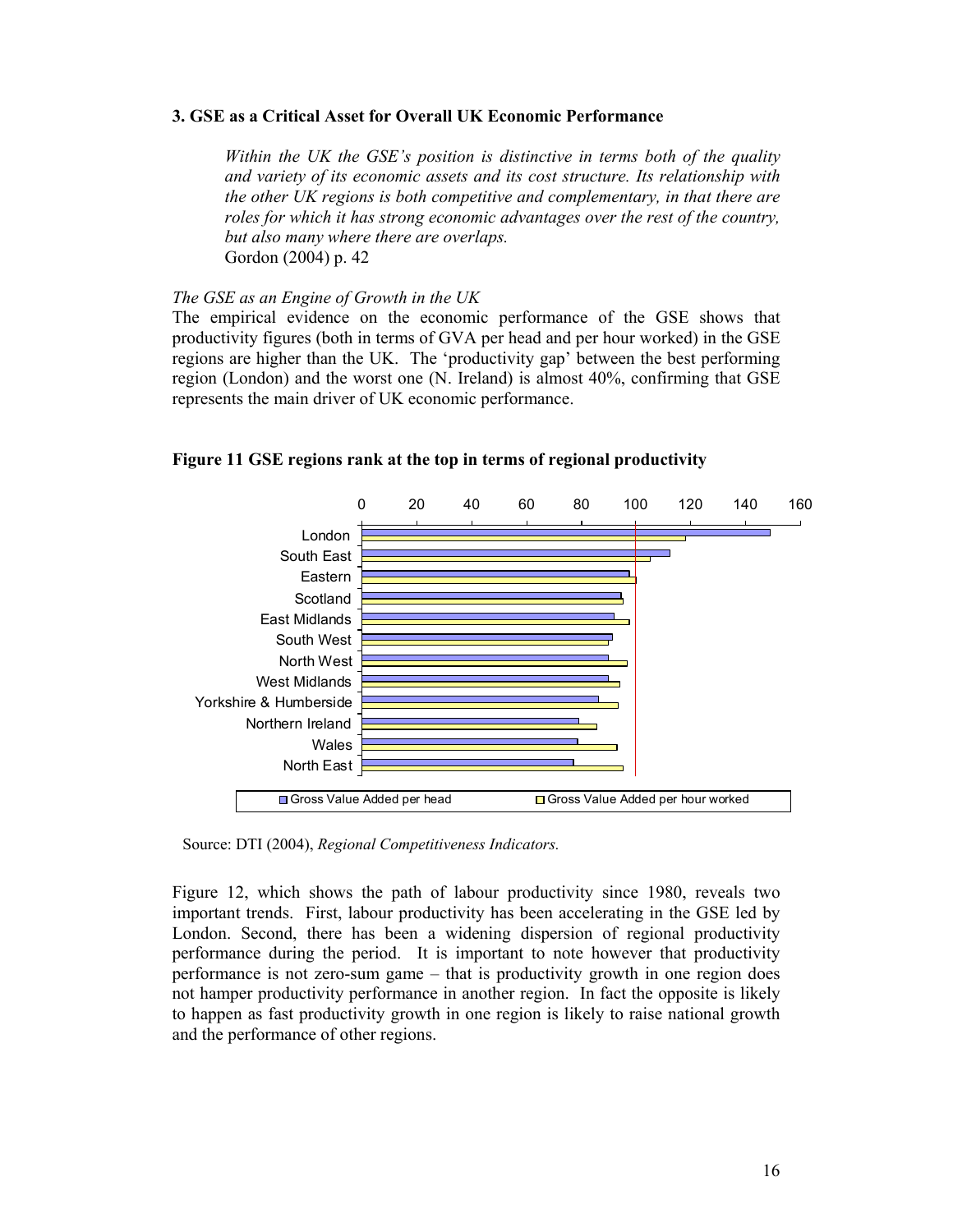

**Figure 12: Regional Growth of Labour Productivity, 1980-2004** 

Source: Cambridge Econometrics (2005). *GVA and Employment 1980-2004.*

Looking at both the regional growth of productivity and employment over the period 1980-2004, it clearly emerges that the position of South East and Eastern, particularly as far as employment growth is concerned, and of London in terms of productivity growth, makes the GSE a real driver of the overall UK economic performance.



**Figure 13: Regional Productivity and Employment Growth, 1980-2004**

Source: Martin (2005), p.15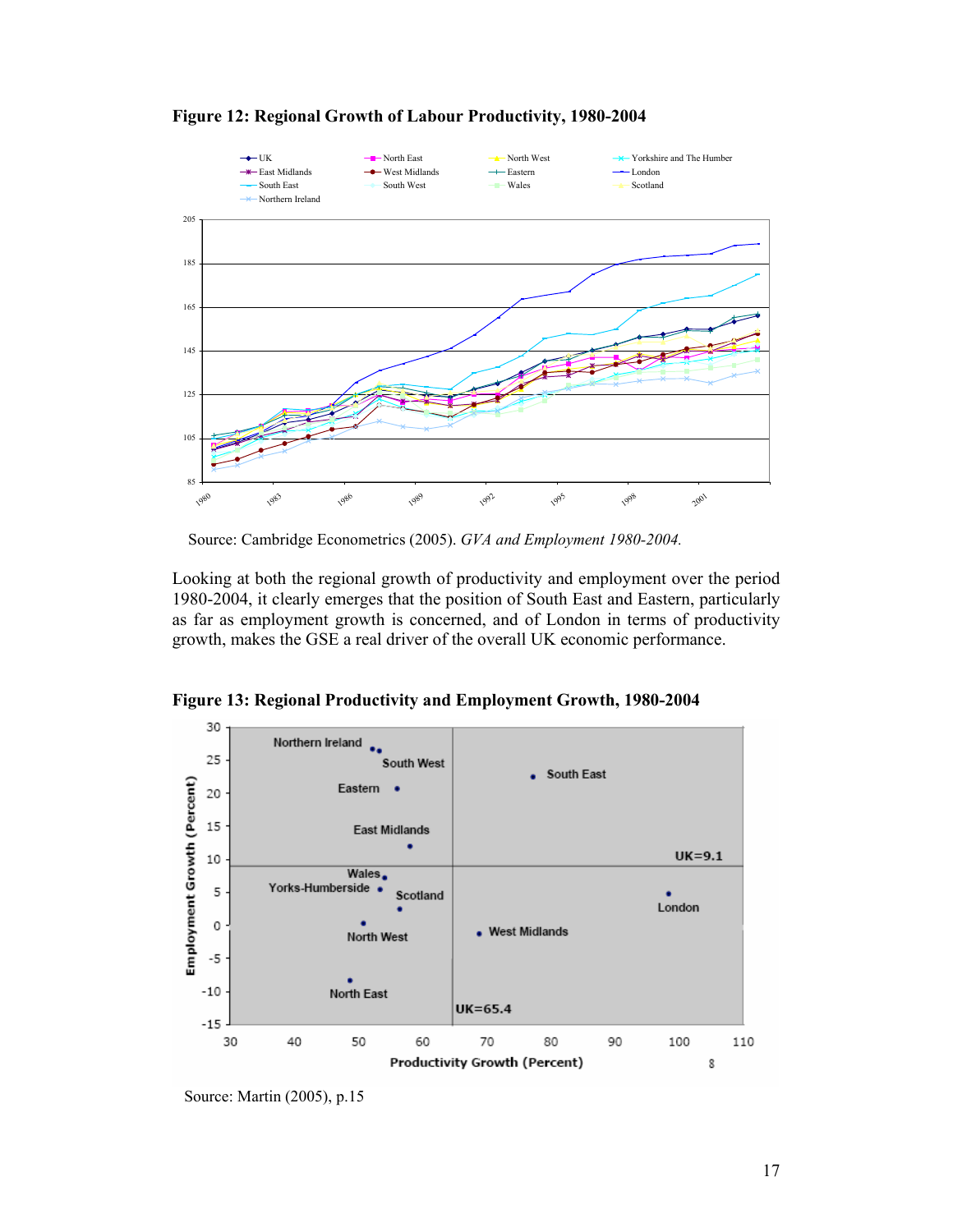## *The GSE: an Ideas Generating Region*

As discussed above the GSE has a high level of innovation and attracts highly skilled labour and as the 'ideas generating' region it generates more than 52% of national patenting activity. As argued by Fujita and Thisse (2003), such innovative activity can have significant beneficial effects for other regions as ideas generated in one region are diffused and dispersed and incorporated into products and processes elsewhere. And these beneficial effects can be significant for other regions – for instance the wholesaling, retail and financial sectors drove the productivity surge in the USA from 1995. These are not normally classified as high technology activities but there are sectors that were successful in using new technologies such as ICT. Similarly a distinction can be made between *knowledge generating* locations and *knowledge using* locations. The former depend on high levels of innovation activity in the R&D sector involving knowledge externalities among skilled workers. The success of such locations depends on exploiting the benefits of agglomeration and the use of networks and policy coordination. The latter depends on having systems that enable traditional sectors to incorporate technological advances and upgrade their products and processes.

The danger for regional policy is when all regions attempt to become knowledge generating locations as this can lead to a loss of the benefit of scale – the agglomeration effect – and subsequently lower the growth of all regions.

## *The GSE: an Important Market for UK Business*

The GSE is an important market for businesses throughout the UK, it accounts for almost half the total UK market, as illustrated by Figure 14. The nature of the UK economy is such that most firms rank the national market as the most important market for their product or service, over 50% of firms in the Midlands Way and Northern Way areas consider the national market their most important market, as shown on Figure 15. The GSE is therefore a key driver of UK economic growth through a demand-pull effect on the other UK regions.



 **Figure 14: Relative Size of the UK Regional Markets (% of UK GVA, 2003)** 

Source: Local Knowledge (2006) and NOS.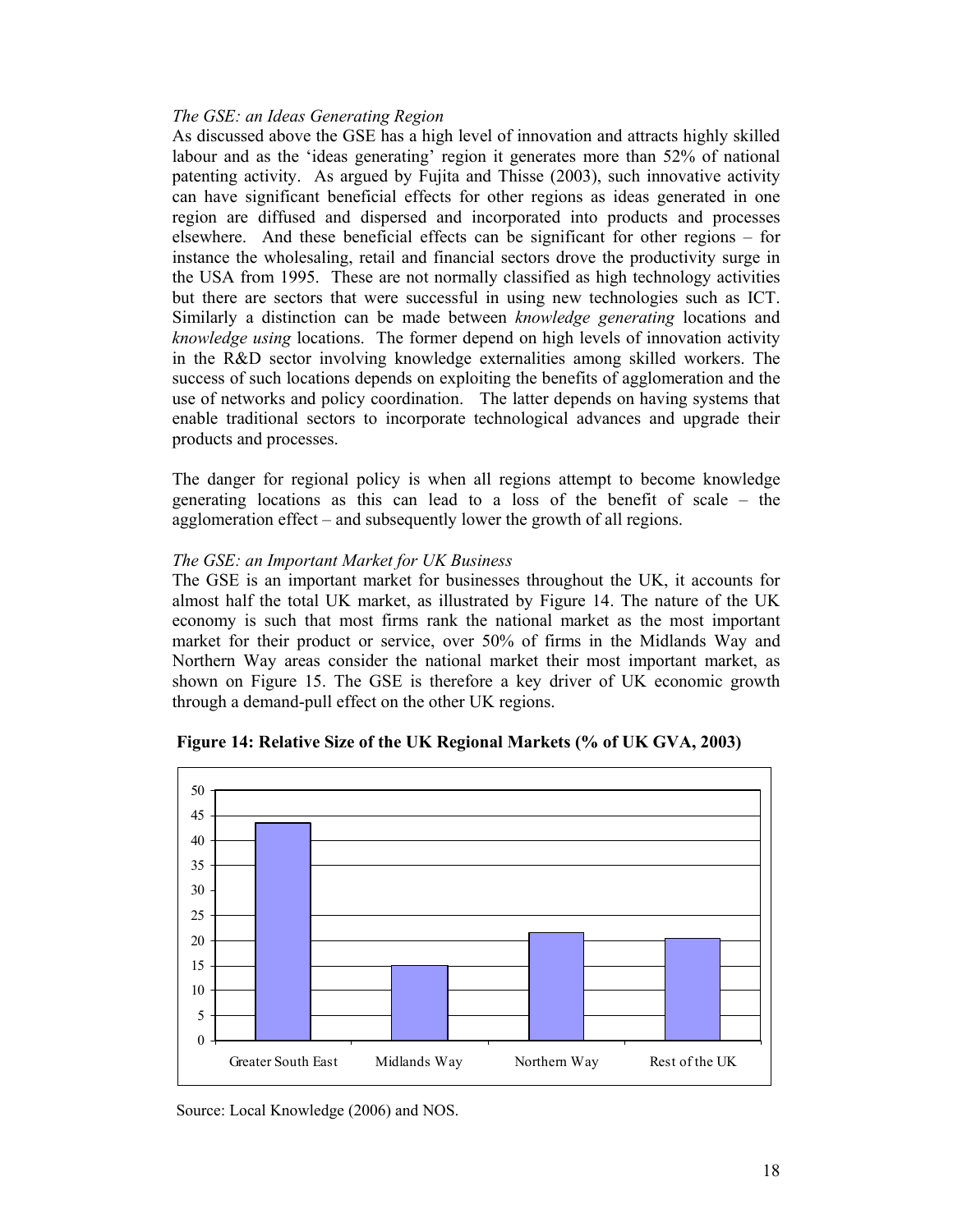



Source: SME Survey 2004, CBR (2004).

## *The GSE: the Revenue Generating Region*

The economic success of the GSE has a significant beneficial impact on UK fiscal policy and the resources that can be redistributed to other regions. According to Gordon et al. (2004), the GSE region made a net fiscal transfer of some £30 billion to the rest of the country in 2003. This reflects paying more taxes than proportionate to population and receiving less government expenditure relative to the population. For example as shown in Table 3, the three regions of the GSE all paid a greater share of national taxes compared to their shares of population or economic activity (GVA).

| Region               | <b>GVA</b> | Household<br>Income | Taxes<br>Paid | Social<br>Contributions | Consumption<br>Spending | Population |
|----------------------|------------|---------------------|---------------|-------------------------|-------------------------|------------|
| North East           | 3.3        | 3.7                 | 3.0           | 3.6                     | 3.5                     | 4.4        |
| North West           | 10.3       | 10.5                | 9.5           | 10.4                    | 10.9                    | 11.6       |
| Yorkhire             | 7.3        | 7.5                 | 6.8           | 7.6                     | 7.7                     | 8.5        |
| East Midlands        | 6.5        | 6.5                 | 6.3           | 6.7                     | 6.5                     | 7.0        |
| <b>West Midlands</b> | 8.1        | 8.3                 | 7.6           | 8.6                     | 8.4                     | 9.0        |
| Eastern              | 10.1       | 9.7                 | 10.5          | 9.9                     | 9.3                     | 9.1        |
| London               | 16.5       | 15.4                | 17.5          | 15.7                    | 15.2                    | 12.1       |
| South East           | 16.3       | 15.5                | 18.4          | 14.9                    | 15.7                    | 13.5       |
| South West           | 7.5        | 8.1                 | 7.8           | 7.5                     | 8.1                     | 8.3        |
| Wales                | 3.9        | 4.1                 | 3.3           | 3.9                     | 4.1                     | 5.0        |
| Scotland             | 8.1        | 8.2                 | 7.6           | 8.9                     | 8.3                     | 8.6        |
| N. Ireland           | 2.2        | 2.3                 | 1.7           | 2.2                     | 2.4                     | 2.9        |

**Table 3: Economic Statistics by Region, 1999 and 2001 (GVA): % of UK Total**

Source: Gordon et al. (2004).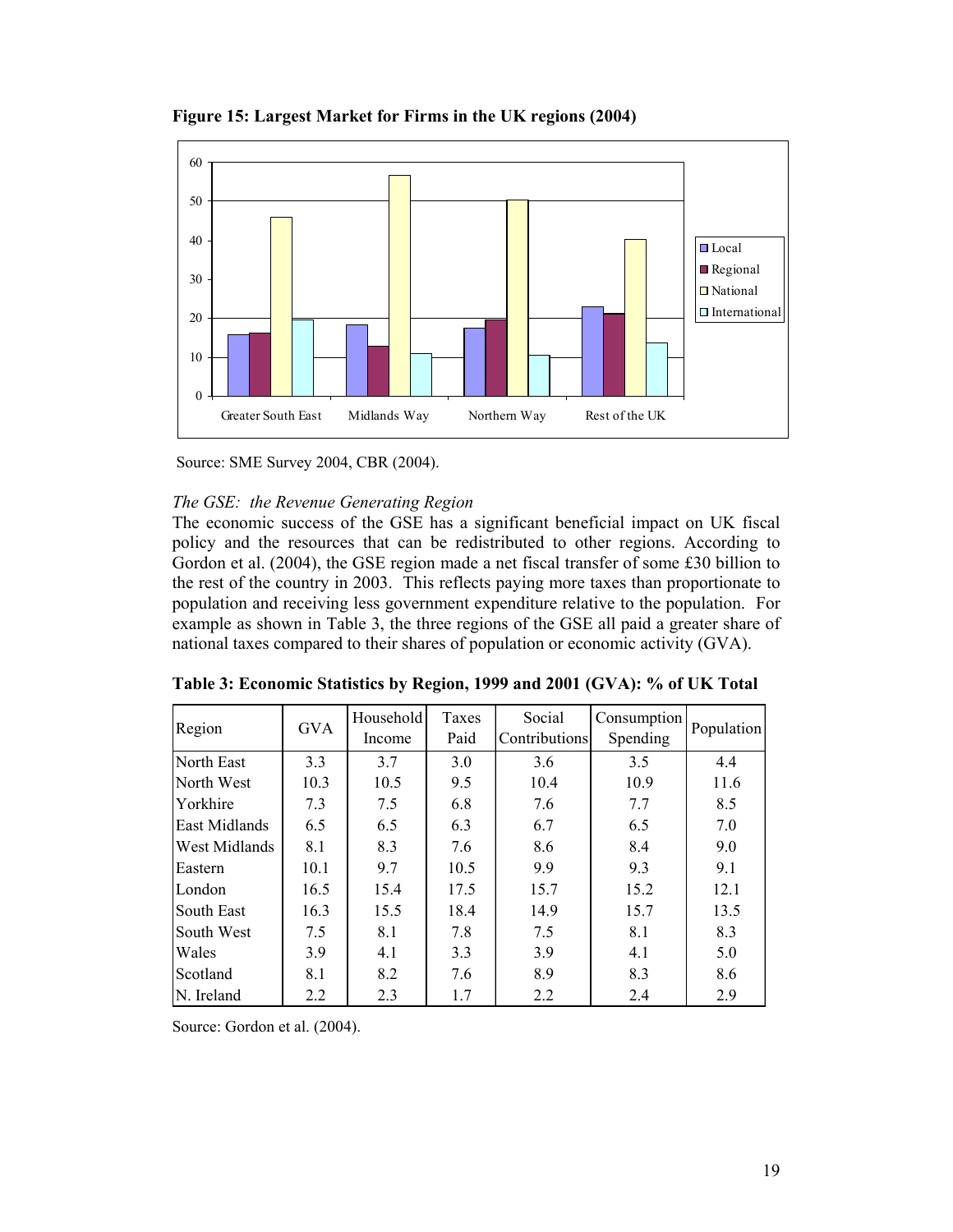## *The GSE: the Internationally Orientated Economy*

The GSE shows also the highest degree of international orientation compared to the rest of UK. This indicates that maintaining the global competitiveness of GSE is of paramount importance for the overall UK economy. The proportion of exporting companies and the amount of regional export per head of population within a region are a measure of the international competitive advantage of a region. The figures reported in the UK competitiveness index show that South East, Eastern and London are among the top 5 regions in terms of share of exporting companies and amount of exports and imports per head of population (see Tables 4-6).

| Rank | Region                   | Exporting<br>Companies<br>(2003) | Exporting<br>Companies<br>(2001) | 2001 | Rank in Change in<br>Rank |
|------|--------------------------|----------------------------------|----------------------------------|------|---------------------------|
|      | West Midlands            | 3.2%                             | 3.0%                             |      |                           |
|      | London                   | 3.2%                             | $3.0\%$                          |      | -1                        |
|      | East Midlands            | 3.1%                             | 2.9%                             |      | $\mathbf{0}$              |
| 4    | South East               | 3.0%                             | 2.9%                             |      | $\mathbf{0}$              |
|      | Eastern                  | 2.9%                             | 2.7%                             |      | $\mathbf{0}$              |
| 6    | Yorkshire and The Humber | 2.8%                             | 2.6%                             | 6    | $\mathbf{0}$              |
|      | North West               | 2.7%                             | 2.5%                             |      | $\boldsymbol{0}$          |
| 8    | North East               | 2.2%                             | 2.1%                             | 8    | $\mathbf{0}$              |
| 9    | South West               | 2.1%                             | 1.8%                             | 9    | $\mathbf{0}$              |
| 10   | Scotland                 | 1.9%                             | 1.8%                             | 10   | $\mathbf{0}$              |
| 11   | Northern Ireland         | 1.9%                             | 1.7%                             | 11   | $\mathbf{0}$              |
| 12   | Wales                    | 1.6%                             | 1.5%                             | 12   | $\mathbf{0}$              |
|      | United Kingdom           | 2.7%                             | 2.5%                             |      |                           |

**Table 4: Regional Proportion of Exporting Companies (2001-2003)** 

Source: UK Competitiveness Index (2005), Robert Huggins Associates.

**Table 5: Regional Exports per Head of Population (1997-2003)** 

| Rank | Region                   | Exports per<br>Head (2003) | Exports per<br>Head (1997) | Rank in<br>1997 | Change in<br>Rank |
|------|--------------------------|----------------------------|----------------------------|-----------------|-------------------|
|      | South East               | £3.56                      | £2.97                      |                 |                   |
| 2    | East Midlands            | £3.33                      | £2.40                      |                 |                   |
| 3    | Eastern                  | £3.23                      | £2.25                      | h               |                   |
| 4    | London                   | £3.16                      | £3.00                      |                 | $-2$              |
| 5    | North East               | £3.16                      | £2.18                      |                 |                   |
| 6    | Scotland                 | £2.60                      | £3.03                      |                 | $-5$              |
|      | West Midlands            | £2.51                      | £2.59                      |                 | $-3$              |
| 8    | North West               | £2.50                      | £2.20                      |                 | -1                |
| 9    | Wales                    | £2.44                      | £1.99                      |                 | 0                 |
| 10   | Northern Ireland         | £2.38                      | £1.47                      | 11              |                   |
| 11   | Yorkshire and The Humber | £1.86                      | £1.65                      | 10              | -1                |
| 12   | South West               | £1.82                      | £1.32                      | 12              | $\theta$          |
|      | United Kingdom           | £2.77                      | £2.38                      |                 |                   |

Source: UK Competitiveness Index (2005), Robert Huggins Associates.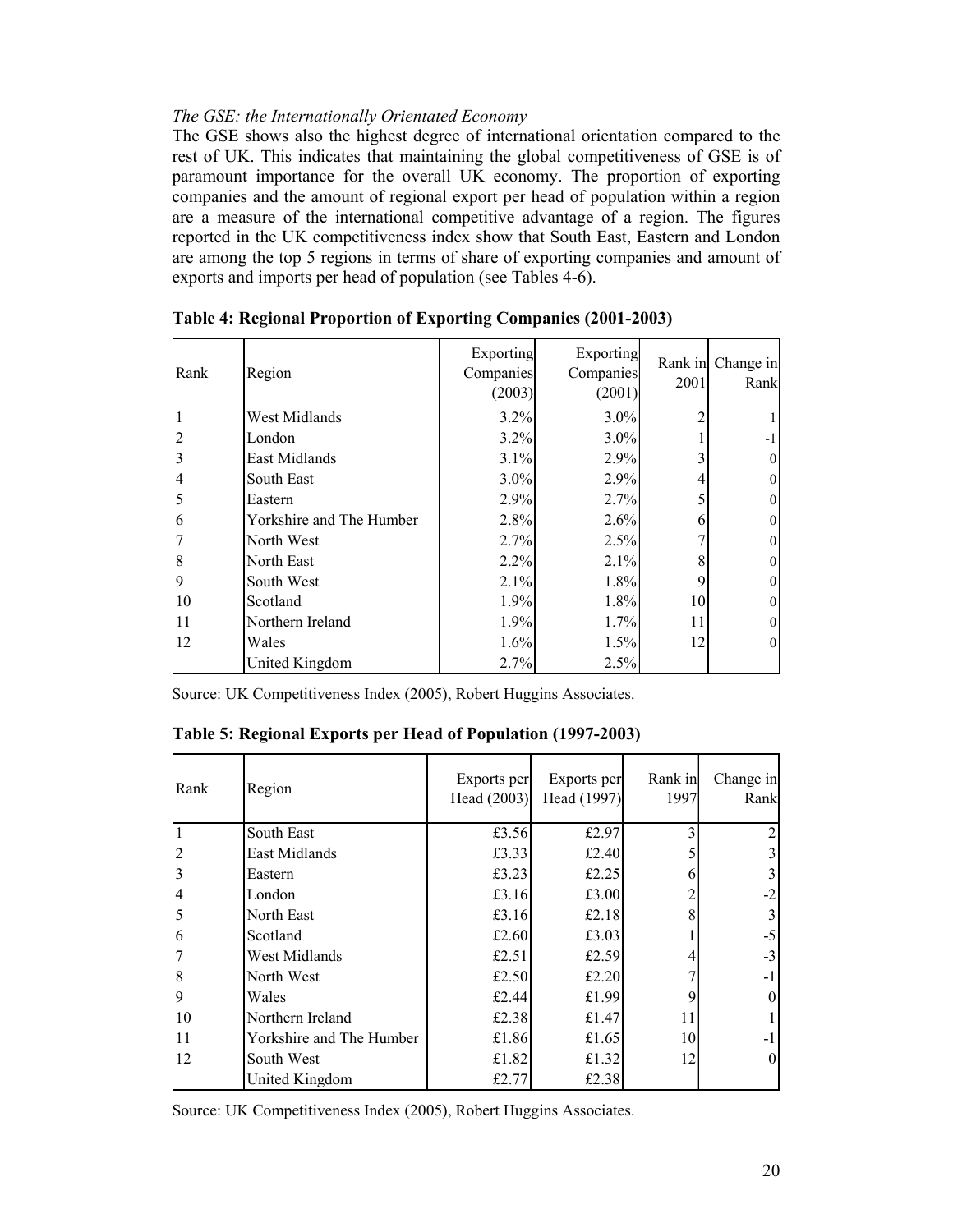| Rank | Region                   | Imports per<br>Head (2003) | Imports per<br>Head (1997) | 1997           | Rank in Change in<br>Rank |
|------|--------------------------|----------------------------|----------------------------|----------------|---------------------------|
|      | South East               | £6.76                      | £5.10                      | $\overline{2}$ |                           |
| 2    | Eastern                  | £6.13                      | £3.74                      | 3              |                           |
| 3    | London                   | £5.11                      | £5.55                      |                | $-2$                      |
| 4    | West Midlands            | £3.11                      | £2.35                      |                |                           |
| 5    | East Midlands            | £2.96                      | £2.23                      |                |                           |
| 6    | North West               | £2.43                      | £1.77                      |                |                           |
|      | Yorkshire and The Humber | £2.24                      | £1.67                      | 8              |                           |
| 8    | Northern Ireland         | £2.20                      | £1.52                      | 9              |                           |
| 9    | North East               | £2.12                      | £1.46                      | 11             |                           |
| 10   | South West               | £2.11                      | £1.48                      | 10             |                           |
| 11   | Wales                    | £1.88                      | £1.25                      | 12             |                           |
| 12   | Scotland                 | £1.63                      | £2.13                      | 6              | $-6$                      |
|      | United Kingdom           | £3.63                      | £2.89                      |                |                           |

**Table 6: Regional Imports per Head of Population (1997-2003)** 

Source: UK Competitiveness Index (2005), Robert Huggins Associates.

## **4. Increased Competition from Other EU and World Regions**

## *GSE's relative international standing: not very enviable*

With the increased internationalisation and integration of the world economy the GSE is unavoidably engaged in a global competition in terms of generating and attracting high growth, profitable and innovative firms. Growth rates in the national economies of countries such as China (9.3%), South Korea (5.1%) and the rest of Asia (4.4%) are likely to be much higher than for the UK as a whole (2.8%) in 2007 and beyond (see, for e.g., Cooper, 2005). In the UK only the regions in the GSE have track records of leading the national growth rate and their continued success is vital for the economic performance of the national economy.

The new challenges of globalisation and harsher international competition put the GSE comparative advantage increasingly at risk, if no action is taken to prepare for intensified global competition. Recent comparisons on competitiveness performance shows that GSE regions are ranked respectively  $8<sup>th</sup>$  (London),  $12<sup>th</sup>$  (South East) and  $17<sup>th</sup>$  (Eastern) and represent, together with South West (32<sup>nd</sup>), the only four UK regions above the average of 91 regions across Europe in terms of the European Competitiveness Index (see Table 7). This latter consists of a composite index of competitiveness, based on various indicators, along which R&D intensity, GDP per capita, infrastructure and accessibility (Huggins and Day, 2005).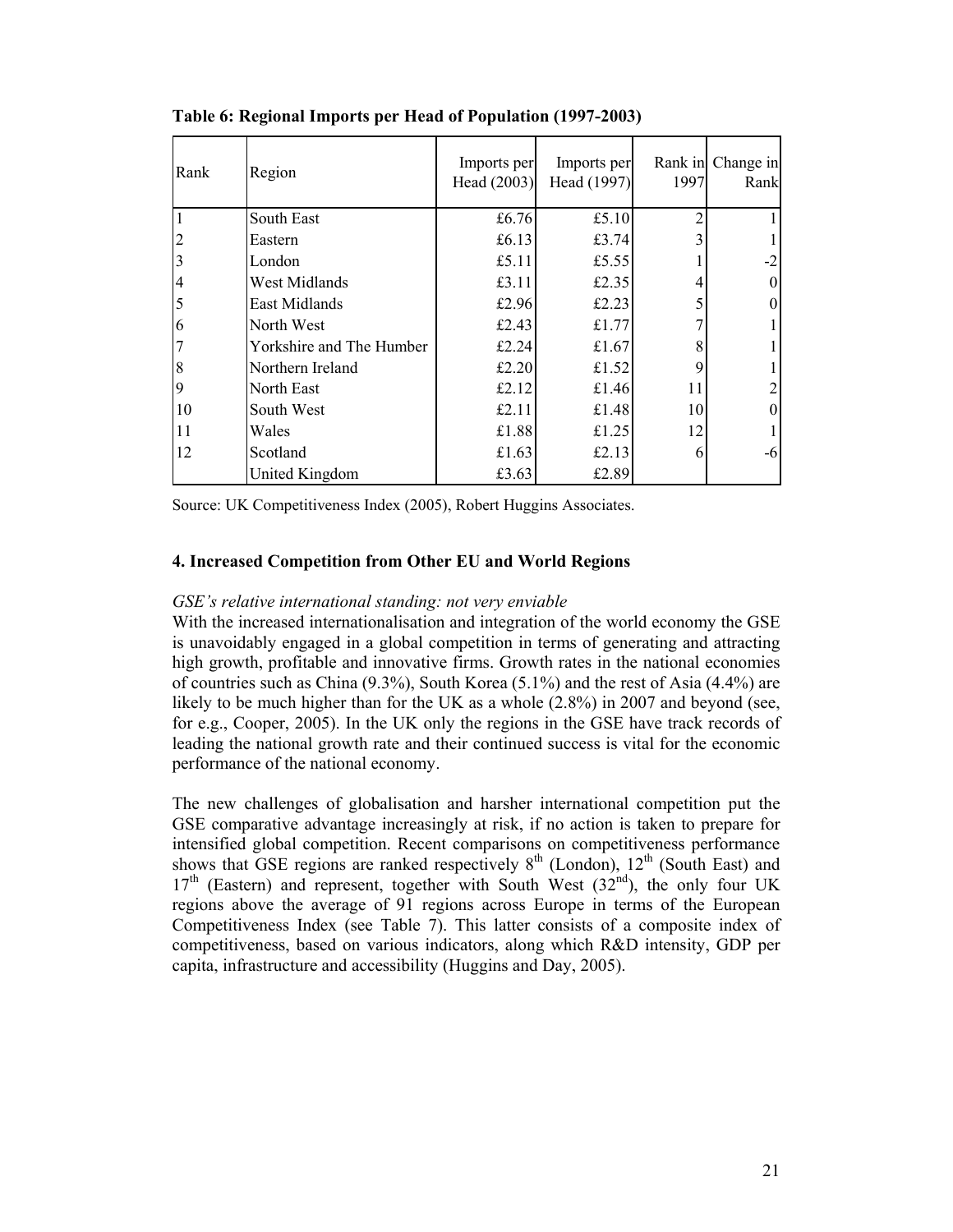| Rank           | Region                        | Index | Rank | Region                               | Index |
|----------------|-------------------------------|-------|------|--------------------------------------|-------|
| $\,1$          | Uusimaa, Finland              | 261.8 | 47   | Sud-Ouest, France                    | 91.0  |
| $\overline{c}$ | Stockholm, Sweden             | 252.3 | 48   | Schleswig-Holstein, Germany          | 89.8  |
| 3              | Brussels, Belgium             | 248.1 | 49   | Mellersta Norrland, Sweden           | 89.4  |
| $\overline{a}$ | Île de France, France         | 230.0 | 50   | Noord-Nederland, Netherlands         | 87.9  |
| 5              | Switzerland                   | 224.7 | 51   | Est, France                          | 87.1  |
| 6              | Luxembourg                    | 222.0 | 52   | Südösterreich, Austria               | 86.4  |
| $\sqrt{ }$     | Hamburg, Germany              | 211.5 | 53   | Méditerranée, France                 | 86.2  |
| 8              | London, UK                    | 186.4 | 54   | Väli-Suomi, Finland                  | 83.8  |
| 9              | Norway                        | 184.6 | 55   | Nord Est, Italy                      | 83.4  |
| 10             | Bremen, Germany               | 178.9 | 56   | Norra Mellansverige, Sweden          | 83.2  |
| $1\,1$         | Baden-Württemberg, Germany    | 175.9 | 57   | Bassin Parisien, France              | 80.6  |
| 12             | South East, UK                | 171.7 | 58   | Småland med öarna, Sweden            | 79.9  |
| 13             | Hessen, Germany               | 170.7 | 59   | Sachsen, Germany                     | 79.0  |
| 14             | West-Nederland, Netherlands   | 168.2 | 60   | <b>Yorkshire and The Humber, UK</b>  | 77.5  |
| 15             | Bayern, Germany               | 160.1 | 61   | Centro, Italy                        | 77.1  |
| 16             | Berlin, Germany               | 154.9 | 62   | Ouest, France                        | 71.9  |
| 17             | Eastern, UK                   | 152.7 | 63   | Northern Ireland, UK                 | 67.3  |
| $18\,$         | Denmark                       | 142.6 | 64   | Wales, UK                            | 63.6  |
| 19             | Västsverige, Sweden           | 135.6 | 65   | Itä-Suomi, Finland                   | 63.0  |
| 20             | Zuid-Nederland, Netherlands   | 135.0 | 66   | Brandenburg, Germany                 | 62.8  |
| 21             | Ostösterreich, Austria        | 131.8 | 67   | Nord - Pas-de-Calais, France         | 62.5  |
| 22             | Östra Mellansverige, Sweden   | 128.2 | 68   | Thüringen, Germany                   | 61.9  |
| 23             | Pohjois-Suomi, Finland        | 127.5 | 69   | North East, UK                       | 59.9  |
| 24             | Sydsverige, Sweden            | 127.1 | 70   | Este, Spain                          | 59.6  |
| 25             | Lazio, Italy                  | 124.0 | 71   | Noreste, Spain                       | 56.4  |
| 26             | Nordrhein-Westfalen, Germany  | 123.6 | 72   | Région Wallonne, Belgium             | 55.3  |
| 27             | Åland, Finland                | 120.6 | 73   | Sachsen-Anhalt, Germany              | 52.1  |
| 28             | Etelä-Suomi, Finland          | 117.7 | 74   | Border, Midlands and Western, Irelan | 50.1  |
| 29             | Oost-Nederland, Netherlands   | 116.1 | 75   | Mecklenburg-Vorpommern, Germany      | 49.1  |
| 30             | Comunidad de Madrid, Spain    | 115.8 | 76   | Abruzzo-Molise, Italy                | 48.8  |
| 31             | Centre-Est, France            | 114.1 | 77   | Portugal (Continent)                 | 40.6  |
| 32             | South West, UK                | 112.5 | 78   | Attiki, Greece                       | 38.9  |
| 33             | Rheinland-Pfalz, Germany      | 109.7 | 79   | Canarias, Spain                      | 38.4  |
| 34             | Lombardia, Italy              | 109.3 | 80   | Sardegna, Italy                      | 26.3  |
| 35             | Övre Norrland, Sweden         | 107.2 | 81   | Nisia Aigaiou, Kriti, Greece         | 22.4  |
| 36             | Southern and Eastern, Ireland | 103.0 | 82   | Madeira, Portugal                    | 22.1  |
| 37             | Emilia-Romagna, Italy         | 102.5 | 83   | Açores, Portugal                     | 21.9  |
| 38             | Saarland, Germany             | 101.1 | 84   | Campania, Italy                      | 19.5  |
| 39             | Niedersachsen, Germany        | 100.7 | 85   | Noroeste, Spain                      | 18.5  |
| 40             | <b>West Midlands, UK</b>      | 98.8  | 86   | Sicilia, Italy                       | 15.6  |
| 41             | Vlaams Gewest, Belgium        | 98.8  | 87   | Sud, Italy                           | 13.9  |
| 42             | Scotland, UK                  | 98.7  | 88   | Centro, Spain                        | 13.6  |
| 43             | <b>East Midlands, UK</b>      | 98.4  | 89   | Voreia Ellada, Greece                | 11.5  |
| 44             | Westösterreich, Austria       | 97.6  | 90   | Sur, Spain                           | $7.3$ |
| 45             | Nord Ovest, Italy             | 95.9  | 91   | Kentriki Ellada, Greece              | 2.4   |
| 46             | North West, UK                | 92.0  |      |                                      |       |

## **Table7: Regional European Competitiveness Index 2004 (European Average =100)**

Source: UK Competitiveness Index (2004), Robert Huggins Associates.

*The nature of the challenge and the need for strengthening knowledge based economy*  The dynamic challenges facing the GSE are best understood within a theoretical framework of evolutionary economics. Modern economic analysis argues that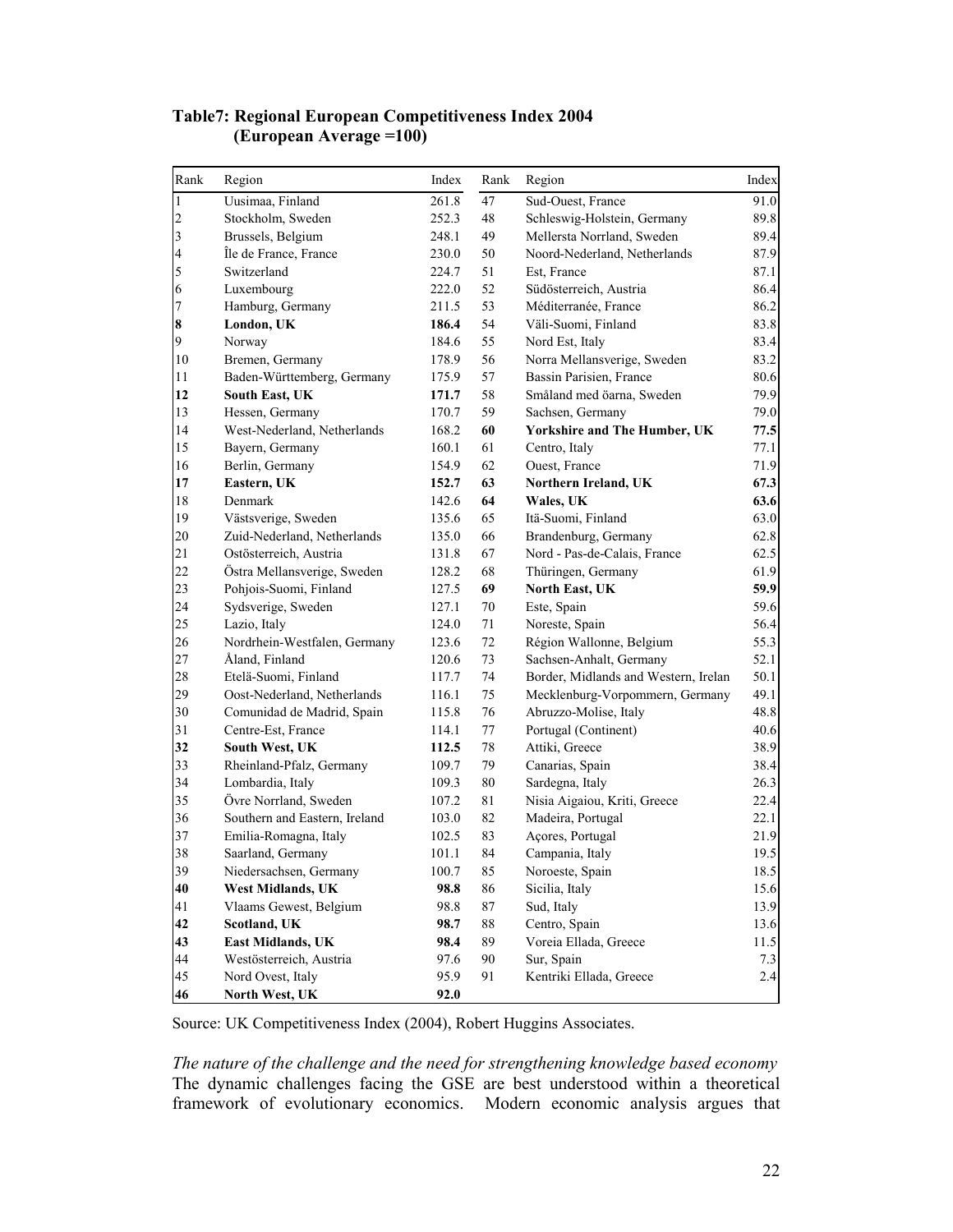regions are confronted with a number of important external sources of change over which they have little or no control. These include changes in markets and the competitive environment, changes in technology, changes in policy regimes and major economic and cyclical shocks. In order to maintain or enhance their dynamic competitive advantage in the face of these external forces of change regions must embrace new economic, technological and institutional forms. To the extent that they are able to do this then their adaptive and innovative capacities can be strong and effective enough to meet the international challenges with which they are confronted.

The central plank in western national and regional economic responses to these challenges is to focus on activities that do not compete directly with Asian type economies on the basis of labour costs. Instead the focus is on the development of knowledge based economies. Arguably what is required in this instance are:

- An economic and institutional regime that provides incentives for the efficient use of existing knowledge, the creation of knowledge and entrepreneurship.
- An educated and skilled population that can create and use knowledge.
- A dynamic information structure that can facilitate the effective communication, dissemination and processing of information.
- A system of research centres, universities, think tanks, consultants, firms and other organisations that can tap into the growing stock of global knowledge, assimilate and adapt it to local needs and create new knowledge.

## *GSE as a knowledge based economy: international comparisons*

Economic analysis in the style of modern growth theory provides a systematic way of understanding the nature, requirements and development of knowledge based economies. Simply put, the basic tenet of modern growth theory is that innovation, and hence growth is governed by economics, i.e. innovation is typically dearly bought and profit-driven. The theory stresses the need to invest in human capital particularly in terms of education, skills and training. It also points to the need to develop innovative milieux (or 'eco-systems') characterised by purposive R&D, innovation and its diffusion through the local production structure. We use this theoretical framework for comparing the GSE knowledge economy performance with other high performing regions in the global economy.

Firstly, in terms of investment in human capital as indicated by public expenditure per capita on higher education the GSE regions feature in the world top 40 regions. Nevertheless, many regions in North America, Europe and the Far East spend more on this important ingredient of a knowledge based economy. The top four regions are all in the USA. In Europe they are followed by such capital city regions as Brussels, Vienna, Berlin, Stockholm, Ile de France (Paris) and Amsterdam. Despite this the GSE performs well in Europe in terms of the proportion of its workforce that is educated to tertiary level at the moment. In this case it has been second only to Brussels in recent years. Nevertheless, there are some questions over the real quality of this education level as compared with some other nations.

Secondly, turning to the innovative milieu in the GSE, the South East and Eastern regions have performed around the average in the world's top regions with respect to investment in both business and government R&D. London, on the other hand, as is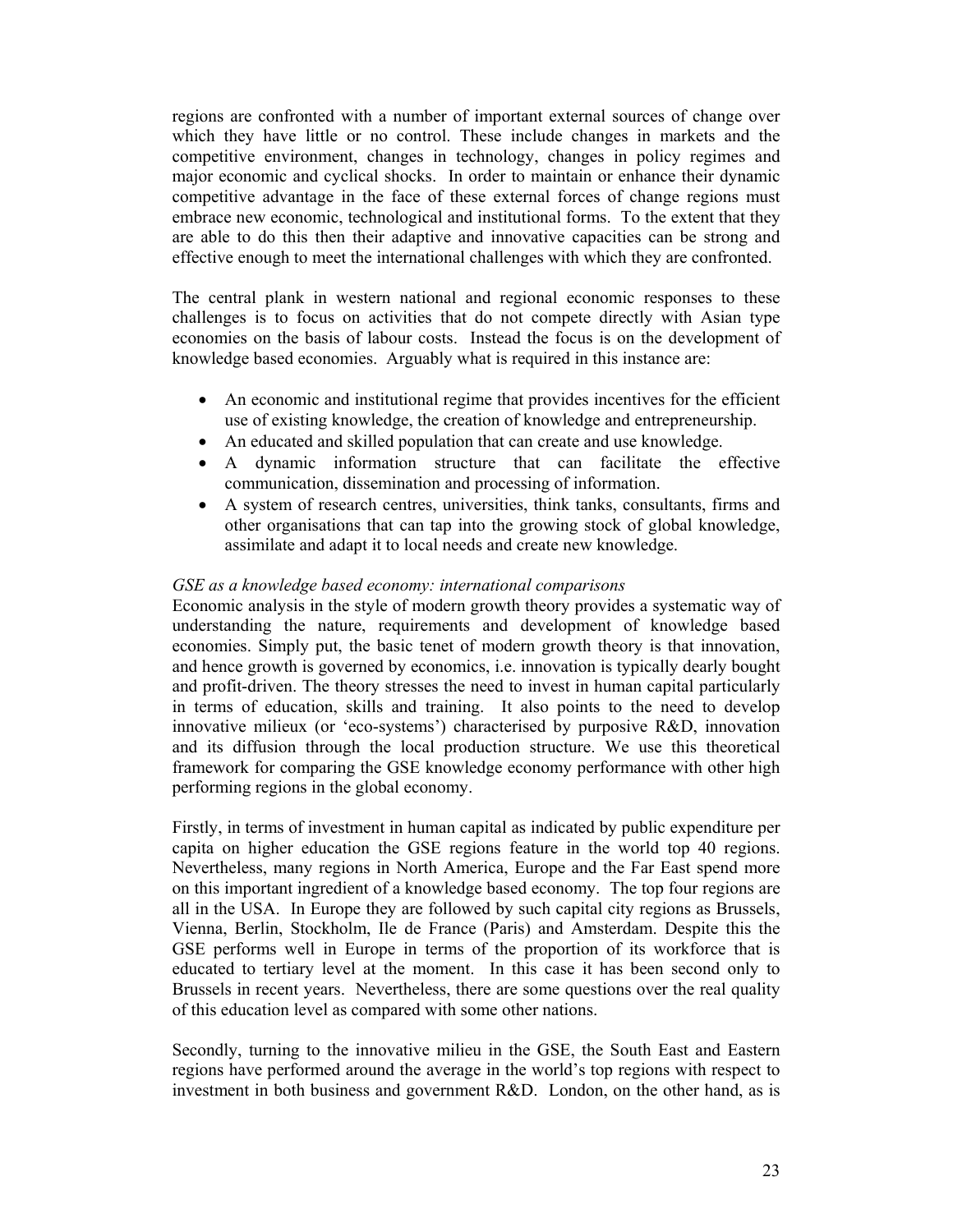to be expected in a mainly service based economy has spent, in the past, less than average on both kinds of R&D.

Overall, during the late 1990s, the GSE performed better than the European average with respect to business and at about the average for public investment in R&D. Nevertheless, in comparison with other European capital city regions it has consistently lagged behind the Ile de France. In terms of business expenditure on R&D it has also lagged behind Baden-Wurttemberg and Bayern in Germany.

Thirdly, in comparison with the global high-performing region means the GSE has in the past registered below average numbers of patents which is a measure of innovation output. Most of the top regions in this case are in the USA. These include such iconic regions as San Francisco and Boston. There have been, however, a number of regions in Europe, notably in Germany (Baden-Wurttemberg, Bayern) Sweden (Stockholm) and Finland (Uusimaa), that have characteristically registered more patents than the global mean and significantly more than the GSE. With respect to the acquisition of European patents regions in Germany, Finland, Austria, Belgium and France have done better in recent years than the GSE. As can be seen in Table 8 while the GSE regions belong to the top 20 in terms of European patent applications, they are nonetheless outperformed by quite a few regions in Europe.

|                                     | Patent applications |
|-------------------------------------|---------------------|
| Top 20 Territories                  | per million         |
|                                     | inhabitants         |
| Baden-Württemberg, Germany          | 314                 |
| Zuid-Nederland, Netherlands         | 289                 |
| Bayern, Germany                     | 233                 |
| Hessen, Germany                     | 161                 |
| Ile de France, France               | 158                 |
| Rheinland-Pfalz, Germany            | 148                 |
| Nordrhein-Westfalen, Germany        | 147                 |
| Manner-Suomi, Finland               | 143                 |
| Sverige, Sweden                     | 137                 |
| Hamburg, Germany                    | 118                 |
| Luxembourg (Grand-Duché), Luxemburg | 117                 |
| <b>South East, UK</b>               | 115                 |
| Westösterreich, Austria             | 114                 |
| Centre-Est, France                  | 112                 |
| Berlin, Germany                     | 107                 |
| Niedersachsen, Germany              | 106                 |
| Eastern, UK                         | 104                 |
| Südösterreich, Austria              | 101                 |
| Ostösterreich, Austria              | 94                  |
| Schleswig-Holstein, Germany         | 92                  |
| Mean                                | 145                 |
| Median                              | 117                 |

#### **Table 8: Regional variations in European Patent applications, 2003**

Note: Data are provisional and are at sub-national, NUTS II, level for EU countries.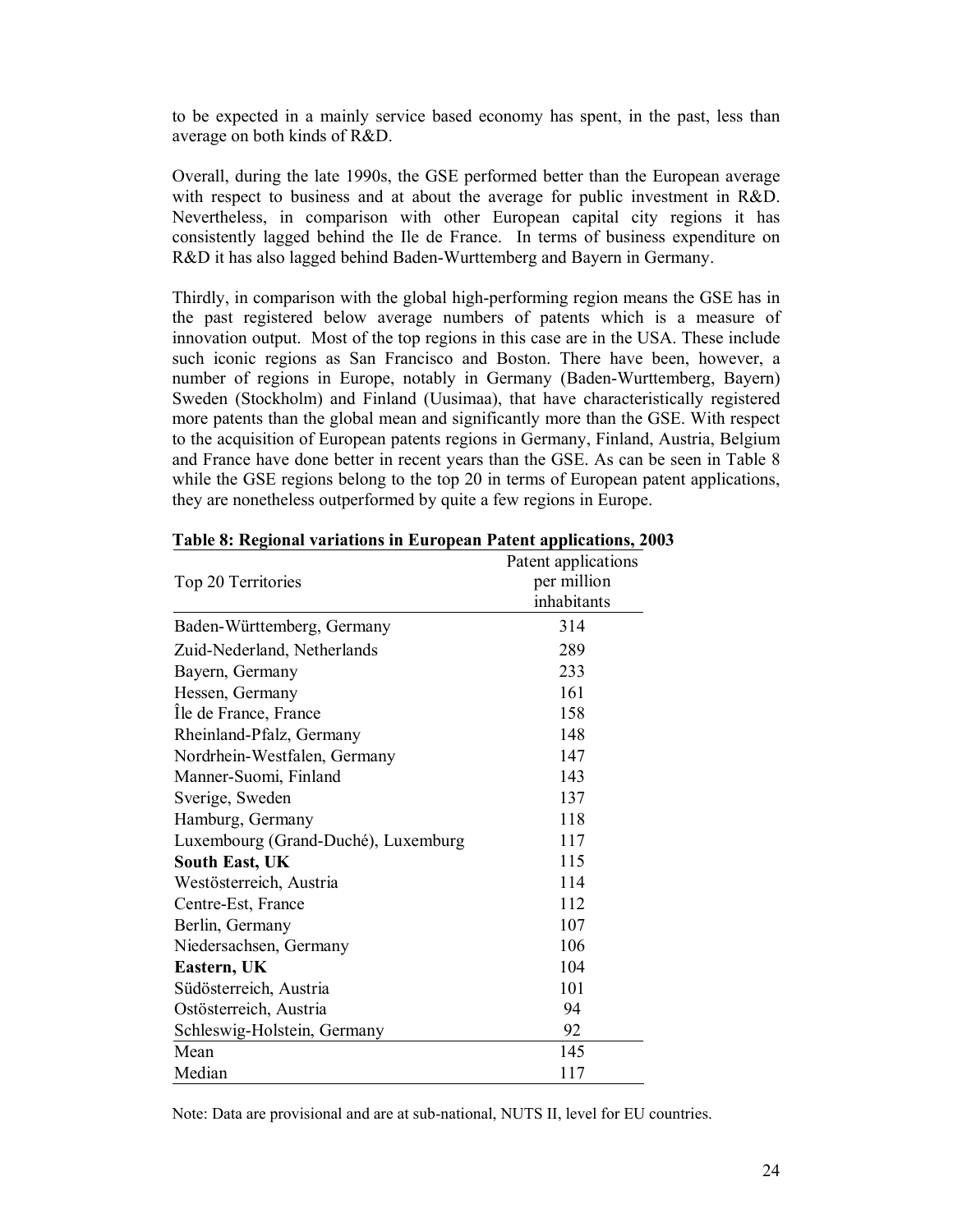Source: Eurostat.

What maybe even more disquieting is that the relative performance of the GSE regions with respect to this measure of innovation output has not improved over time at all. Figure 16 reveals this, at best stagnant and at worst declining performance of the GSE regions in the last decade or so.



**Figure 16: European patent application rankings of the GSE regions, 1990-2003** 

Note: Data are per millions of inhabitants.

Source: All data except for 2002 comes from Eurostat. For 2001 the data was constructed on the basis of population and patent data obtained separately. For 2002 the data source is OECD (2005).

Fourthly, there is the issue of innovation diffusion. Although this is hard to track empirically, one indicator of the capacity for innovation diffusion is the number of people employed in knowledge intensive business services (KIBS). This indicator can be considered in a way as a measure of both innovation input and output. One example of KIBS is high tech services. This is one aspect of innovative milieux in which the GSE has some comparative advantage in the global economy. Table 10 presents some comparison of this measure of both innovation input and output within Europe. South East leads the top ten territories but London and Eastern region are not part of the top club.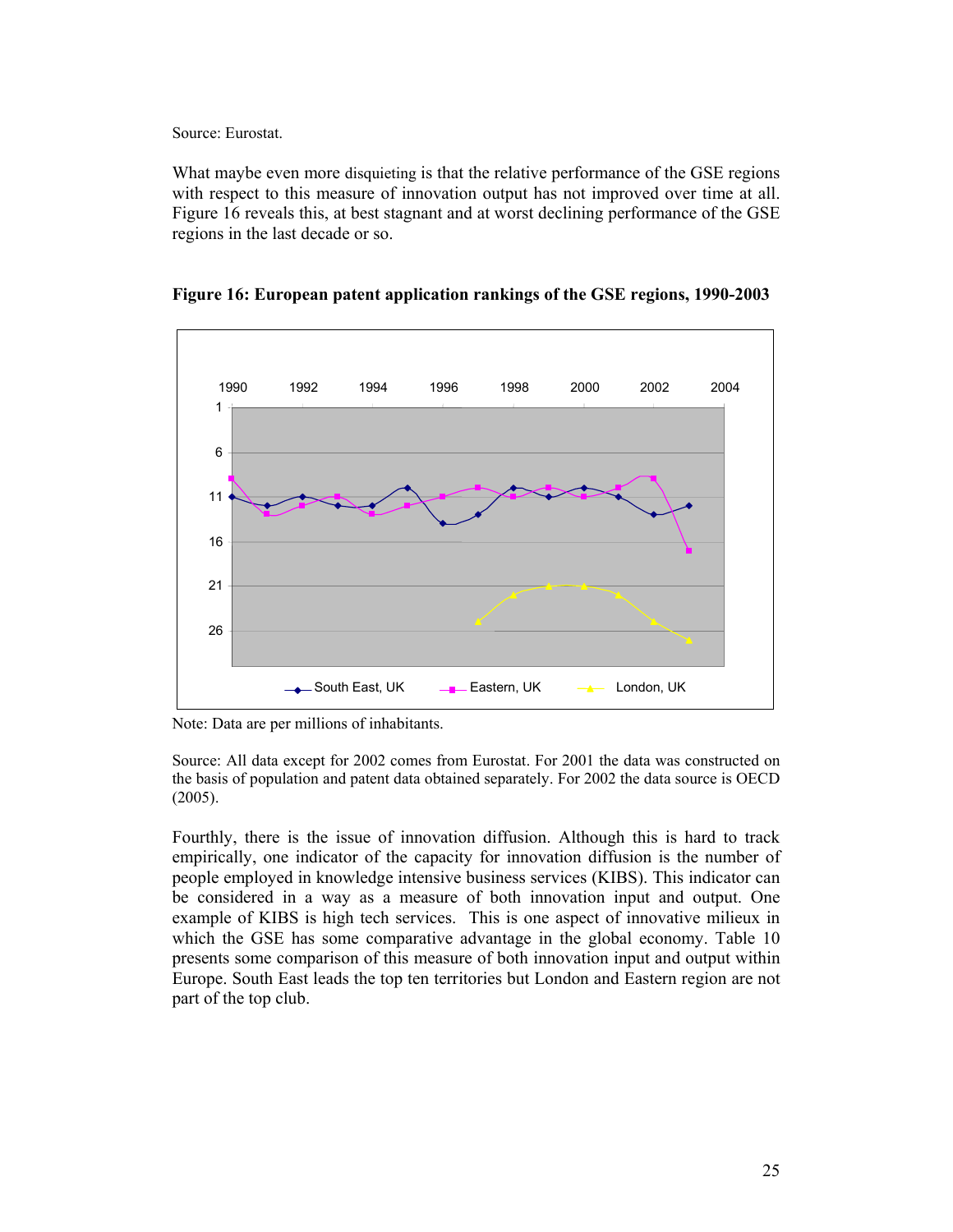| Employees in knowledge intensive services as % of total services<br>employees |    |  |  |
|-------------------------------------------------------------------------------|----|--|--|
| Top 10 Territories                                                            |    |  |  |
| <b>South East, UK</b>                                                         | 17 |  |  |
| Berlin, Germany                                                               | 16 |  |  |
| Scotland, UK                                                                  | 14 |  |  |
| Schleswig, Holstein, Germany                                                  | 14 |  |  |
| Dunántúl, Hungary                                                             | 13 |  |  |
| Ile de France, France                                                         | 13 |  |  |
| Közép Magyarország, Hungary                                                   | 12 |  |  |
| Méditerranée, France                                                          | 12 |  |  |
| Südösterreich, Austria                                                        | 11 |  |  |
| Baden, Württemberg, Germany                                                   | 11 |  |  |
| Mean                                                                          | 8  |  |  |
| Median                                                                        |    |  |  |

**Table 9: Regional variations in innovation related employment in Europe, 2003**

Note: Data included are at sub-national, NUTS II, level for 11 EU countries: Belgium, Germany, Greece, Spain, France, Ireland, Italy, Netherlands, Austria, Finland, United Kingdom. No. of regions is 68.

Source: OECD (2005).

.

At the world scale all three constituent regions have returned figures above the global high performing mean in terms of high tech services. This is not too surprising as the GSE is a post-industrial service based economy in which other KIBS also make up highly significant elements particularly of its internationally tradable economy. Nevertheless, regions such as San Francisco, Tokyo, Uusimaa and Stockholm have all had higher proportions of their workforces employed in high-tech services in the past than the GSE.

A similar measure of both innovation input and output is the number of people employed in high technology manufacturing. The Europe wide comparison shown in Table 11 paints a better picture for London and Eastern region, and all three are now included in the top ten.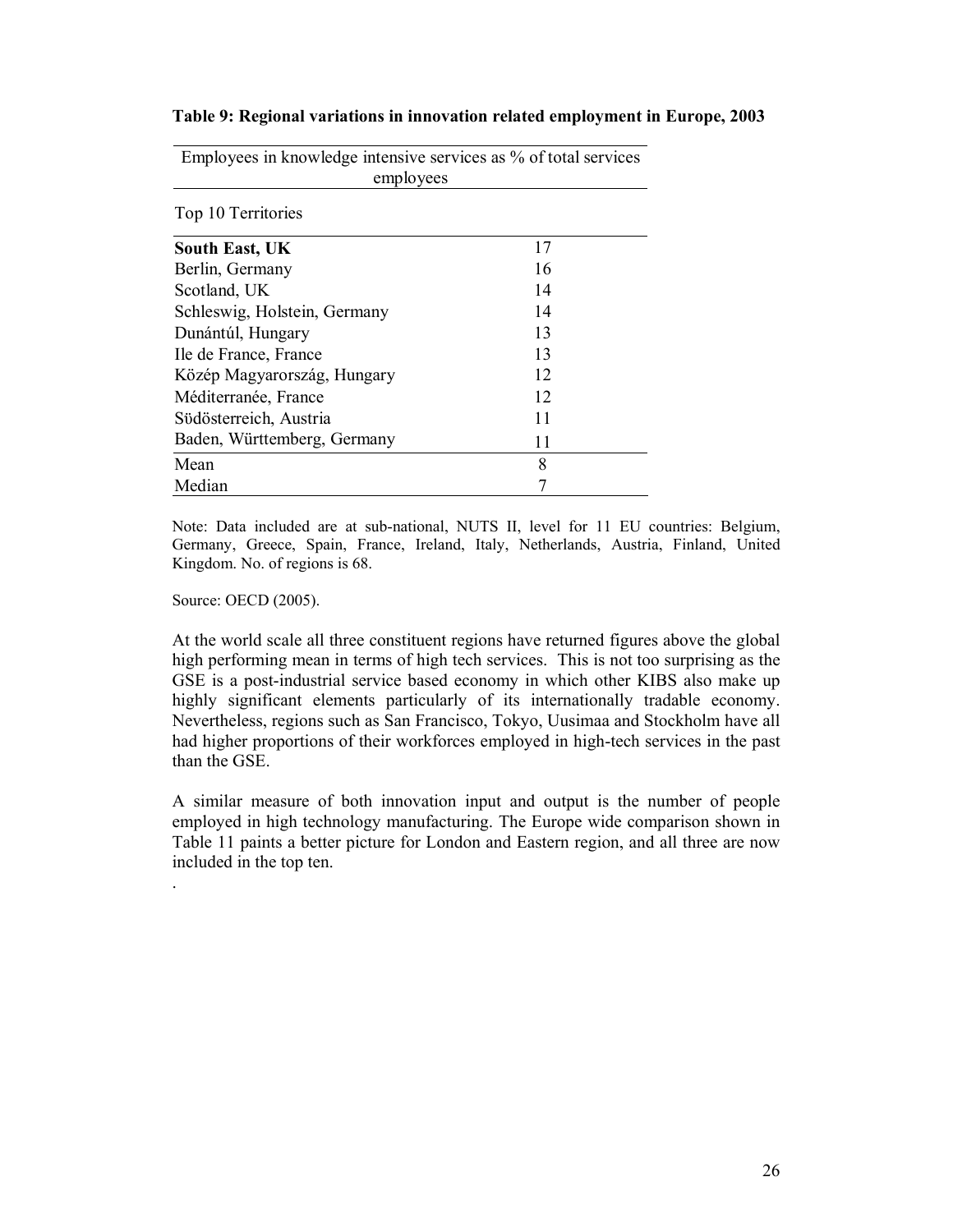|                             | ೦<br>$-$ --- $_{r}$ - $\sim$ $_{J}$ |
|-----------------------------|-------------------------------------|
| Top 10 Territories          |                                     |
| Aland, Finland              | 69                                  |
| London, UK                  | 61                                  |
| Manner Suomi, Finland       | 59                                  |
| Hamburg, Germany            | 57                                  |
| <b>South East, UK</b>       | 57                                  |
| Berlin, Germany             | 57                                  |
| Bruxelles Capitale, Belgium | 56                                  |
| Ile de France, France       | 56                                  |
| South West, UK              | 55                                  |
| Eastern, UK                 | 54                                  |
| Mean                        | 47                                  |
| Median                      | 48                                  |

Employees in high technology manufacturing as % of total manufacturing employees

**Table 10: Regional variations in innovation related employment in Europe, 2003**

Note: Data included are at NUTS II level for 11 EU countries with available sub-national data: Belgium, Germany, Greece, Spain, France, Italy, Austria, Portugal, Finland, United Kingdom, Hungary. No. of regions is 68.

#### Source: OECD (2005).

Fifthly, business networks are a further comparative strength of the GSE service economy and its capacity for diffusing innovations within and between sectors. Studies of the banking and financial services sectors in the City of London have shown the existence of strong linkages between key sectors such as banking and insurance and KIBS such as management consultancy, legal services and market research. Other studies have shown how some of these networks extend across the GSE particularly around its Western Arc

#### *Summary of the challenge and the way forward*

This analysis of the relative capacity of the GSE regions both in terms of innovation output and the inputs required to keep up with the world's most innovative regions, shows that it has some way to go to compete on level terms with the top performing regions. Many of these are found in the USA but there are also others located in Europe and the Far East that also, in the past, have invested more in the key inputs to innovation. These regions generally invest more per capita on human capital in such forms as higher education than the GSE regions. Similarly there are several regions across the world where in comparison to the GSE regions there has been more investment in R&D. This is then reflected in one of the indicators of potential innovations namely patent registrations. But it should be born in mind that many of the world's high performing regions in the USA, Europe and the Far East have a higher manufacturing base than the GSE which, although it contains some of the most productive manufacturing in the UK, is primarily a service dominated economy. The GSE regions appear to be strong in the area of employment in KIBS. Only a few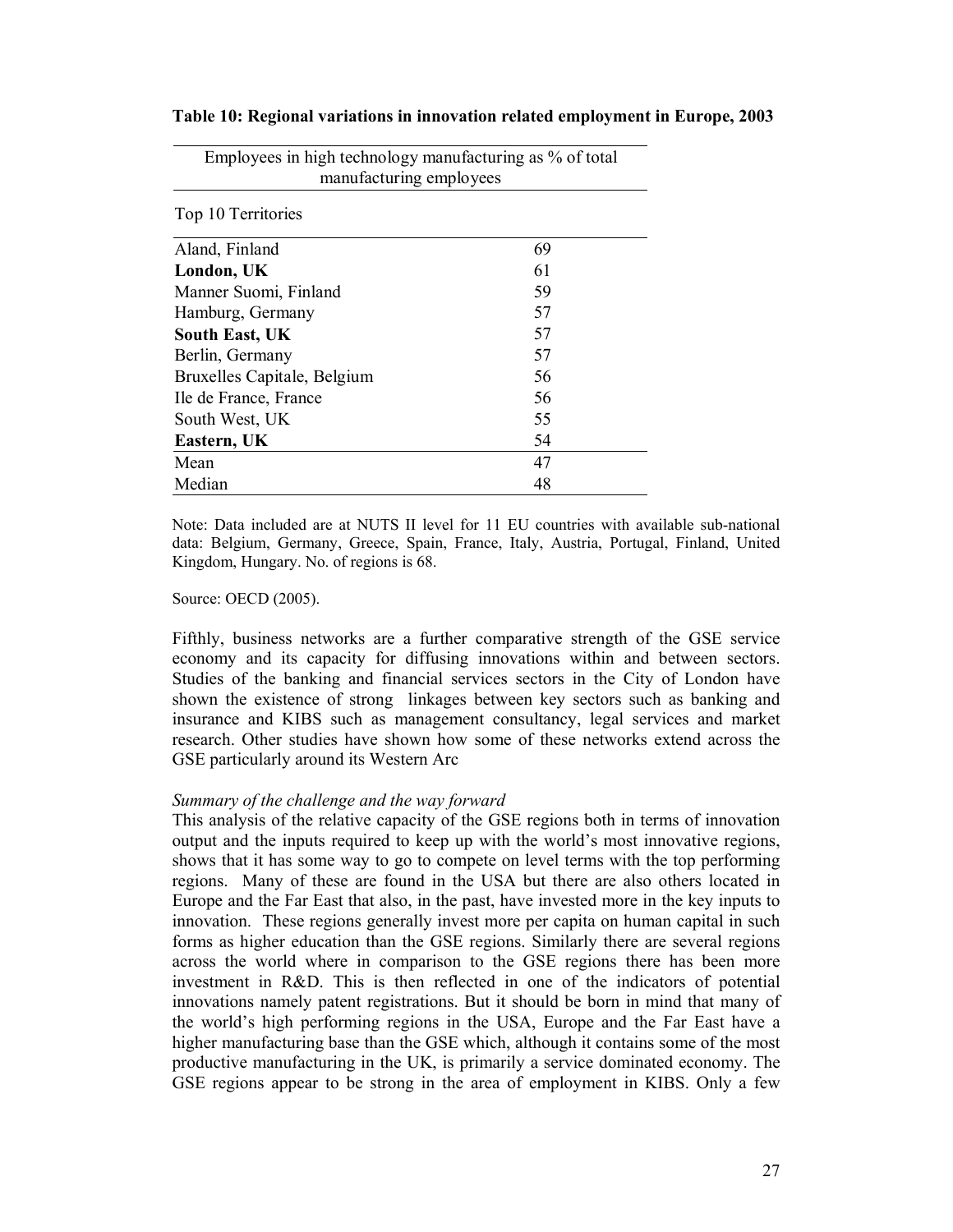regions in the USA, Europe and Japan employ relatively more in high-tech services and other KIBS.

In order to develop its innovative capacity so as to compete in world markets the GSE regions need to build on their existing strengths that are primarily in services and some medium to high tech forms of manufacturing. Toward facilitating this endeavour the three respective RDAs need to make a concerted effort through selected joint programmes and policies that maximise the benefits to each region and to the national economy at large.

## **5. Fulfilling the Potential for the GSE: the Need for a Broad-based Initiative**

*Maintaining and diffusing the competitive advantage of GSE in the UK and at the Global level by maximising the leverage of RDAs* 

In summary, the three regions of the GSE have strong commonalities in terms of economic structures and outcome measures. And such commonalities prima facie make coordinated large scale programmes and policies both feasible and necessary. It is feasible because conflict of interest and priority are less likely to arise, and there could be larger set of homogenous resources at the agency's command. It is necessary because one needs to avoid unnecessary duplication of efforts, and because effectiveness/ success of programmes often entails large scale and joint operation.

In other words, the evidence presented above generally suggests that there is a potential for coordinated programmes and policies across the three RDAs from which each of the three regions would benefit, and thereby enhance their impact on the national economy. Major strategic value added from coordinated activities are associated with reduced duplication of resources from regional partners and scaling up of projects and programmes to beneficial levels that achieve scale economies and provide for critical mass in securing benefits.

Having pointed out, in broad terms, the potential common policy requirements owing to the common economic characteristics of the three regions of the GSE, it should be stressed that the nature and concrete forms of fruitful areas of Tri-RDA cooperation have yet to be worked out. However, we can identify the major issues for which a Tri-RDA cooperation would maximise the policy leverage. These are summarised below.

- How to maintain the GSE comparative advantage in the long–term, so to front the increasing competition at the European and the global level?
- How to favour a process of 'crowding in' rather than a 'crowding out' from the GSE vis à vis the rest of UK regions?
- In this last respect, how to enhance a process of knowledge spillovers from the 'knowledge generating' to the 'knowledge using' locations?

The issues identified above can also be seen in terms of a multilevel policy action, which locates the potential areas of intervention along the lines of a local versus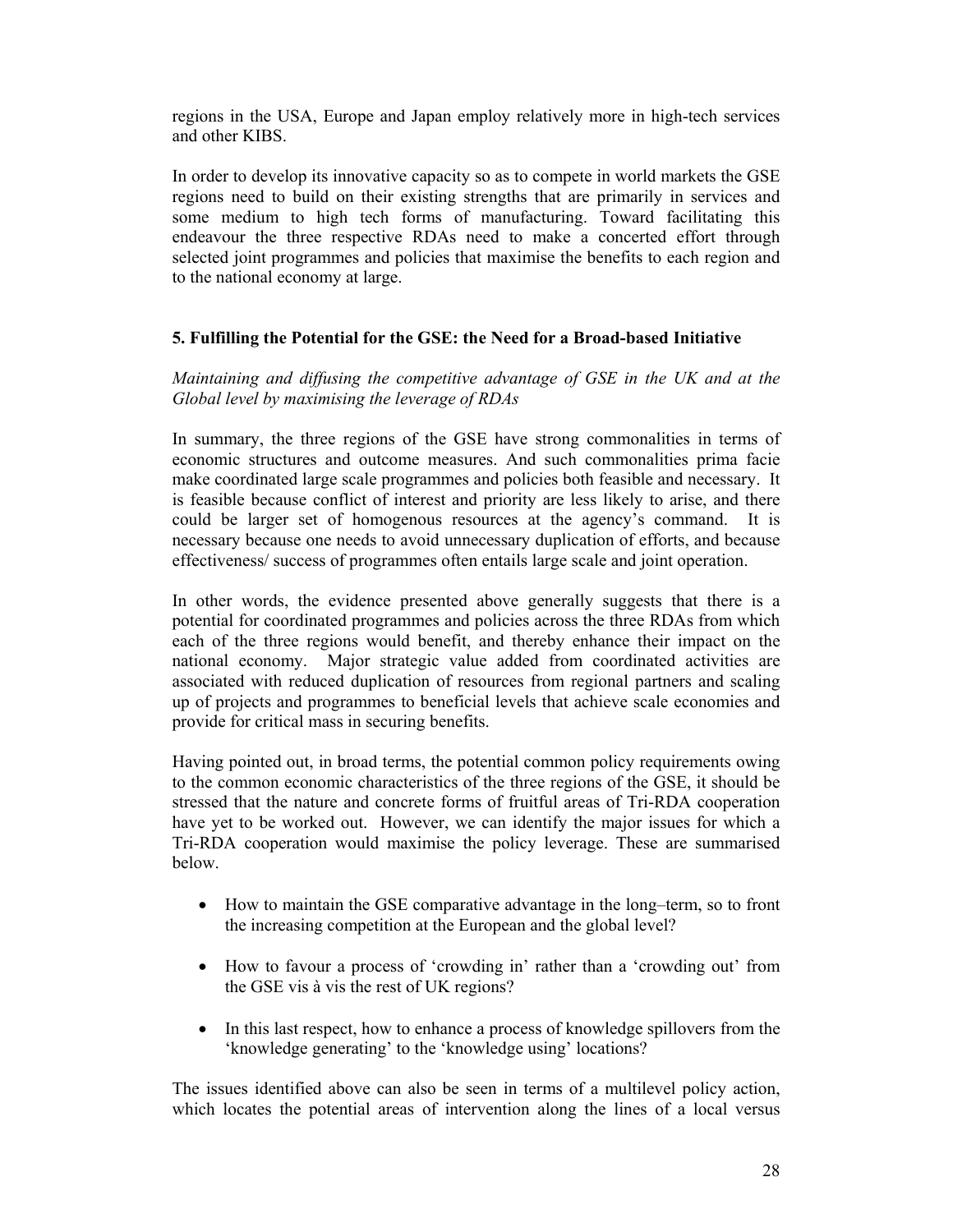global scale. Different levels of policy action and coordination can be envisaged, which go from the local/firm level, to the sectors and clusters sub-regional and regional levels, up to the national science and technology policy. The European and global level of interventions are somehow exogenous within this context, though they have to be taken into account as a framework to articulate domestic sub-regional level of intervention.

In this context, it is crucial to define the boundaries of a meta-regional level of policy intervention and coordination. The GSE Innovation Initiative aims to give content and dimension to a 'meta-regional innovation policy' and suggest the way it should be operationalised. A Tri-RDAs coordination should therefore be enhanced along the following lines, which are detailed in below

- Increasing the demand-side of knowledge transfer;
- Identifying a technology road mapping and network development;
- Overcoming barriers to growth for small and medium enterprises;
- Enhancing the international profile of the GSE;
- Enhancing the competitiveness of KIBS.

A key aspect of developing an innovation strategy for the GSE will be to identify the areas where the geography of competitiveness and innovation indicate that a 'metaregion' approach would yield the greatest benefits for the GSE and the UK as a whole. The experience of the Massachusetts Science and Technology Initiate in the USA suggests that a crucial first step is to assess the core technologies and strengths of the region. This was achieved in Massachusetts by identifying a set of metrics to measure clustering in the region, such as the number of firms working on a specific technology and their size, the number of degrees awarded and research excellence based publications, patents, citations and research and development expenditures.

Following the identification of the key technology strengths of the GSE, a second important step will be to identify a number of potential alliances among the stakeholders in the region which draw on more than one of these core technology strengths, engage a range of key industries and guarantee that several sub-regions of the GSE are included in each partnership.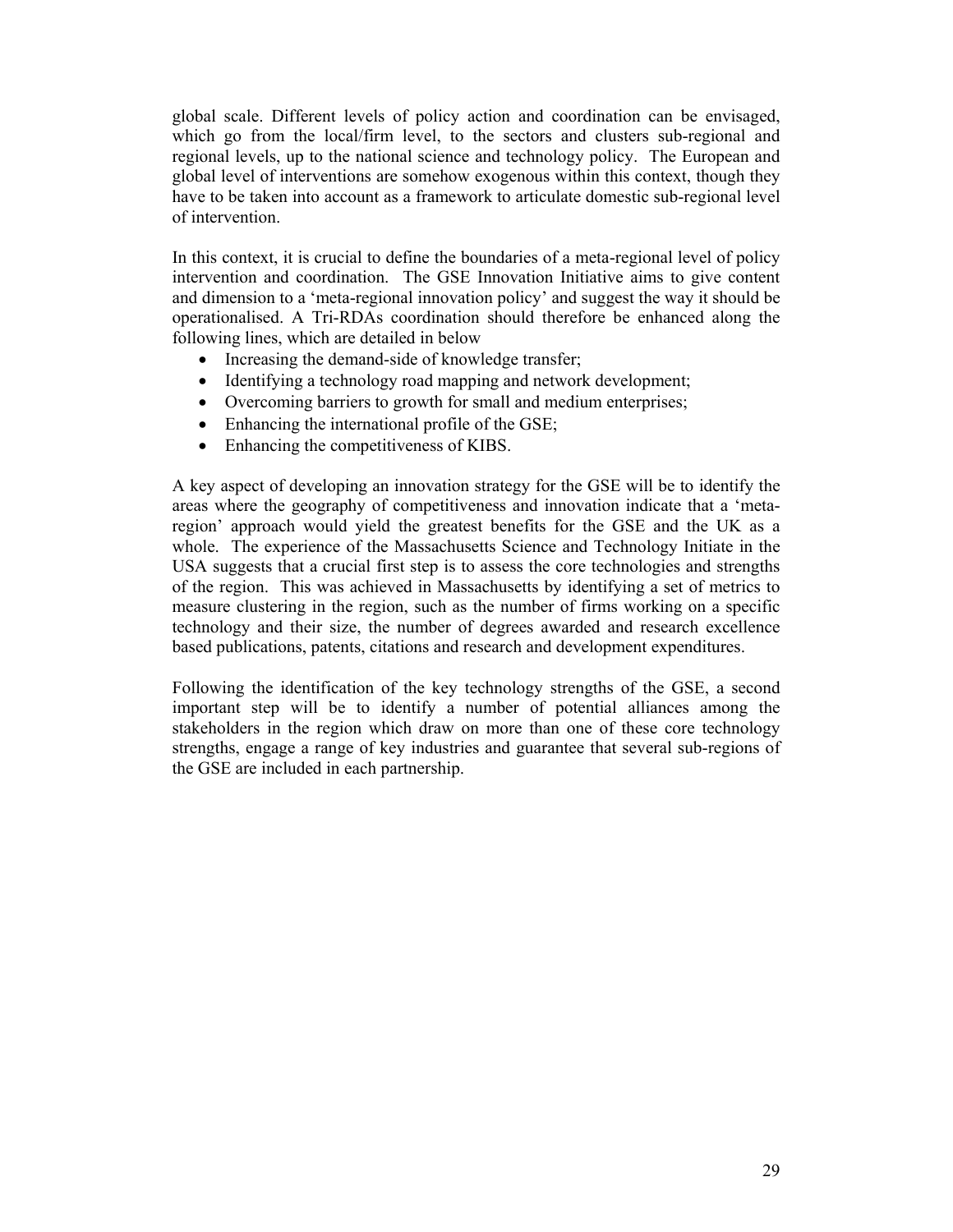#### **Massachusetts – Science and Technology Initiative**

The mission of the Massachusetts Science and Technology Initiative was to formulate a state policy to facilitate and support major science and technology education and research initiatives, in order to enhance Massachusetts competitiveness and promote economic growth.

The initiative started with a "Call to Action" report released in the year 2000 by Mass Insight Corporation (Mass Insight, 2000), a public policy consulting firm based in Boston, Massachusetts. In it, high-tech executives and academic leaders expressed concerns that Massachusetts was performing poorly in terms of university-business collaborations. As a result of this report, Mass Insight organised a series of meetings of business and academic leaders to draft a mission statement and set short- and long-term priorities for a Science and Technology Initiative.

During the 2002 Massachusetts gubernatorial campaign and as part of the initiative, five prominent CEOs drafted an open letter to the candidates, encouraging them to debate and discuss the need for a technology-based economic development initiative. In response, both leading gubernatorial candidates endorsed the broad agenda of the initiative. The presidents of MIT and UMass subsequently coauthored an editorial in the Boston Globe, endorsing the need for a state-wide science and technology development strategy.

In 2003 a follow-up report, "An Economy at Risk", set out the aims of the Science and Technology Initiative, which included the need for a detailed Technology Roadmap for Massachusetts (Mass Insight 2003). The report identified several reasons for the Massachusetts legislature to take action, among them the need to take better advantage of the resources of private and state universities, the need to attract federal funding for science and high tech research, and the need to counter successful initiatives in competitor states such as California and New York. Following the report, the Massachusetts legislature adopted a "Science and Technology Resolve", which provided funding for the framework.

In 2004 the Massachusetts Science and Technology Initiative released a Technology Road Map, developed by a broad-based consortium of leading business, university and economic development institutions (Mass Insight, 2004). The aim was to identify potential strategic alliances among public and private research centres, industry and government in order to maintain and expand the leadership of the state in emerging technologies.

An assessment was made of the core technology strengths of Massachusetts. These were identified using metrics such as the number of firms and employment, talent generation in the form of degrees awarded, and research excellence based on academic and industry research and development expenditures, patents, publications and citations.

Potential strategic alliances were then selected based on the availability of federal R&D funding in specific technology fields and the prospect of linkages to industry active in Massachusetts. These possible opportunities were screened in terms of the size of their economic impact. Assessments involved markets forecasts and expert interviews.

Following the identification of these potential strategic opportunities, and under the auspices of Mass Insight Corporation, several industry-led work groups were set up to consider the strategic opportunities in more detail, with the aim to explore possible large-scale projects where multiinstitutional, cross-sector collaboration could generate economic value in a way that no single institution or sector could do on its own. The work groups included leaders from private and public institutions, and the funds to finance the development of these collaborative partnerships included state matching funds disbursed through the John Adams Innovation Institute, created in 2004.

The success of the Massachusetts Science and Technology Initiative highlights the importance of building networks among academic, industry and government stakeholders. While the work groups on potential strategic partnerships have been led by industry, the process has involved public and private academic institutions, and government at all stages. An important consideration from the start was that the initiative should be inclusive, but led by a few senior partners. The presence of a few key players, such as Jack Wilson of UMass, and Paul Grogan of the Boston Foundation was also important for driving the process forward.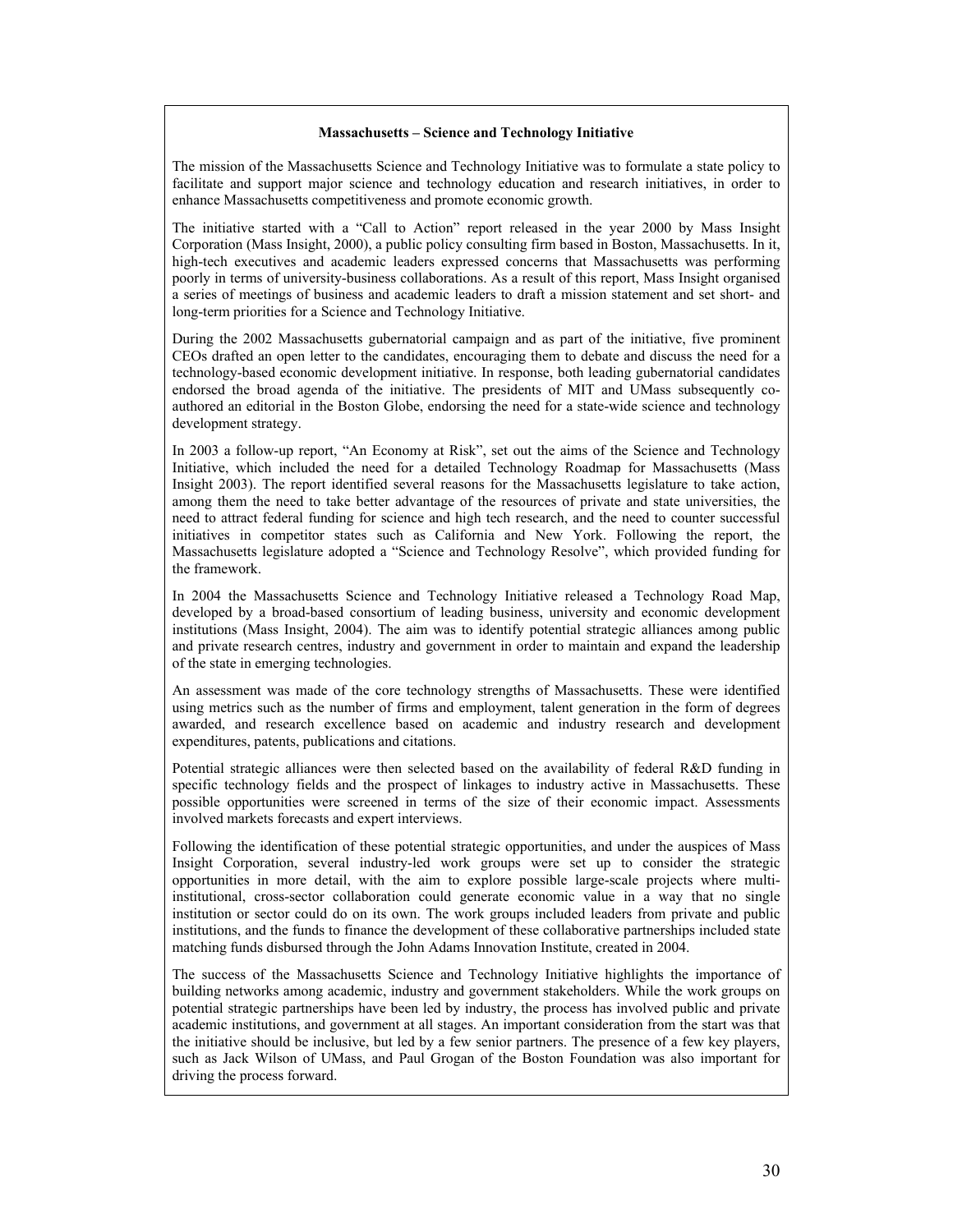Success in driving the process forward will rely upon the engagement of key stakeholders in the region, a key determinant of the success of the Massachusetts Science and Technology Initiative, which is also evident in the process of clusterbased specialisation observed in one of the most dynamic regions of Europe, the Tampere region in Finland. A regional partnership of businesses, science and technology departments in public and private universities and local development agencies succeeded in aligning their interests to improve infrastructure and create networks and encourage the growth of new technology clusters in order to attract new industries to the region and modernise traditional industries.

#### **Tampere, Finland – Cluster-Based Specialisation**

The case of the city-region of Tampere, located in south-central Finland, is an example of how a declining industrial cluster can reinvent itself in order to prosper in the new knowledge economy. Tampere has historically been the industrial heart of Finland, and the rise of its traditional industry, mechanical engineering, can be traced back to the pre-WWII period, when the metal industrial experienced a rapid expansion following the opening of a state airplane factory in 1931.

Like similar clusters in the EU and the US, the traditional industry in Tampere underwent a long period of decline in the 1970s, in this case aggravated by the collapse of the Soviet economy, which until 1989 had been the main export market for Tampere's machinery firms.

The strategy of Tampere has been to modernise traditional industries and to develop new hightechnology clusters. Today, the region promotes a diverse and controlled cluster-based specialisation, particularly in the fields of ICT, health and biotechnology, mechanical engineering and automation, media and communication, and knowledge-intensive services. Companies belonging to these clusters are supported by universities, research institutes, technology centres and public and semi-public institutions.

Tampere University of Technology (TUT) has played a crucial role in the process as a provider of skilled labour, technical know-how and problem solving to the local industry. Specialised research centres connected to the TUT, such as the Digital Media Institute (DMI) and the Optoelectronics Research Centre (ORC) bring together research and education and liaise closely with local businesses.

National organisations such as the Technical Research Centre of Finland (VTT) have also been instrumental in building cross-industry technology platforms and transferring knowledge and technology across industries and disciplines.

The synthesis between the traditional and new technologies has also helped by the presence of a sizable group of information technology and communications firms, anchored by a Nokia research centre established in 1987. The development of the telecommunications and other high-technology clusters has been strongly encouraged by the regional government, through the establishment of the Tampere Technology Centre in 1990 and Professia, an incubator for knowledge-intensive business services established in 2000.

At the regional level, Tampere is a good example of how a combination of a strong knowledge infrastructure, corporate vision and leadership and active local development policy can succeed in promoting cluster-based specialisation and reverse the decline of traditional industries.

In the case of the GSE an important issue will be to continue to identify the key stakeholders in the region, and facilitate the process of alignment. In order to identify alignment among stakeholders in the GSE, a stakeholder alignment survey was distributed under the auspices of the Cambridge-MIT Institute to a group of 25 individuals from 21 stakeholder organisations of the GSE in March 2006. The data collected by the survey were analysed by Dr Joel Cutcher-Gershenfeld and Dr Betty Barrett of the MIT Project on Lateral Alignment in Complex Systems.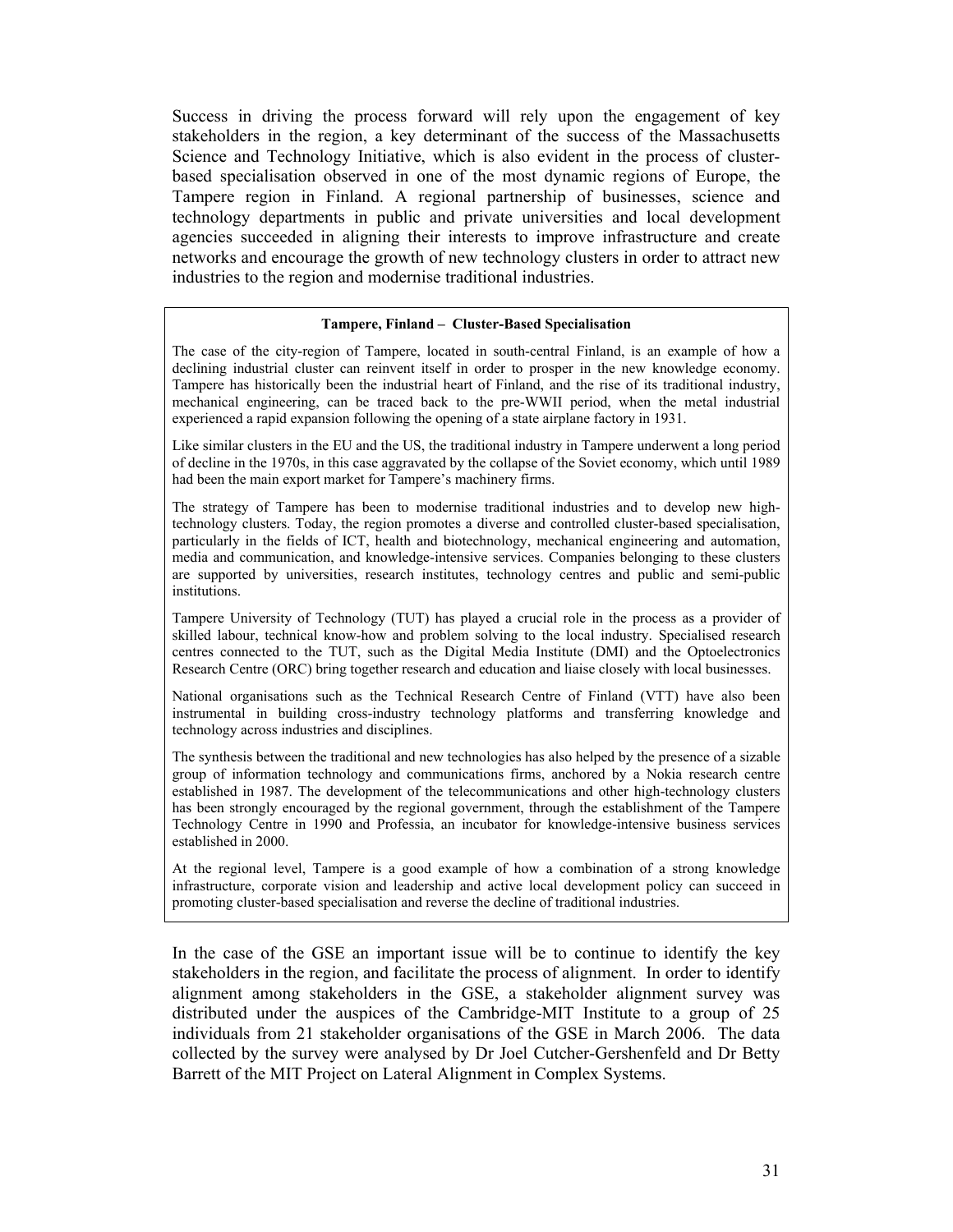The results of the analysis indicate that there are concerns about the level of clarity regarding levels of governance within the initiative, and about the lack of appropriate forums for discussion, particularly among university and industry stakeholders. These results highlight the need for a technology roadmap study which would identify the key strengths and weaknesses of the region, and determine the areas where economies of scale indicate the benefits of meta-regional cooperation.

In addition to identifying and developing the strengths that span the regions of the GSE and to achieving economies of scale in innovation policy and science and technology partnerships, the regional development agencies of the GSE can cooperate in areas where sharing best practice can improve institutional learning and competences. The experience of the North Carolina Research Triangle Park shows that the development of strategic technology partnerships can also help to support sectors that are crucial for employment and growth in more rural parts of the region.

#### **North Carolina – Research Triangle Regional Partnership**

In the 1950s, a group of government, university and industry leaders conceived the idea of the Research Triangle Park (RTP) as a public-private research park located between Duke University in Durham, North Carolina State University in Raleigh, and the University of North Carolina at Chapel Hill. The aim was to promote cooperation among business, public and private research organisations.

After a slow start, the Park's growth accelerated in the 1970s following the arrival of IBM and the National Institute of Environmental Health Sciences and it continued growing at a high pace over the 1980s and 90s. Between 1990 and 2000 more than 40 new companies established facilities in the RTP. It is now the largest research park in the world, home to over 130 research and development organisations including IBM, Cisco Systems and GlaxoSmithKline.

Also located in the Park are the North Carolina Biotechnology Center, a state-supported initiative that provides grants and creative services to support biotech companies and MCNC, which offers advanced resources in micro-fabrication and telecommunications and houses the North Carolina Supercomputing Center. Together, they provide services and resources to North Carolina companies, universities, and local entrepreneurs. All of these institutions work together with the Park companies, contributing to an environment of cooperation and learning within a scientific and technological community.

In 2001 a comprehensive study into the RTP by Dr Michael Porter of Harvard University concluded that while the Research Triangle Region enjoyed strong growth over the 1990s, purposeful action was needed to respond to competition from other regions, the impact of recessions, loss of manufacturing jobs and low growth in rural counties (Porter, 2001).

The Park responded by devising a new competitiveness plan, which identified the key assets of the region and its technology strengths, and determined eight growth areas that represent the best opportunities for sustainable growth and job creation in the near term. In addition to these areas, the initiative resolved to promote two industry sectors that are important for job creation in more rural parts of the region: vehicle component parts and logistics and distribution.

The success of the Research Triangle Regional Partnership provides support for the notion that a broadbased initiative is needed to create and sustain a regional innovation cluster in order to stimulate growth and job creation. It also stresses the importance of conducting regular competitiveness reviews in order to maximise the potential impact of regional development strategies.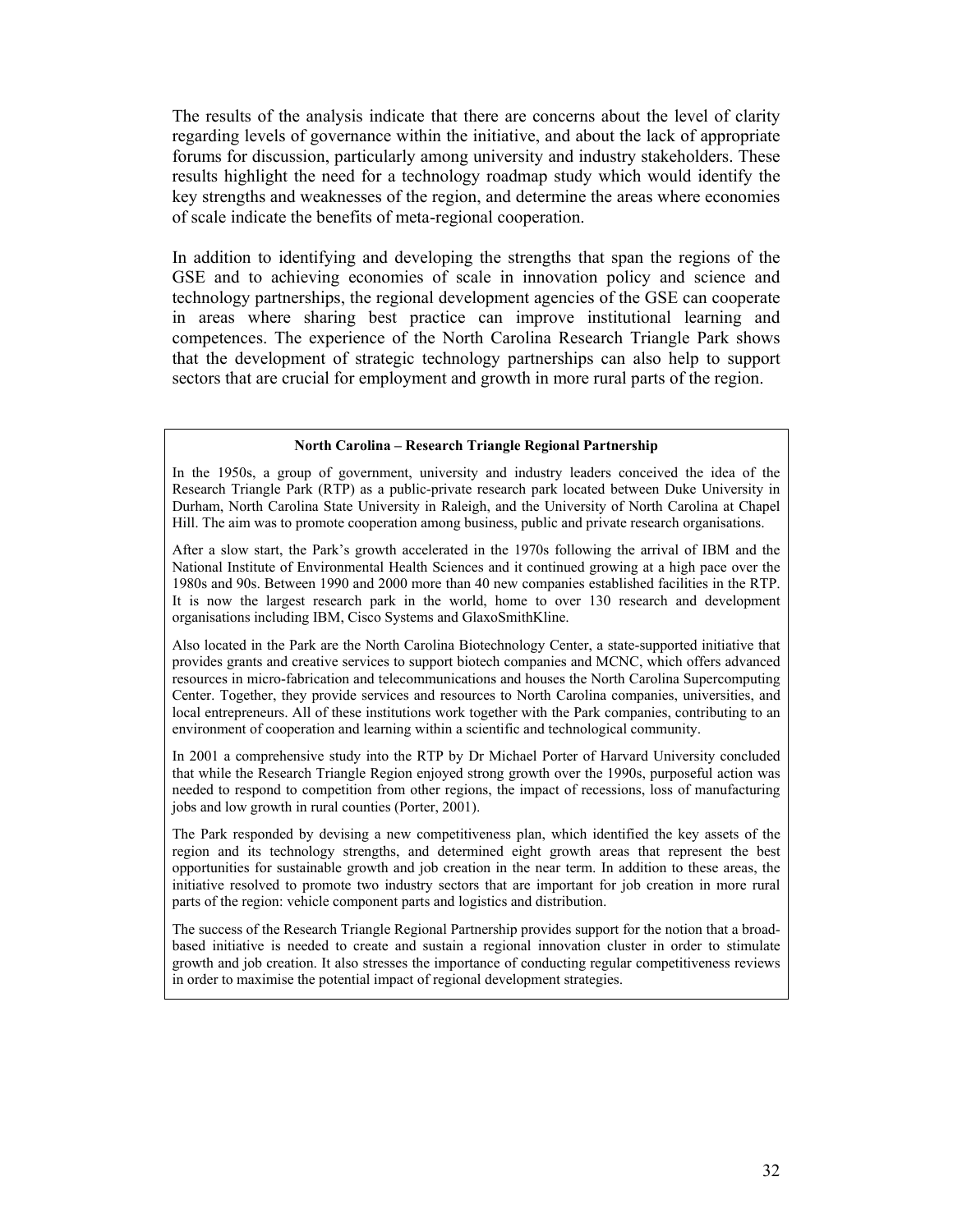## **6. Key Policy issues: the Stakeholder Perspectives**

## **6.1 Demand side of knowledge transfer**

The main issues related to the demand-side of knowledge transfer can be summed up as follows.

- The constraints of demand of knowledge transfer;
- The gaps between knowledge supply and demand in terms of goals, incentives, information flows and resources;
- The hampering factors to increase demand for knowledge transfer.

The problems of definition of the demand side of knowledge transfer relate to the identification of the crucial sectors and industries which the demand should stem from. These must substantially contribute to country's 'high tech' competitiveness, such as Nano-tech, Aerospace. Also the Farming sector should be considered as one of high potentiality for technological innovation and competitiveness enhancement.

The supply side problems of the knowledge transfer process mainly relate to the attraction of students in the crucial areas identified above. It has been raised the issue of how to increase the appeal of disciplines such as science and engineering, which students tend to disregard, as the demand coming from the job market is low and poorly rewarded.

The public sector is seen as a crucial innovation generator for private sectors, which might be considered as a filière of innovation production and use. In particular, the public sector should reach the adequate critical mass to be able to produce innovation and to act as a diffuser of innovation for the private sector. In this respect, increasing the absorptive capacity of the private sector should also be amongst the top policy target at the meta-regional level. The benchmark for creating for this type of division of labour is the US system – namely the Massachusetts Science and Technology Initiative (see above) - especially as far as the procurement issues are concerned.

One of the suggestions in this respect has been to find analogies between the RDAs and the State Federal Government in the US, which support private innovation. RDAs could therefore provide funds or participate with venture capital in the relevant private sectors.

Some of the issues raised belong to structural national problem and do not specifically relate to the RDA level of policy intervention. The macro-regional areas of potential action might rather be identified in gathering information (i.e. on the network university-industry) and provide access to it.

The main indicator for success for the implementation of demand of knowledge transfer should be the extent, nature and degree of university-industry links. Further, the RAE is also a measure of success. It has been highlighted as well that increasing the number of collaboration between the universities and the Small Enterprises should be a crucial policy target.

The funding problems might be partly overcome by augmenting the scale of the provision of funds – i.e. putting together the three RDAs funding strategies.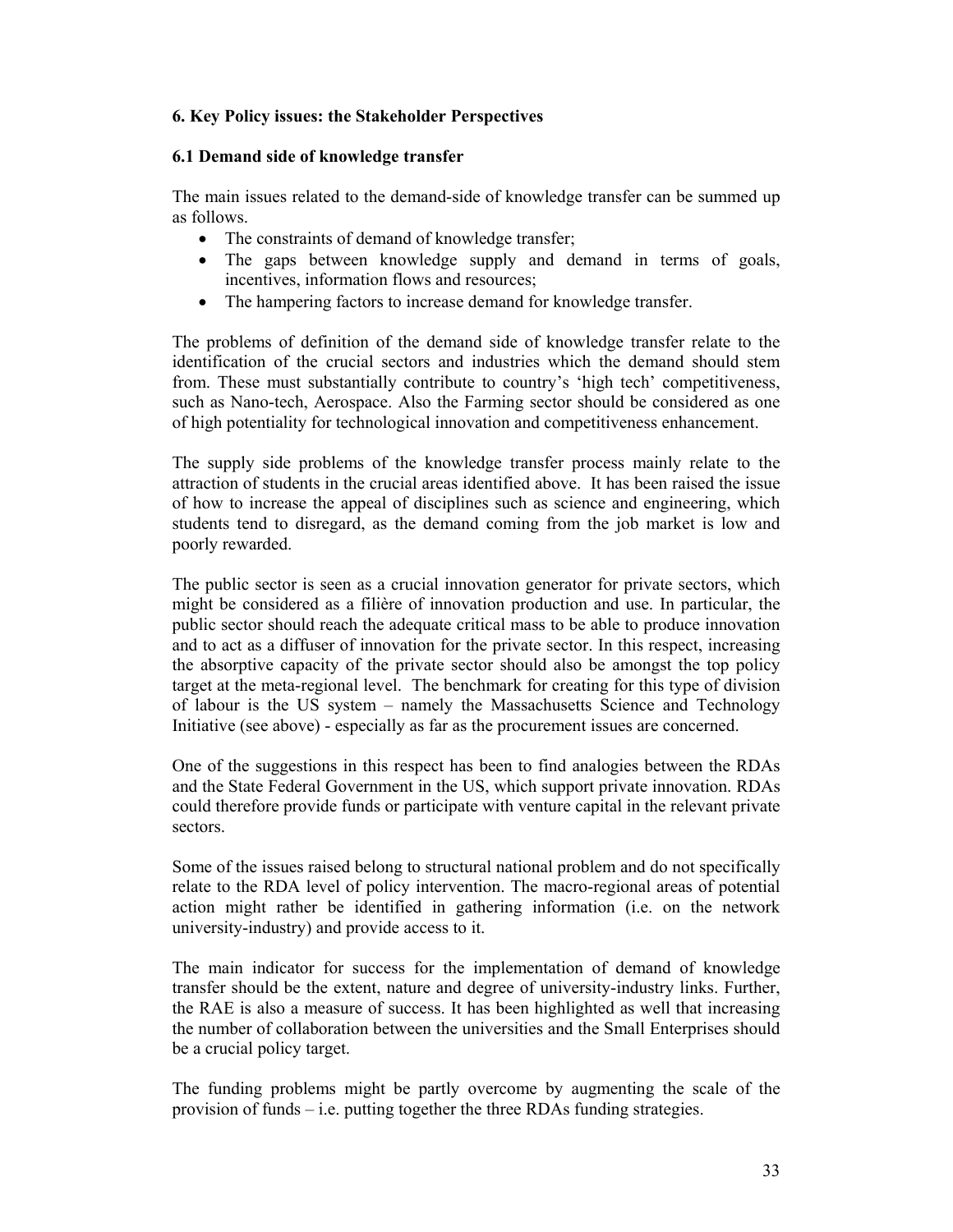A possible way of implementing this is to create a TRI-RDA meta-budget on innovation, which could act as a starting point to create public demand for innovative companies.

To sum up, the main issues related to the demand of knowledge transfer are to be considered in terms of their national or regional relevance.

Issues attaining to the national level of policy intervention relate to:

- The size of the demand 'pool' for high technology transfer. This should be enlarged both by direct government demand and by facilitating and increasing the critical mass of students in hard science;
- The overall strategy of matching demand and supply of technology transfer should be viewed as a national-scale policy target.

Rather, the issues of policy relevance at the regional (and meta-regional) level would focus on:

- Creating and maintaining an 'Information Gateway to Knowledge';
- Mapping the regional sectoral structure according to the most promising areas of cooperation with technological knowledge suppliers.

## **6.2 Technology road mapping and network development**

One of the key aspects of a coherent Science and Technology framework for the GSE is the need to develop a technology road map (see above for evidence from Massachusetts, USA). This would include an analysis of how the core technology skills and physical resources in the GSE can be combined to create a critical mass, benchmarked against foreign competitors, to attract further resources to the GSE. Collaborations between universities, business, government and the community would be harnessed to bring economic development and economic value to the area, and to the UK as a whole.

The technology mapping exercise would be useful as it would have an explicit link to economic development. Success would be measured in terms of heightened impact of the region on a global stage, the development of business services and networks and the recruitment of star academics.

In a meeting of key stakeholders from universities, business and government of the GSE in Cambridge in March 2006, the following aspects were suggested as important measures of success of a technology road map over a five-year period:

- Heightened impact
- Business services engagement in technology
- Networks built around key people and industries
- Identified funding focus
- Star recruitment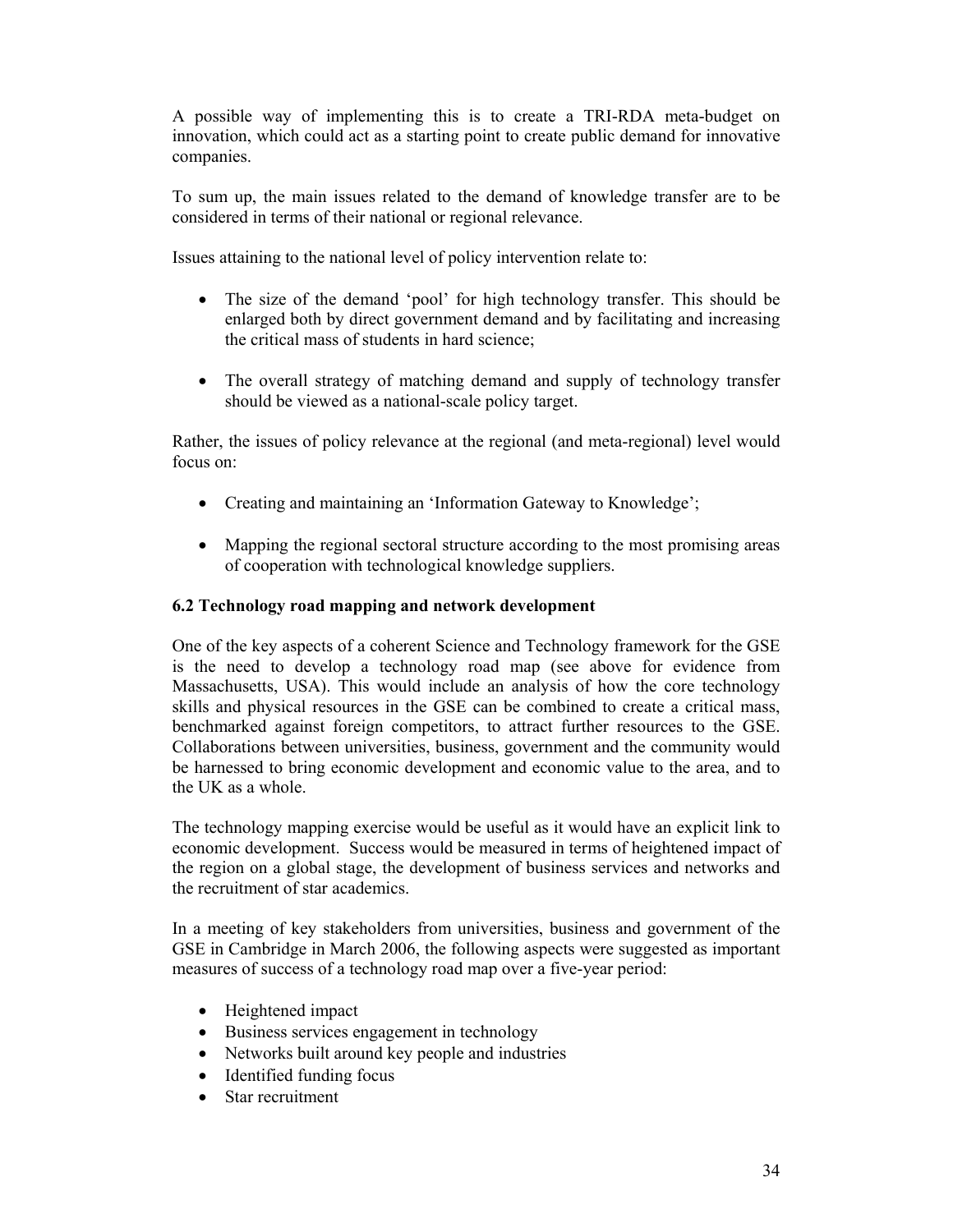• Self-sustaining benefits

A key issue discussed during the meeting was the importance of identifying metrics which can be used to measure success. The group agreed that a set of clear metrics would need to be identified. The experience of the Massachusetts Science and Technology Initiative suggests that possible metrics of success of the technology roadmap are:

- National funds and grants awarded to new initiatives in the meta-region
- The retention of science and technology graduates in the area
- The distribution of economic benefits across the meta-region
- The number of degrees awarded in specific areas of interest
- Investments in infrastructure, particularly in housing
- Improvements in science and technology test scores in local schools

The GSE group discussed the need for leadership, and the question of who should work on a technology road map. Sector-specific representatives within the research councils would need to be involved, but there is also a need for people who work across different sectors.

A related issue is who brings the universities together. Academics are mostly interested in research. There should be a strategy for attracting star academics to the area, in particular those who are interested in applied research. Incentives and quality of life issues would be crucial in this regard. The group also identified the need to take a longer view, and there was a discussion on the need to identify funding support.

## **6.3 Overcoming barriers to growth for medium-sized firms**

Any effort aiming at enhancing the competitiveness of the GSE should involve tackling the constraint on the growth of small and medium sized firms (medium-sized firms are those with 50 to 250/500 employees), A more pressing challenge appears to be the growth of small firms to become medium-sized firms.

The following factors can be suggested as potential barriers for the growth of firms:

- Satisfying culture, i.e. firms may not have the ambition to be mega rich
- Reluctance to handover management that growth may necessitate
- Lack of expertise to reach 'escape velocity' by addressing global markets. In this connection, it was pointed out that growth by addressing neighbouring markets can be constrained by the heterogeneity of markets within the EU
- Lack of skills, specifically the right combination of the right skills, which includes the range of management skills and technical skills. This should not however be a serious problem because the GSE should be able to attract skills from other areas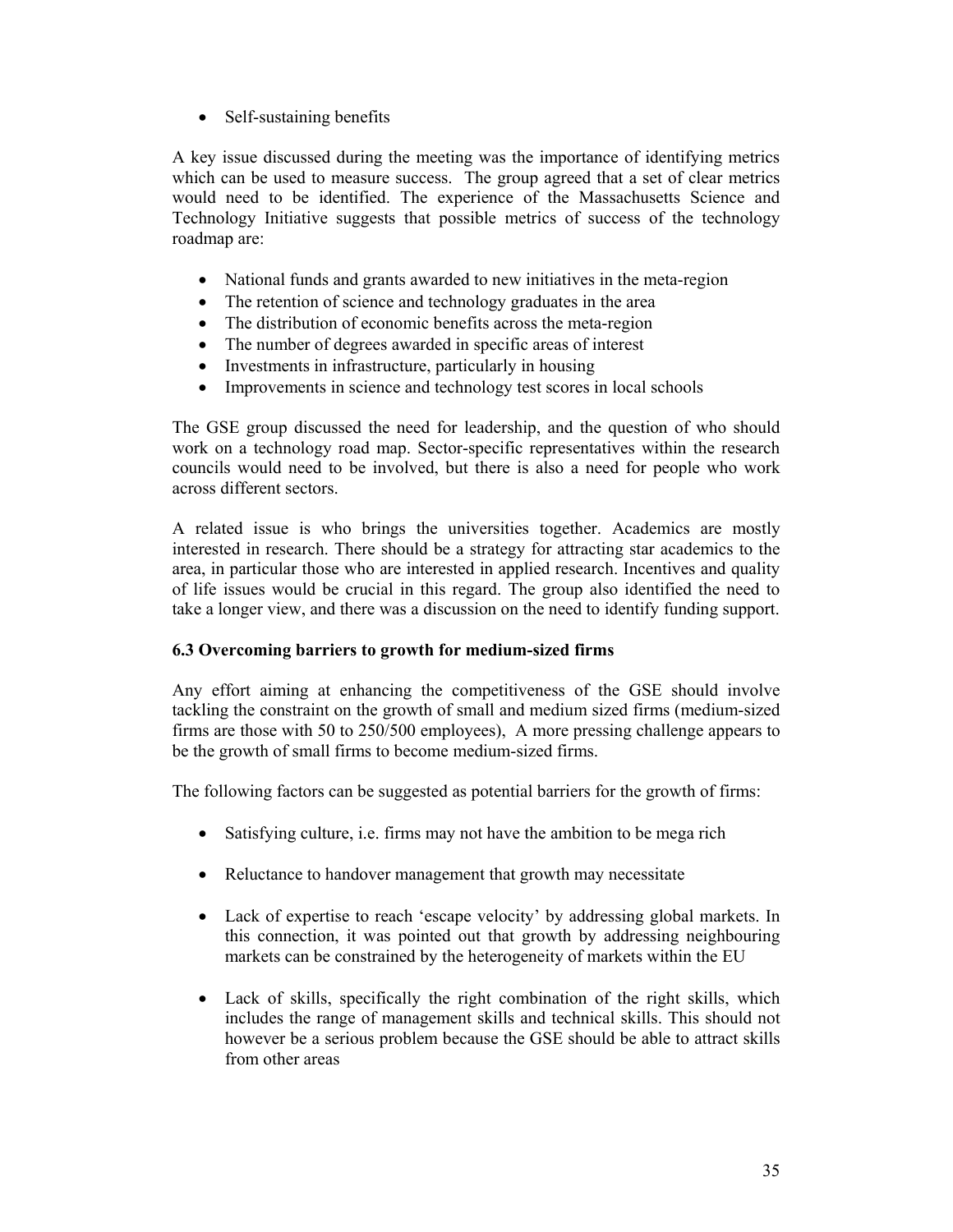• Migration of growing firms can also be a problem. This suggests that any public policy support towards growth enhancement of firms should selectively target those with a potential 'legacy impact', i.e., those that would not leave the region.

Success in the growth of firms would entail the following main elements:

- Employment generation
- Prevalence of serial entrepreneurs
- Attraction of business into the region
- Increase in firms' profit
- Growth of GVA and productivity
- Increase in supply chains

A concrete solution to tackling the barriers to the growth of small/ medium sized firms should be based on a strategy of identifying model firms and helping them attain 'escape velocity'.

## **6.4 Intensified Internationalisation of the GSE**

As identified above the GSE is competing in an increasingly globalised market. Intensified internationalisation of the GSE essentially means being at the centre of the global marketplace where companies and people are attracted to the region from around the globe and GSE businesses are outward looking.

The effort of internationalising the GSE should exploit the fact that the region is home to the world class universities of Oxbridge and London. When companies consider doing business here, they tend to think of the UK or London, without a concept of the GSE. There is, therefore, a need to raise people's awareness of the proximity of these great universities within the GSE economic entity. However, the question of whether or not these universities can be effective commercial partners is critical to a strategy of internationalising the GSE on the basis of proximity to the pinnacle of academia. It is possible that the universities are not fully engaged with business.

A central focus should be on the issue of what can be offered on the international market. The GSE should attempt to pick up two to three areas for particular attention and use these to achieve competitive advantage in the global market.

Success in the internationalisation of the GSE would be characterised by the following elements:

- Places like Silicon Valley would be measuring their success against the GSE.
- Efficient infrastructure across the region.
- Effective mutually beneficial global partnerships.
- Moving up to the higher leagues in the various economic indicators, consistent with the global position of the region.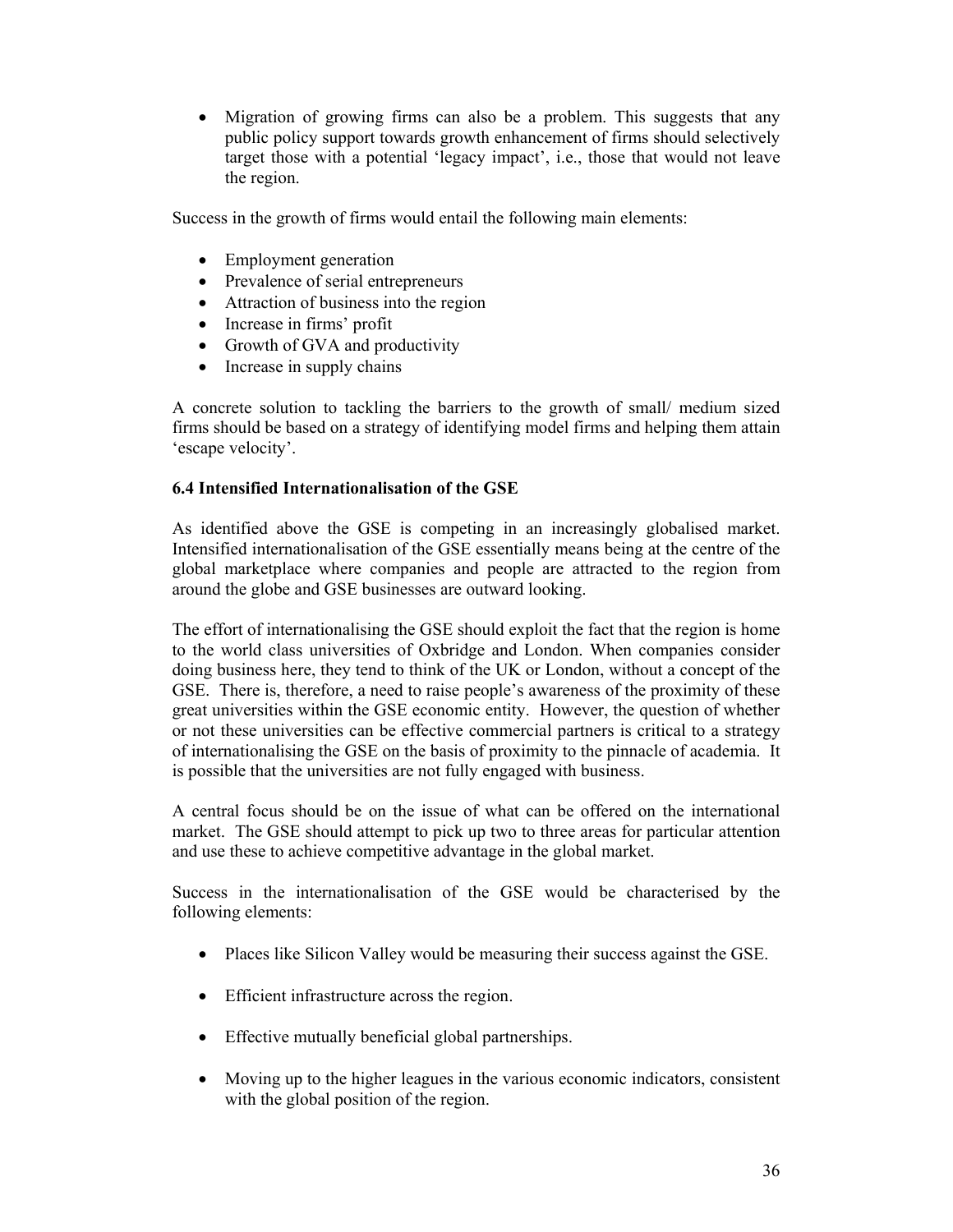### **6.5 Enhancing the growth of knowledge intensive business services**

The boundaries of the knowledge intensive business services (KIBS) are yet to be defined in terms of sectoral composition and contribution to the national competitiveness. The GSE has particular strengths in terms of sectoral specialisation towards KIBS and faces therefore significant constraints and challenges to maintain the 'KIBS comparative advantage'.

The term KIBS has been coined relatively recently (Miles, 1994; Miles et al., 1995). The acronym KIBS is now widely used in the empirical literature (Den Hertog, 2002; Gallouj, 2002a and 2002b) and has also become a commonly used unit of analysis for policy makers. Although there is still not unanimous consensus on the sectoral boundaries of KIBS, the great majority of the empirical contributions are based on a definition of KIBS as including finance, computer and related activities, business services and private R&D. The GSE competitive strength is widely recognised as relying on a strong sectoral specialisation in KIBS, though mostly located in the region of London.

The main issue raised has been the definition and measurement of the service product per se, and, as a consequence, of innovation performance in services. Does it still make sense to talk about peculiarities of innovation in services vis a vis manufacturing sectors? Indeed, despite the increasing interest in this domain of analysis, the issue of whether we can extend to services the use of measurement tools and indicators commonly employed for manufacturing output is still very much at stake. Since the seminal work by Griliches (1992), no substantial methodological improvement has been carried out, leaving us with an important methodological and empirical gap. Despite this, substantial progress has been made over the last decade in terms of service data coverage (both for economic and innovation indicators). Hence, the empirical literature dealing with innovation in services, mostly based on the use of the Community Innovation Survey, which now fully covers service industries across all European countries, has bloomed and now provided a fair amount of empirical evidence.

However, much has still to be done on the nature and degree of interdependence between high-tech manufacturing and KIBS, so to evaluate the overall innovative and economic performance of KIBS. This stream of analysis has got important implications to assess the contribution of GSE as a 'KIBS specialised regional innovation system' to the overall UK innovation and economic performance.

The issue of how to increase the (national and international) demand 'pool' for UK KIBS, in the view of maintaining the GSE 'KIBS competitive advantage', has been raised. It has been agreed that the most challenging policy target should be to enhance international competitiveness of KIBS in the UK (namely in the GSE). This would ensure a sustained level and growth of global demand to keep the growth pace which UK KIBS have had in the past decades. The medium-long term strategy is therefore to ensure that KIBS are able to face the increasing international competition. This target would entail policy measures – and namely meta-regional policy measures – to boost innovation expenditure and increase their innovation returns in terms of long term productivity figures.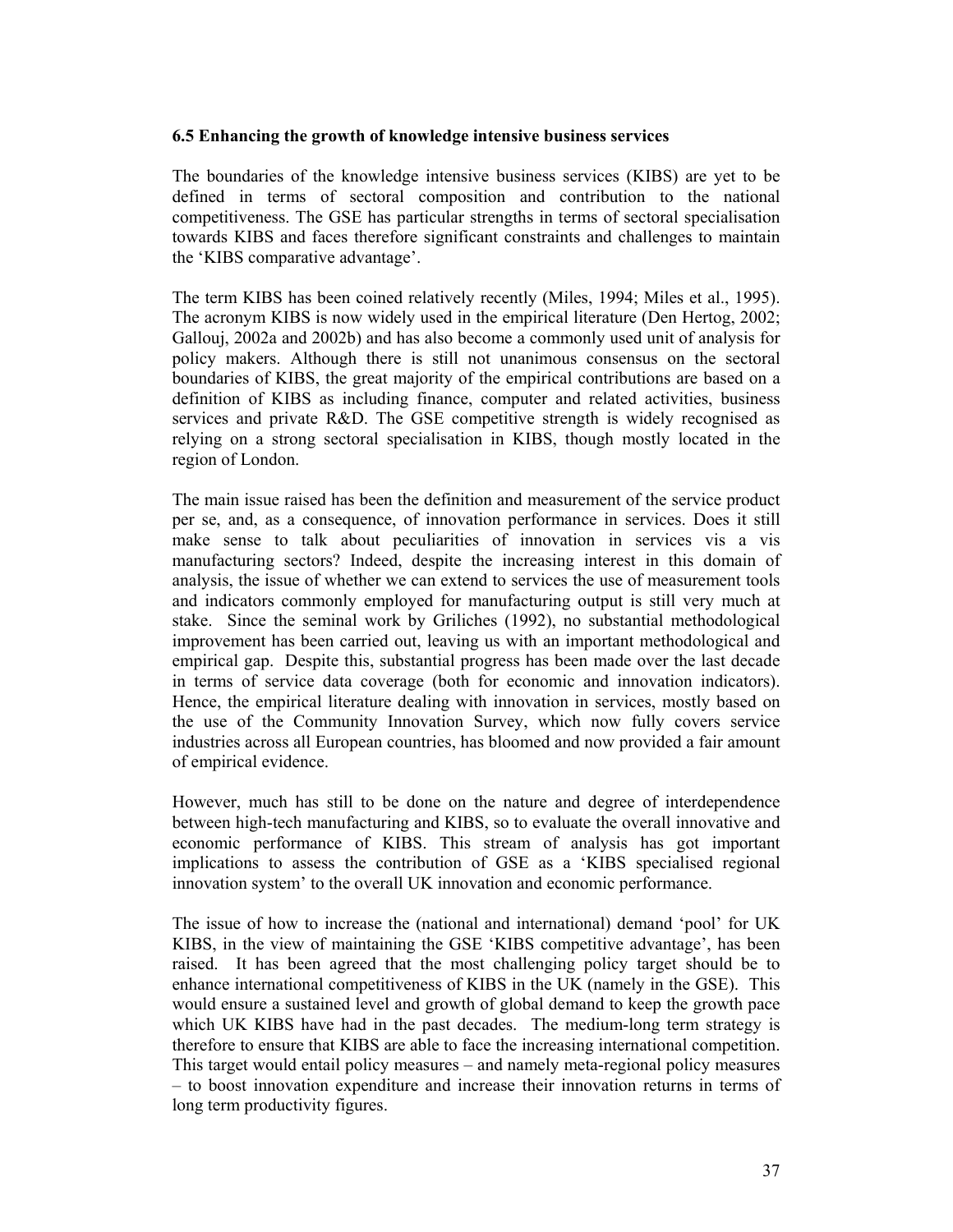Although outside the traditional boundaries of KIBS, which are typically private and market services, the competitiveness of the NHS, both at the national and the global level, has been put forward as one of the key measures of service competitiveness in the GSE.

## **7. Strategy and Recommendations**

As described throughout this report the UK's Greater Southeast region plays a critical role in the overall strength of the UK economy, representing roughly 43% of UK GDP. The GSE is near the top of the league tables for the major innovation indicators, but is facing a series of challenges related to the accelerating pace of international competitiveness and the changing nature of innovation. It is broadly recognized that innovation is a systems phenomena that relies on interactions across institutions and stakeholders in the higher education, research, business, and government sectors. Many critical elements of this system operate within and across the GSE, an economy that extends across a variety of administrative, policy, planning, and governance boundaries. As a result, it is difficult to effect systemic change in key areas related to the innovation process across this meta-region.

As innovation systems have become increasingly understood, regions have begun to apply this insight towards the development of cooperative local strategies in the competition for markets, human capital, trade and investment. The resources and capabilities that constitute the GSE provide the raw materials for a world leading knowledge economy, but the opportunity to fully realize this potential will rely on mechanisms to better coalesce these resources to identify and strategically respond to market and policy opportunities. Lacking such mechanisms all regions of the GSE have fallen in recent years in the World Regional Competitiveness rankings.

Our efforts to benchmark the innovative performance of the GSE and take initial assessment of the opportunities for strategic advantage in knowledge-based economic growth have included economic and survey analysis and consultation with stakeholder constituencies. This process has yielded a series of recommendations for advancing GSE innovation and competitiveness. These recommendations suggest steps to foster GSE-level coordination for RDA-based innovation programs, to create the administrative mechanisms for tri-RDA coordination, to continue to refine and develop the image of the GSE as a world-class knowledge economy in the way of Silicon Valley and Boston, and to inventory and coalesce local resources towards a shared vision and action plan for knowledge-based growth.

The specific recommendations for immediate action are:

## *1. Elevate the visibility of a GSE Innovation Initiative and expand leadership participation.*

Successful regional innovation strategy can not be run as a top-down activity. It requires strong support from local leadership in the higher education, research, and industry sectors. This leadership must understand the opportunities for such an activity to gain participation based on enlightened self-interest. A GSE Autumn 2006 Science Technology and Industry spending review summit with OSI/Major of London would provide an opportunity to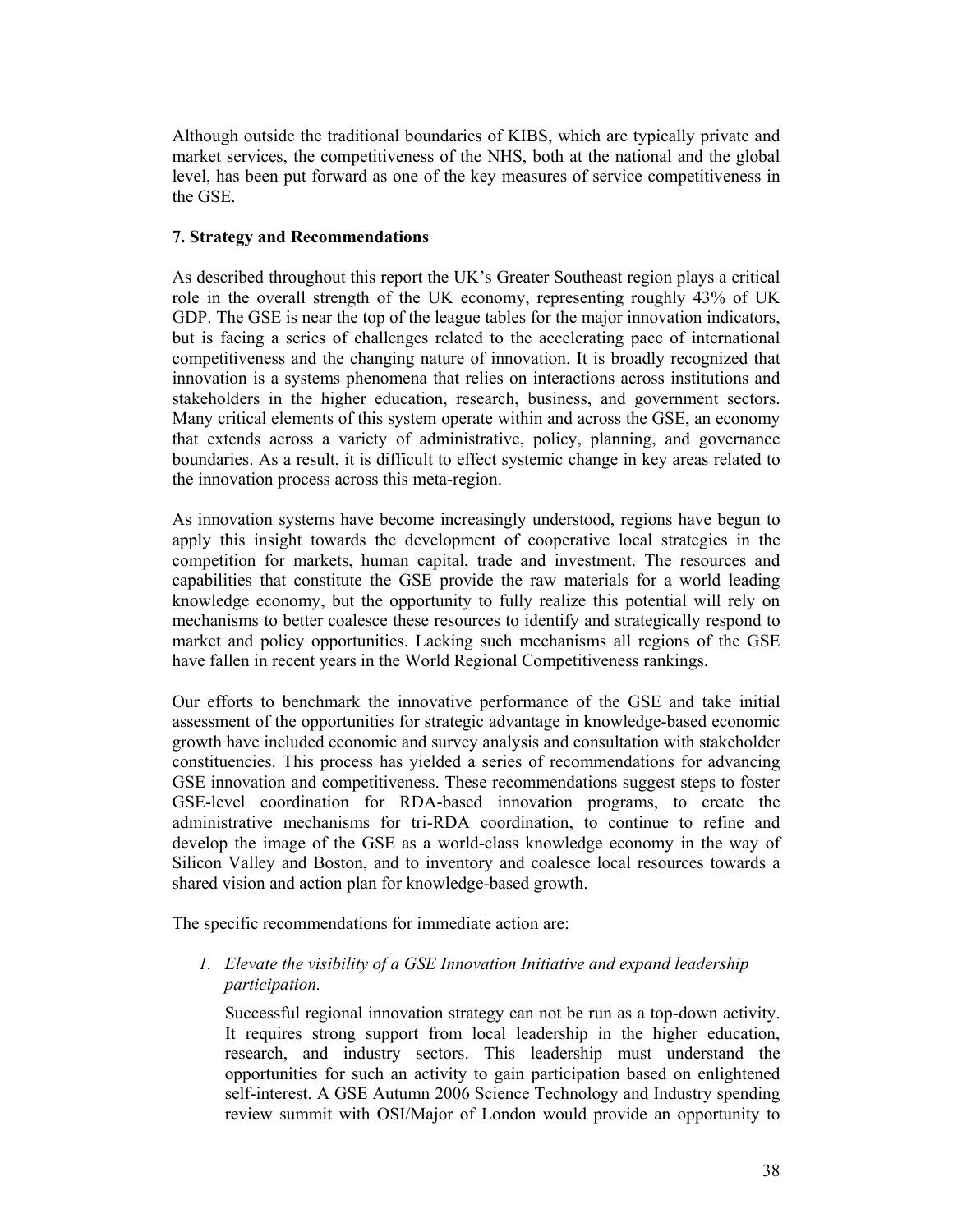highlight the vision and importance of the innovation initiative. This would be a one day event to be held in the fall of 2006 for the purpose of promoting the GSE initiative, announcing key initiatives, and encouraging stakeholder support and participation.

*2. Inventory GSE capabilities in the context of global markets to reveal strategic research, investment, and partnership opportunities.* 

There is no 'one size' fits all formula for innovation policy and strategy. Solutions must be context-based and rely on a detailed assessment of local capabilities in terms of skills and human capital, research, education, business, and institutions. Technology Road Mapping evaluates these resources in view of market factors and stakeholder interests to identify priority area of focus for partnership, research, and investment opportunities to develop and enhance competencies for competitive advantage. Such an analysis ranks opportunity areas based on factors such as talent generation, research excellence, and industry presence. A strategy framework is then applied to promising areas to evaluate them in the context of market, geographic, institutional, and policy factors to reveal opportunities for competitive advantage. The Science and Industry Councils from the three RDAs are expected to provide important input into this process.

*3. Promote harmonization of innovation programmes and institutional learning across the GSE RDAs.* 

The GSE RDAs share a set of common goals in supporting the development of high growth companies. EEDA, SEEDA, and LDA are each addressing the challenge in encouraging and enabling small and medium sized firms to meet their growth potential. Each of the RDAs has programmes and expertise in this area and it is recommended that these programmes be evaluated to determine opportunities for joint GSE-level programmes in areas such as best practices for advancing innovation, developing meta-networks, creating a GSE-level Business Fellows programme; medium-sized business programmes; and seedfunding and proof-of-concept programmes. Such an analysis would review the relevant enterprise support programmes in the 3 regions in terms of goals, the types of interventions being undertaken, staffing, expertise, and success metrics. The intent of this analysis is to determine if there are opportunities to consolidate like programmes in ways that they would be able to be administered at the GSE level and to identify opportunities for sharing best practice across organizations. GSE-level programmes offer the dual benefit of economy of scale in programme administration and of broadening the resource base which can be drawn on to provide company support in the way of networks and partners.

*4. Promoting the GSE as a global brand for trade and investment.* 

The resources of the GSE in terms of world-leading universities, access to capital, talent, and quality of life provide a uniquely compelling case for branding in the area of trade and investment. It is recommended that a study be undertaken to understand how this opportunity can best be capitalized from a branding, messaging, and communications standpoint. Such a study would rely heavily on focus groups to understand current perceptions and to inform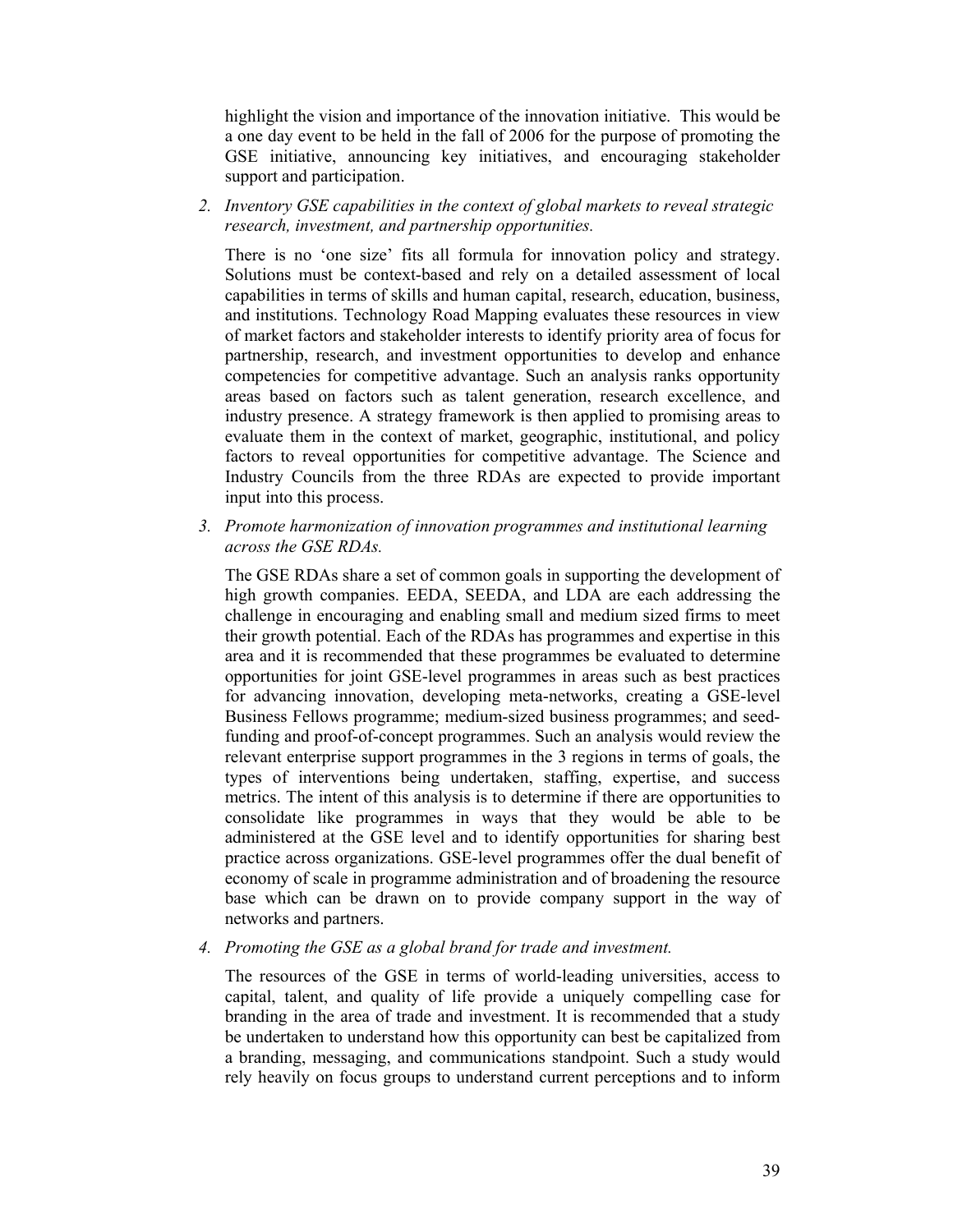and trial potential branding and messaging strategies. This activity would be undertaken in close collaboration with UKTI.

*5. Establish the institutional mechanisms for GSE-level policy and programme coordination across the GSE RDAs.* 

Identify the umbrella leadership, institutional ownership, and coordinating framework and mechanisms for driving the above activities. It is recommended that a full-time professional be appointed to coordinate and spear-head GSE activities. This person will report jointly to a designated enterprise or innovation director in each RDA and will be responsible for the development and oversight of tri-RDA initiatives. For this position to be effective it will need to have clearly defined and focused areas of ownership and accountability. It is recommended that these responsibilities be crafted in such a way that they minimize conflict with existing RDA-specific functions.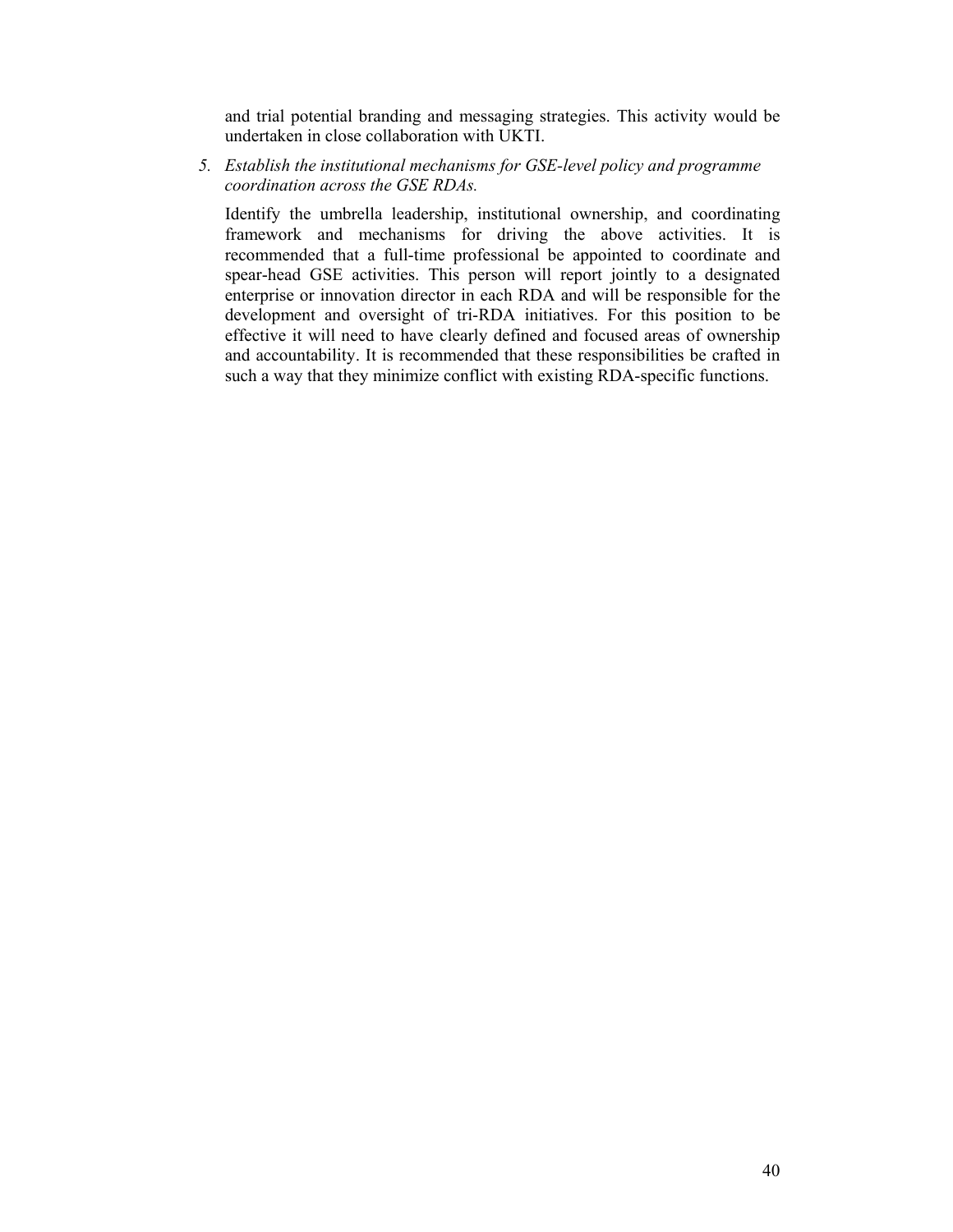## **References**

Arthur D. Little (2003), Innovation and Technology Audit of the East of England, November.

Cainelli, G., Evangelista, R. and Savona, M. (2006). Innovation and economic performance in services. A firm-level analysis. *The Cambridge Journal of Economics*. *Vol. 30, pp 435-458* 

Cambridge Econometrics (2005). *GVA and Employment 1980-2003.* Cambridge, UK.

Centre for Business Research (2004). *Small and Medium Sized Firms Business Survey 2004*. CBR, Cambridge.

Carlsson, B. (2004). Innovation Systems: A Survey of the Literature from a Schumpeterian Perspective. *Paper presented at the International J. A. Conference. Milan, 2004.* 

Cooke, P. (2001). Regional Innovation Systems, Clusters and the Knowledge Economy. *Industrial and Corporate Change, 10(4), pp. 945-974.* 

Cooper, A. (2005). *UK Macroeconomic Outlook. A Prolonged Period of Sub-Trend Growth.* Oxford Economic Forecasting, November 2005. http://www.oef.com/

Den Hertog, P. (2002). 'Co-producers of Innovation: On the Role of Knowledge-Intensive Business Services in Innovation'. In *Productivity, Innovation and Knowledge in Services*. J. Gadrey and F. Gallouj (eds). Cheltenham, UK, Edward Elgar: 223-255.

Department of Trade and Industry (2001). *Business Clusters in the UK: A First Assessment*. DTI, London.

Department of Trade and Industry (2004). *Regional Competitiveness Indicators.* DTI, London.

Department of Trade and Industry (2005). Regional Innovation Patterns. Summary Note. *DTI Statistical Paper*, DTI, London.

Department of Trade and Industry (2006). *UK Community Innovation Survey 2001- 2004*. DTI, London.

Doloreux , D. and Parto, S. (2004). Regional Innovation Systems: A Critical Synthesis. *United Nation University, INTECH Discussion Paper Series, N. 2004-17.* 

Edquist, C. (ed.) (1997). *Systems of Innovation: Technologies, Institutions and Organisations*. London and Washington, Pinter.

Eurostat, http://epp.eurostat.ec.europa.eu.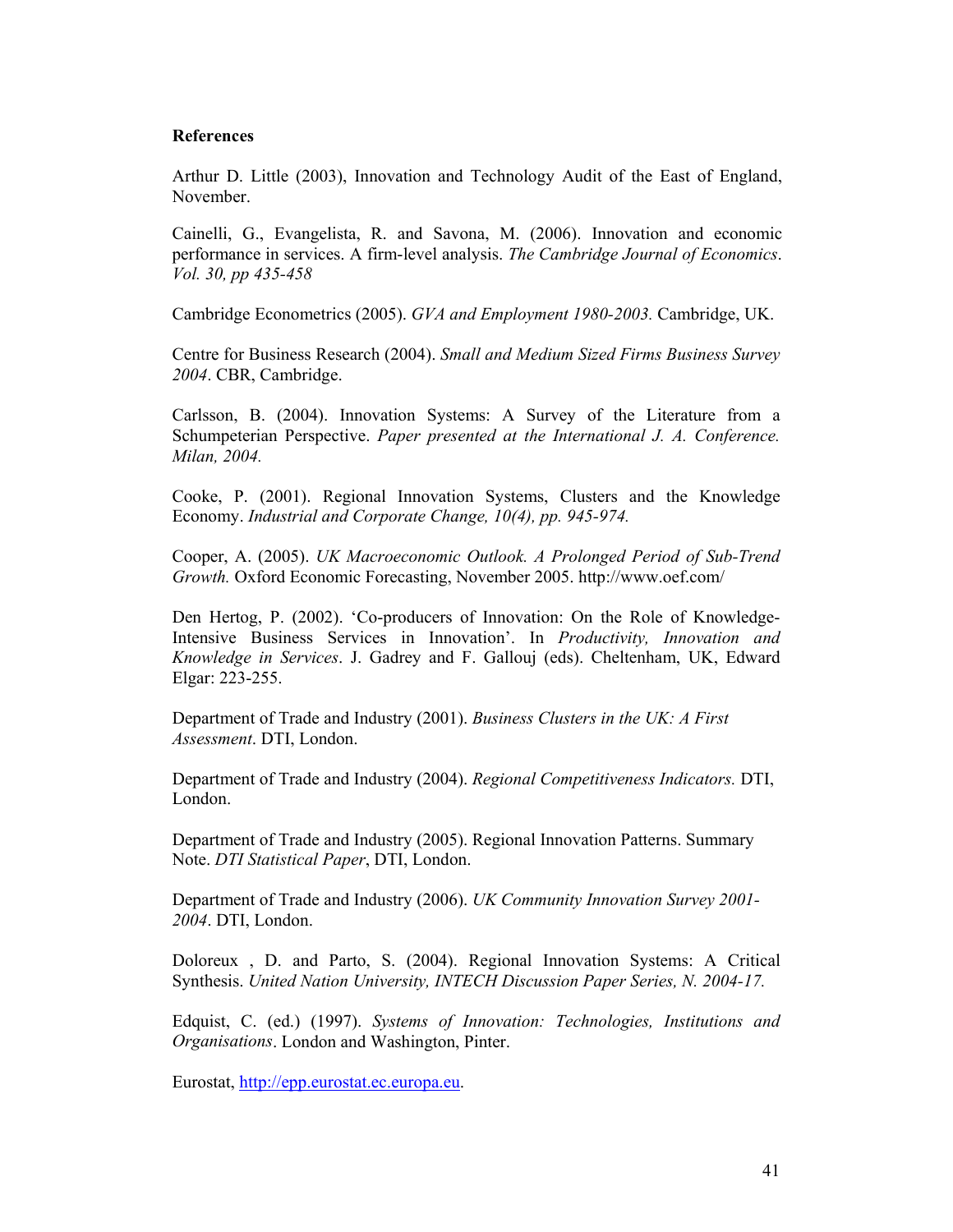Faggian, A. and P. McCann (2006). Human Capital Flows and Regional Knowledge Assets. A Simultaneous Equation Approach. *Oxford Economic Papers.* (forthcoming).

Frenz, M. and C. Oughton (2005). *Innovation in the UK Regions and Devolved Administrations: A Review of the Literature*. DTI and ODPM, Final Report, London.

Fujita, M. and J-F. Thisse (2003). Does Geographical Agglomeration Foster Economic Growth? And Who Gains and Loses From It? *Japanese Economic Review* 54: 121-145.

Gallouj, F. (2002a). 'Knowledge Intensive Business Services: Processing Knowledge and Producing Innovation'. In *Productivity, Innovation and Knowledge in Services*. J. Gadrey and F. Gallouj (eds). Cheltenham, Edward Elgar: 256-284.

Gallouj, F. (2002b). *Innovation in Services. The New Wealth of Nations*. Cheltenham, Edward Elgar.

Gallouj, F. and O. Weinstein (1997). Innovation in Services. *Research Policy* 26: 537- 556.

Gordon, I. (2004). The Resurgent City: What, Where, How and for Whom? *Planning Theory and Practice* 5(3): 371-379.

Gordon, I., Travers, T. and C. Whitehead (2004). *London's Place in the UK Economy 2004*. Corporation of London, London.

Griliches, Z. (ed). (1992). *Output Measurement in the Service Sector*. Chicago, University of Chicago Press.

HESA, Higher Education Statistics Agency (2005). *Final Destination Survey 1994- 2001.* http://www.hesa.co.uk/

HM Treasury (2001). *Productivity in the UK: 3 – The Regional Dimension*, London: HM Treasury.

HM Treasury (2004). *Devolving Decision Making: Meeting The Regional Economic Challenge: Increasing Regional and Local Flexibility*, London: HM Treasury.

Huggins, R. and J. Day (2005). *UK Competitiveness Index 2005. The Changing State of the Nation 1997-2005.* Robert Huggins Associates.

Huggins, R. (2004). *European Competitiveness Index 2004.* Robert Huggins Associates.

Kitson, M. (2006). 'Regional Variations in Competitiveness and the Implications for Regional Policy', Paper presented to the CBR Conference on 'British Enterprise: Surviving, Thriving- or Dying?', 15 March, The Royal Academy of Engineering, London